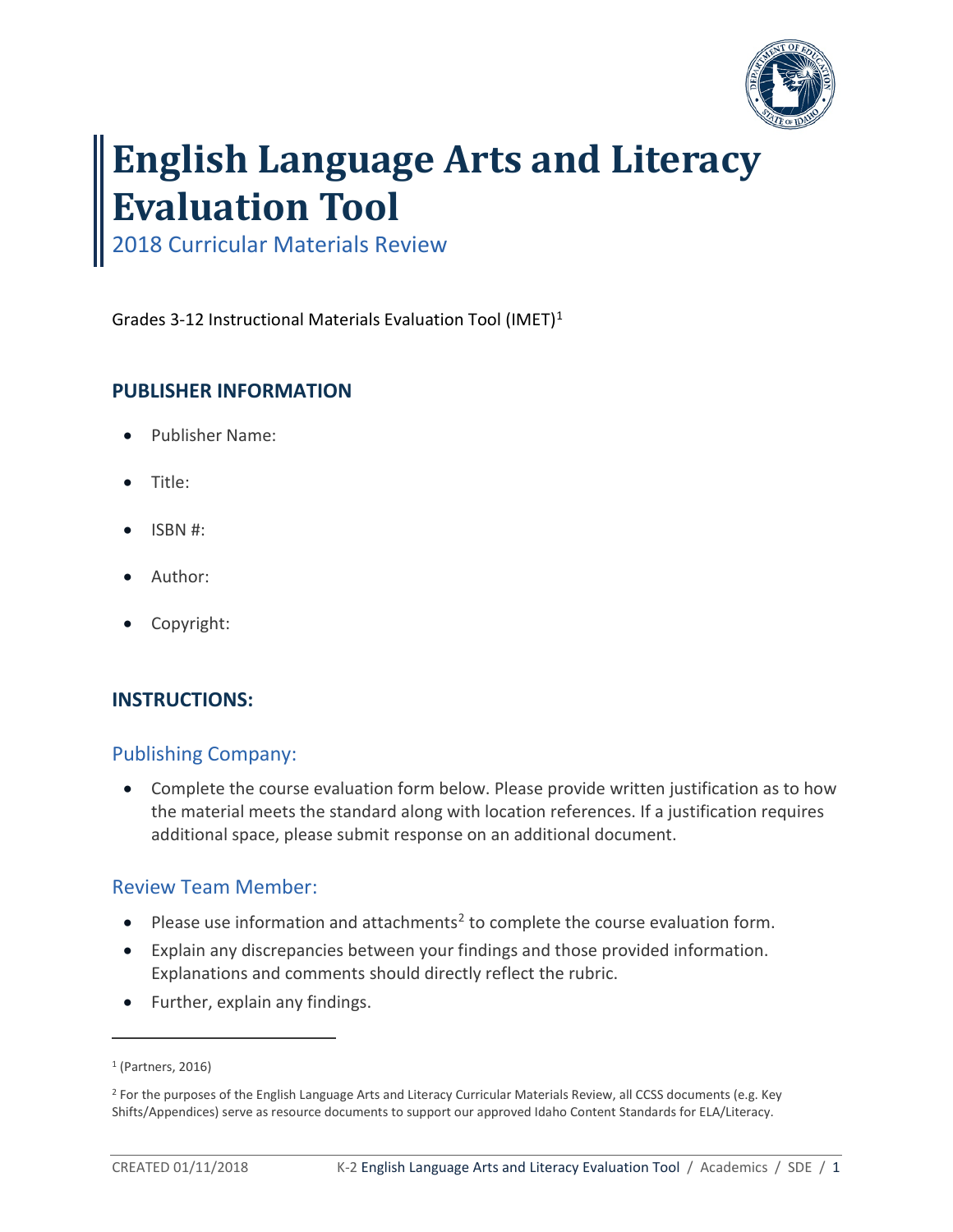# **INTRODUCTION**

# What are the Purposes of the IMET?

This ELA/Literacy IMET is designed to help educators determine whether or not instructional materials are aligned to the Shifts and major features of the Idaho Content State Standards. The substantial instructional [Key Shifts in English Language Arts:](http://www.corestandards.org/other-resources/key-shifts-in-english-language-arts/)

- Complexity: Regular practice with complex text and its academic language
- Evidence: Reading, writing, and speaking grounded in evidence from text, both literary and informational
- Knowledge: Building knowledge through content-rich non-fiction and the Idaho [ELA/Literacy Key Shifts:](http://www.sde.idaho.gov/academic/ela-literacy/files/standards/getting-started/Idaho-Content-Key-Shifts-Flyer.pdf)
- Students will build knowledge and academic language through a balance of content rich, complex nonfiction and literary texts
- Students will participate in Reading/Writing/Speaking that is grounded in evidence from a variety of text, across the curriculum
- Students will use digital resources strategically to conduct research and crate and present material in oral and written form
- Students will collaborate effectively for a variety of purposes while also building independent literacy skills.

#### The IMET draws directly from the following documents:

- [Standards-English Language Arts/Literacy and Handwriting](http://www.sde.idaho.gov/academic/shared/ela-literacy/booklets/ELA-Literacy-Standards.pdf)
- [Appendix A: Research Supporting Key Elements- Glossary of Key Terms](http://www.corestandards.org/assets/Appendix_A.pdf)
- [Appendix A: Supplemental Information New research on Text Complexity](http://www.corestandards.org/assets/E0813_Appendix_A_New_Research_on_Text_Complexity.pdf)

There are important considerations for implementation of materials in addition to alignment. Evaluators may want to add their own indicators to the ones provided here in order to evaluate local considerations beyond alignment.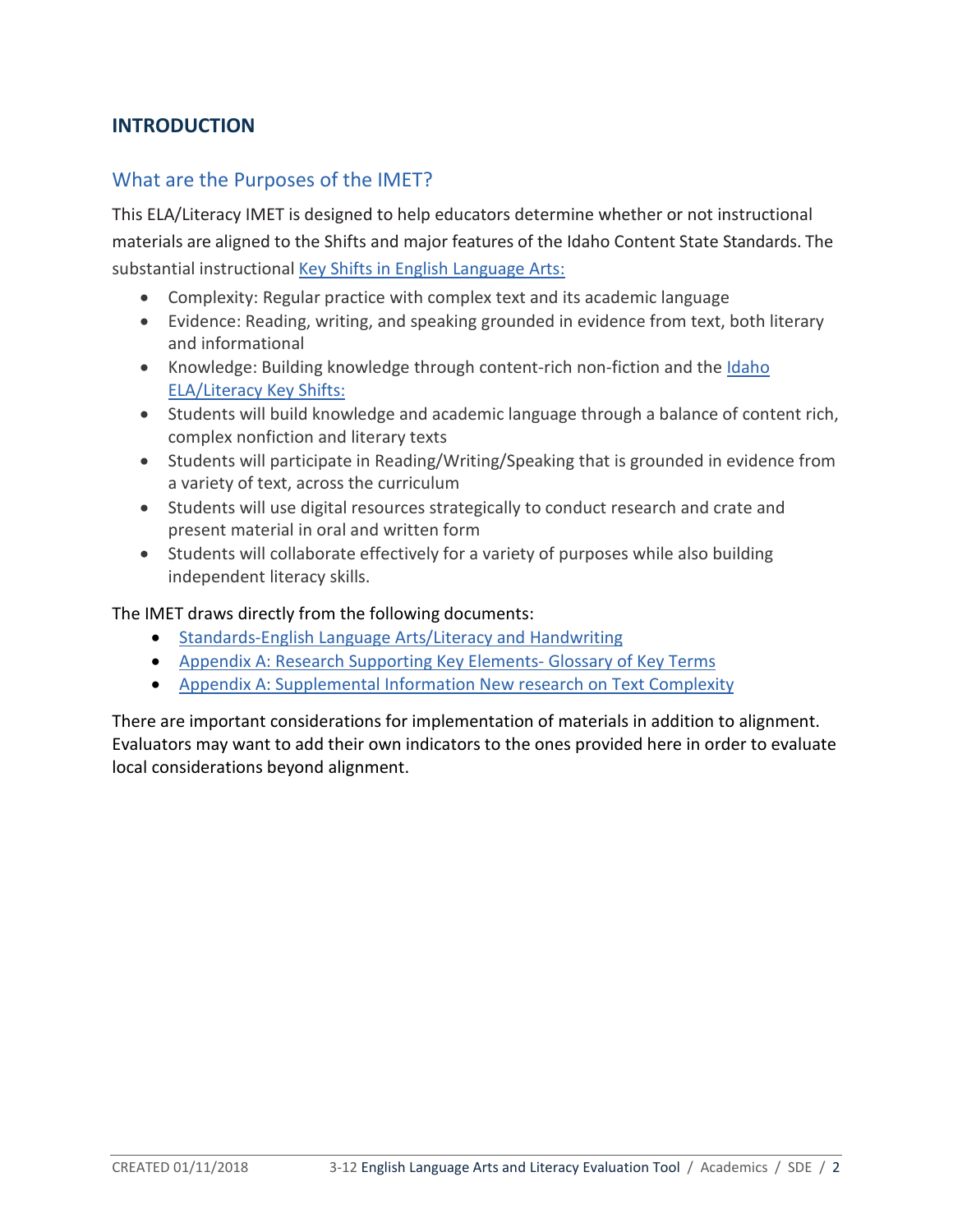# **GETTING STARTED**

# When to Use the IMET

- Evaluating materials currently in use: The IMET can be used to analyze the degree of alignment of existing materials and help to highlight specific, concrete flaws in alignment. Even where materials and tools currently in use fail to meet one or more of these criteria, the pattern of failure is likely to be informative. States and districts can use the evaluation to create a thoughtful plan to modify or combine existing resources in such a way that students' actual learning experiences approach the complexity, evidence, and knowledge building of the Standards.
- Purchasing materials: Many factors go into local purchasing decisions. Alignment to the Standards is a critical factor to consider. Thistool is designed to evaluate alignment of instructional materials to the Shifts and the major features of theIdaho Content Standards.
- Developing materials: Those developing new materials locally can use thistool as guidance for creating aligned ELA/Literacy curricula.

Please note that this tool was designed for evaluating comprehensive curricula (including any supplemental or ancillary materials). It was not designed for the evaluation of standalone supplemental materials.

# Who uses the **IMET?**

Evaluating instructional materials requires both subject matter and pedagogical expertise. Evaluators should be well versed in the Idaho Content Standards-English Language Arts/Literacy [and Handwriting](http://www.sde.idaho.gov/academic/shared/ela-literacy/booklets/ELA-Literacy-Standards.pdf) for all grades in which materials are being evaluated. Evaluators also should be familiar with the substantial instructional [Key Shifts in English Language Arts](http://www.corestandards.org/other-resources/key-shifts-in-english-language-arts/) along with the [Idaho ELA/Literacy Key Shifts](http://www.sde.idaho.gov/academic/ela-literacy/files/standards/getting-started/Idaho-Content-Key-Shifts-Flyer.pdf) of Complexity, Evidence, and Knowledge that are listed above.

## Prior to Evaluation

Assemble all of the materials necessary for the evaluation. In addition, each evaluator should have a reference copy of the:

- [Standards-English Language Arts/Literacy and Handwriting](http://www.sde.idaho.gov/academic/shared/ela-literacy/booklets/ELA-Literacy-Standards.pdf)
- [Appendix A: Research Supporting Key Elements- Glossary of Key Terms](http://www.corestandards.org/assets/Appendix_A.pdf)
- [Appendix A: Supplemental Information New research on Text Complexity](http://www.corestandards.org/assets/E0813_Appendix_A_New_Research_on_Text_Complexity.pdf)

Before conducting the evaluation itself, it is important to develop a protocolforthe evaluation process. The protocol should include having evaluators study the IMET. It will also be helpfulforevaluatorstoget a sense of each program overall before beginning the process. At a minimum, this would include reading the front matter of the text, looking at the table of contents, and paging through multiple chapters.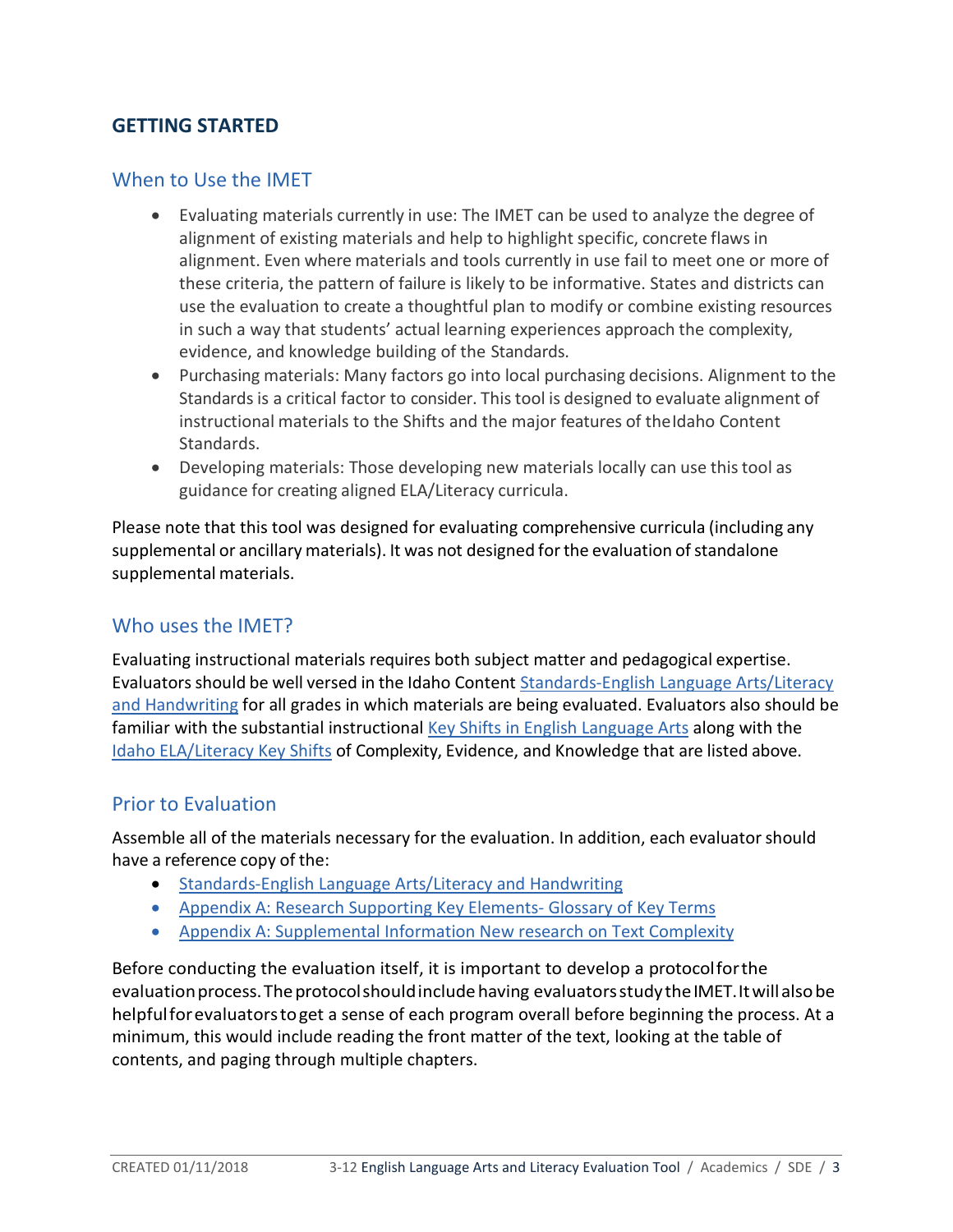# We will be looking at:

- Complexity: Non-Negotiable 1 and Alignment Criterion 1
- Evidence: Non-Negotiable 2 and Alignment Criterion 2
- Knowledge: Non-Negotiable 3 and Alignment Criterion 3
- Foundational Skills: Non-Negotiable 4

Evaluators may choose to go through the IMET from start to finish (from Non-Negotiable 1 through Alignment Criterion 4). Alternatively, evaluators might choose to complete the criteria for one Shift before moving to the next, in accordance with how the training materials are sequenced. There are instructions built into the tool to reinforce this option.

# Navigating the Tool:

Steps 1–3 below should be completed to produce a comprehensive picture of the strengths and weaknesses of the materials under evaluation. Information about areas in need of improvement or supplementation should be shared with internal and external stakeholders.

#### **Step 1: Non-Negotiable Alignment Criteria (p. 6)**

- The Non-Negotiable Alignment Criteria must each be met in full for materials to be considered aligned to the Shifts and the major features of the Idaho Content Standards for ELA/Literacy. Each Non- Negotiable Alignment Criterion has one or more metrics associated with it; every one of these metrics must be met in order for the criterion as a whole to be met.
- Examine the relevant materials and use evidence to rate the materials against each criterion and its associated metrics.
- Record and explain the evidence upon which the rating is based.

#### **Step 2: Alignment Criteria (p. 24)**

- The Alignment Criteria must each be met for materials to be considered aligned to the Shifts and the major features of the Idaho Content Standards for ELA/Literacy. Each Alignment Criterion has one or more metrics associated with it; a specific number of these metrics must be met or partially met in order for the criterion as a whole to be met.
- Examine the materials in relation to these criteria, assigning each metric a point value. Rate each criterion as "Meets" or "Does Not Meet" based on the number of points assigned. The more points the materials receive on the Alignment Criteria, the better they are aligned.
- Record and explain the evidence upon which the rating is based.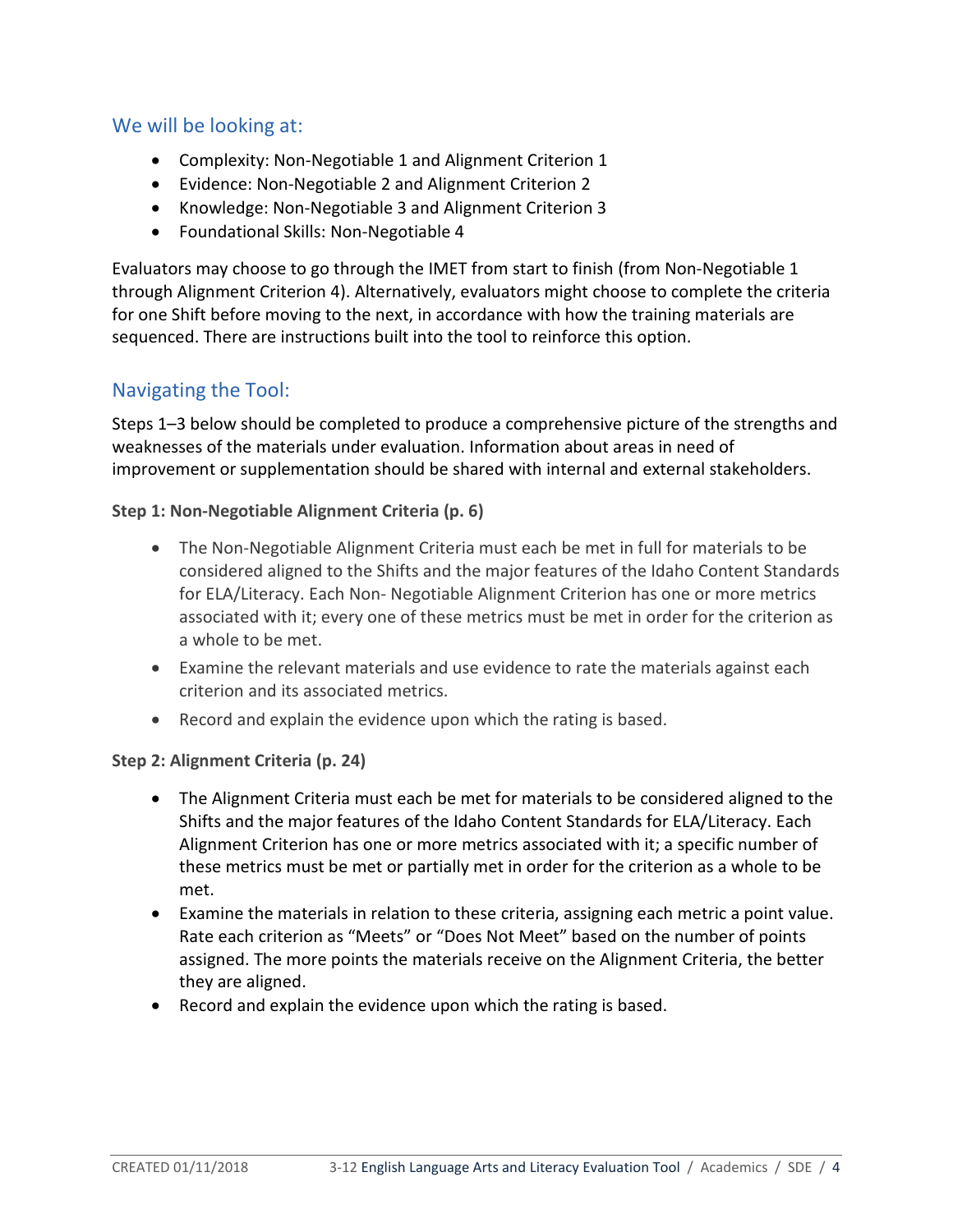**Step 3: Evaluation Summary (p. 68)** 

• Compile all of the results from Steps 1 and 2 to determine if the instructional materials are aligned to the Shifts and major features of the Idaho Content Standards for ELA/Literacy.

All steps should be completed to produce a comprehensive picture of the strengths and weaknesses of the alignment of the materials under evaluation. Information about areas in need of improvement or supplementation should be shared with internal and external stakeholders.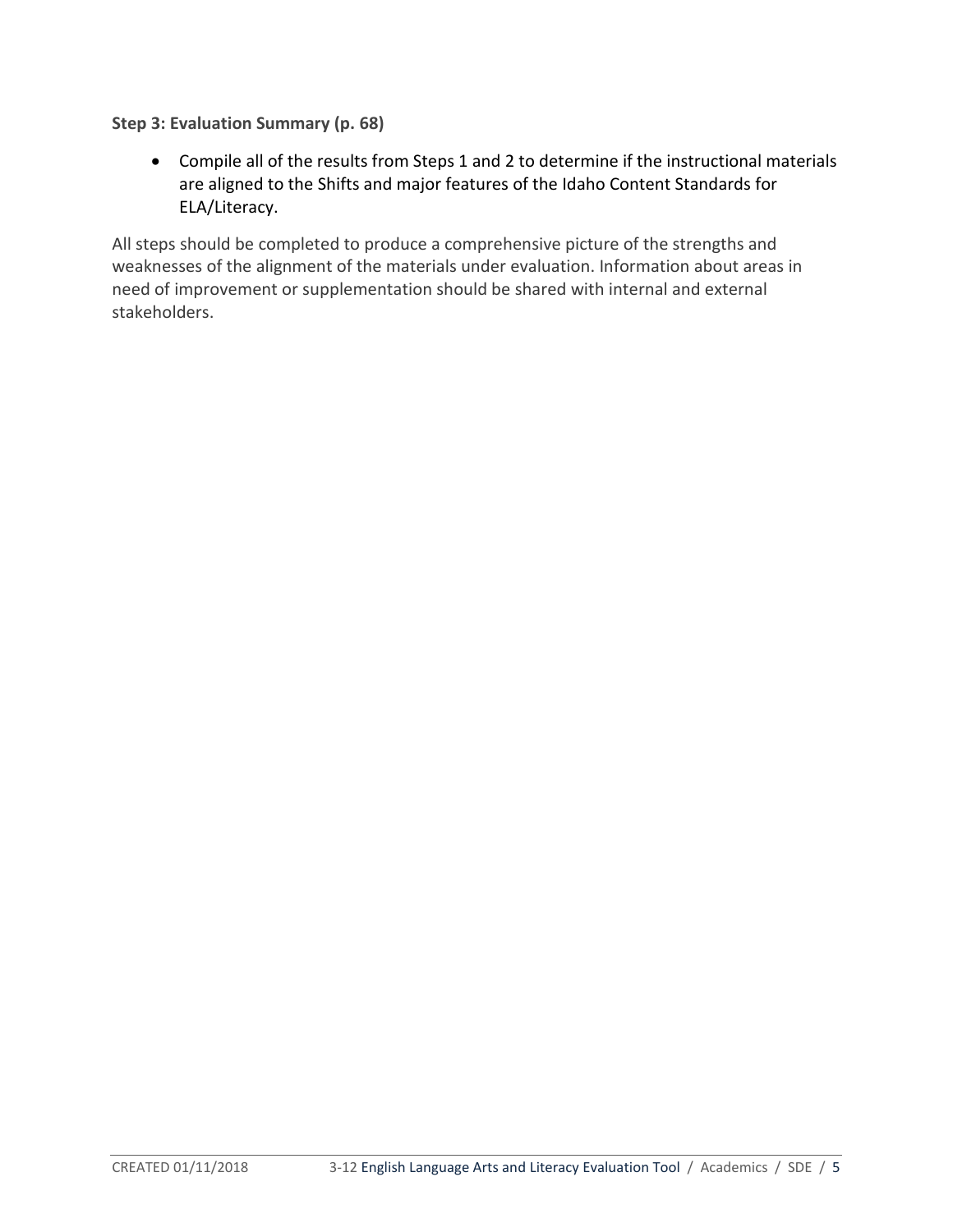# **DIRECTIONS FOR NON-NEGOTIABLE 1: HIGH-QUALITY TEXT**

*Non-Negotiable 1: Anchor texts are worthy of students' time and attention: texts are of quality and are rigorous, containing rich academic language, meeting appropriate complexity criteria for each grade.*

# Materials to Assemble:

- Teacher's edition and student materials
- Appendix A pages 1-10 for more on the vital role text complexity plays in the standards [Appendix A: Research Supporting Key Elements-Glossary of Key Terms](http://www.corestandards.org/assets/Appendix_A.pdf)
- Supplement to Appendix A: New Research on Text Complexity [Appendix A: Supplemental](http://www.corestandards.org/assets/E0813_Appendix_A_New_Research_on_Text_Complexity.pdf)  [Information New research on Text Complexity](http://www.corestandards.org/assets/E0813_Appendix_A_New_Research_on_Text_Complexity.pdf)

# Metrics to Review:

- **NN Metric 1A**: Anchor texts<sup>[3](#page-5-0)</sup> in the materials have the appropriate level of complexity for the grade as defined by the standards, according to quantitative and qualitative analysis. (Texts that are part of a series or chosen to build knowledge or for independent student reading should vary in complexity levels.)
- **NN Metric 1B:** Anchor texts in the materials are of publishable quality and worthy of especially careful reading; they include a mix of informational texts and literature.

# Rating this Criterion:

Non-Negotiable Alignment Criteria are defined as the set of criteria that must be met in full for materials to be considered aligned to the Shifts and the major features of the Idaho Content Standards for ELA/Literacy. Each metric of a Non-Negotiable Alignment Criterion must be met in order for the criterion to be met.

- 1. Evaluate carefully how completely the submission meets each of the metrics for this Criterion below.
- 2. Provide specific examples of evidence in support of the rating, including pointing out specific gaps in the materials.
- 3. When the section is finished, if any one of the metrics is rated as Does Not Meet, then rate the overall Non-Negotiable 1 as Does Not Meet. If all metrics are rated as Meets, then rate the overall Non-Negotiable 1 as Meets.

 $\overline{a}$ 

<span id="page-5-0"></span><sup>3</sup> Anchor texts are texts used as the centerpiece of instructional time, distinct from varied texts students might read on their own for a variety of purposes.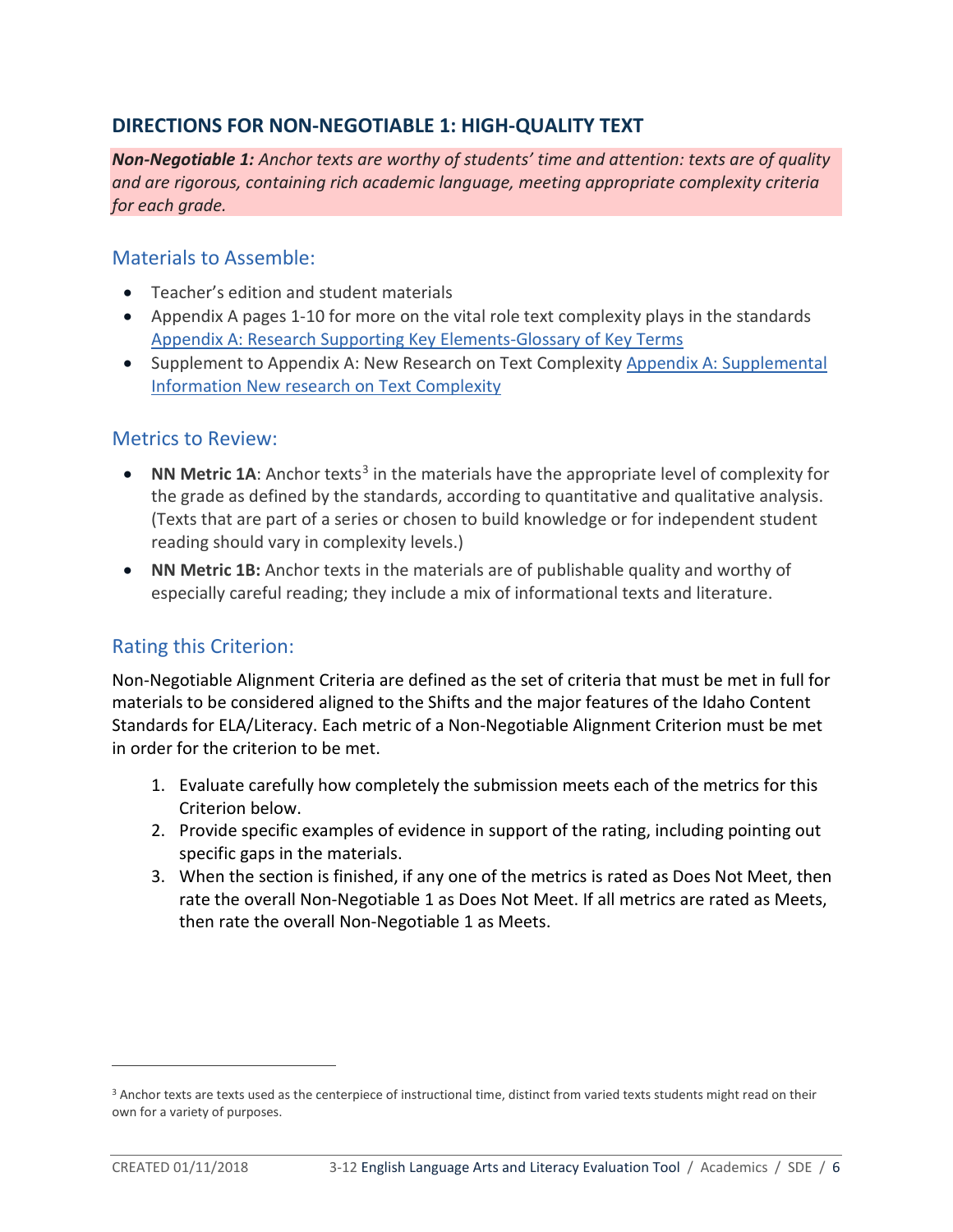# **NON-NEGOTIABLE 1: HIGH-QUALITY TEXT**

## Metric:

#### *NN Metric 1A*

*Anchor texts[4](#page-6-0) in the materials have the appropriate level of complexity for the grade as defined by the standards, according to quantitative and qualitative analysis. (Texts that are part of a series or chosen to build knowledge or for independent student reading should vary in complexity levels.)* 

# How to Find the Evidence:

#### **What to look for:**

Evidence of quantitative and qualitative measures of anchor texts' complexity (primarily read alouds) in the submission:

- Document what quantitative measure (e.g., ATOS, Lexile, Reading Maturity) was used and how many samples were within the grade band.
- If there is no evidence of quantitative measures, evaluate a sample of texts to ensure anchor texts are within the grade band and ask publisher to send such a list.
- Look for an explanation of specific features regarding levels of meaning/purpose, text structure, language clarity, and knowledge demands. This information should support the grade-level placement.
- If the publisher only provides a summary rating, ask the publisher to send the backup detail on particular features that supports the rating.
- Look for evidence that the publisher has used a qualitative analysis to guide instruction. (This information is not needed to meet the metric but worth noting as a strength, if apparent.)
- In a set of materials, the complexity of texts students read should increase year to year.
- Materials consistently allow teachers and students to spend adequate time working with complex texts.

#### **Where to look:**

Check to see if the publisher has submitted a separate list or the information is contained within unit materials. If time permits, consider checking a random sample of texts against the publisher's ratings.

 $\overline{a}$ 

<span id="page-6-0"></span><sup>4</sup> Anchor texts are texts used as the centerpiece of instructional time, distinct from varied texts students might read on their own for a variety of purposes.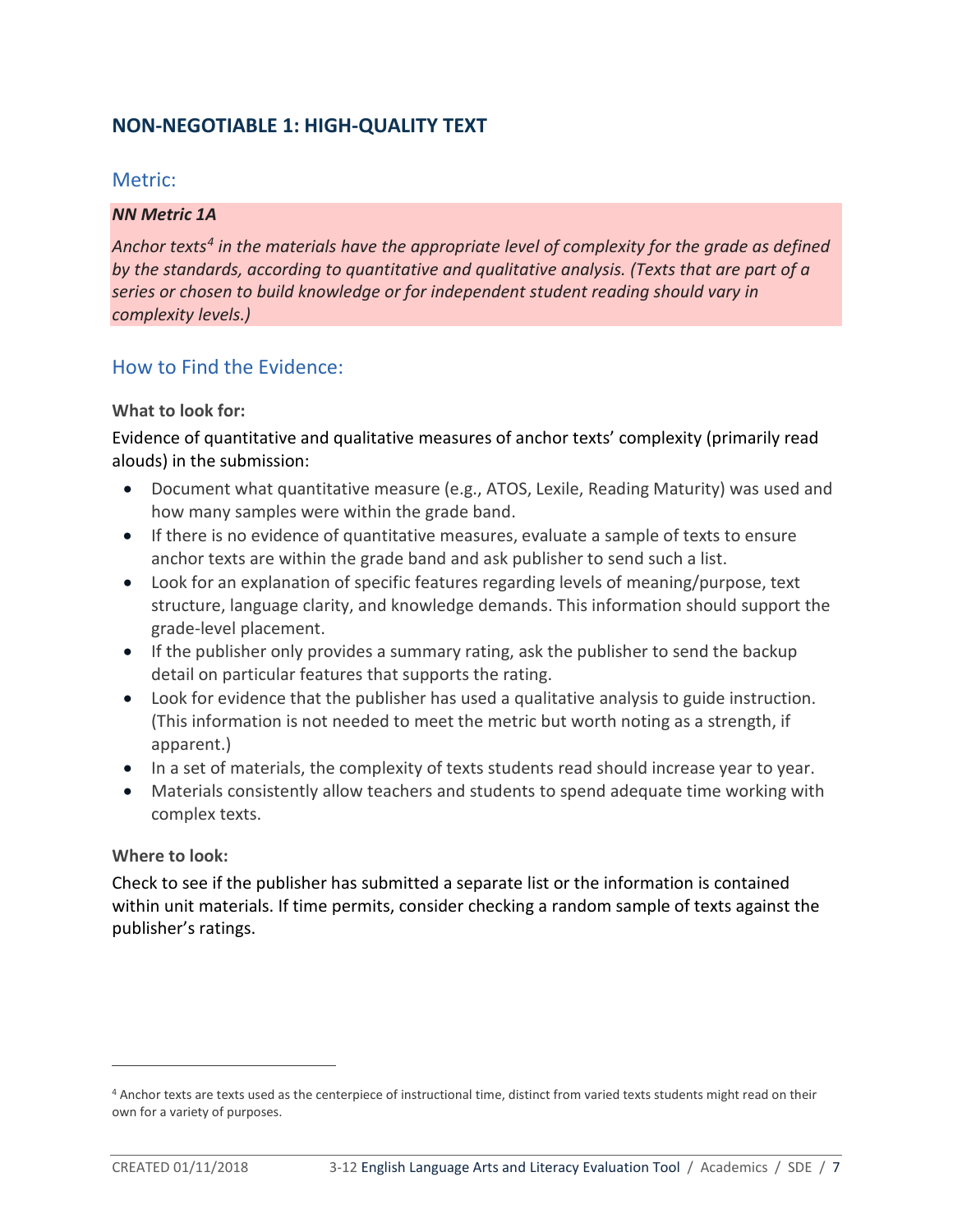*Non-Negotiable 1A* High-Quality Text

# Rating:





Does Not Meet/Insufficient Evidence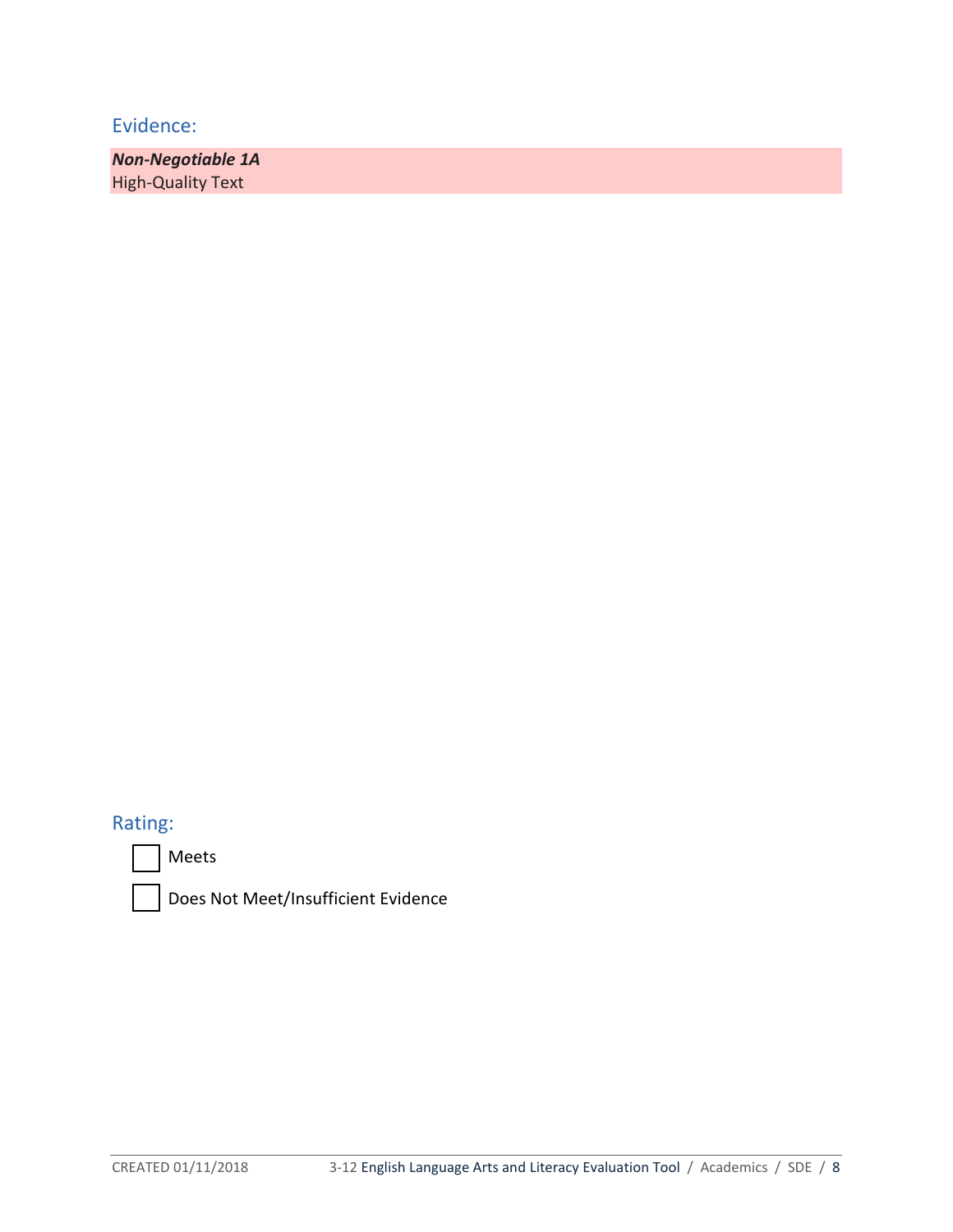#### *NN Metric 1B:*

*Anchor texts in the materials are of publishable quality and worthy of especially careful reading; they include a mix of informational texts and literature.*

# How to Find the Evidence:

#### **What to look for:**

Anchor (or read aloud) text selections that are previously published or of publishable quality and are content-rich, possessing rich vocabulary and syntax. In K-2, look for anchor texts that are read aloud to review for quality and richness and not texts designed for mastering foundational reading.

- Look to see whether selections include a copyright (as that will signal that they are previously published).
- Make judgments about whether the selections exhibit exceptional craft or provide useful information.
- Check whether the selections are worth multiple reads (e.g., well-crafted, provide useful or important information).
- Check for a mix of texts, literary and informational, that reflect the proportion of literary and informational reading distribution required for that grade level.

## **Where to look:**

Examine publisher provided information or do a survey of text types across all the units for each year. Read over the selections in a representative sample of lessons for quality evaluations.<sup>[5](#page-8-0)</sup>

Negotiable and Alignment Criterion 1).

 $\overline{a}$ 

<span id="page-8-0"></span><sup>5</sup> Texts used in speaking and listening questions and tasks meet the criteria for complexity, range, and quality of texts (Non-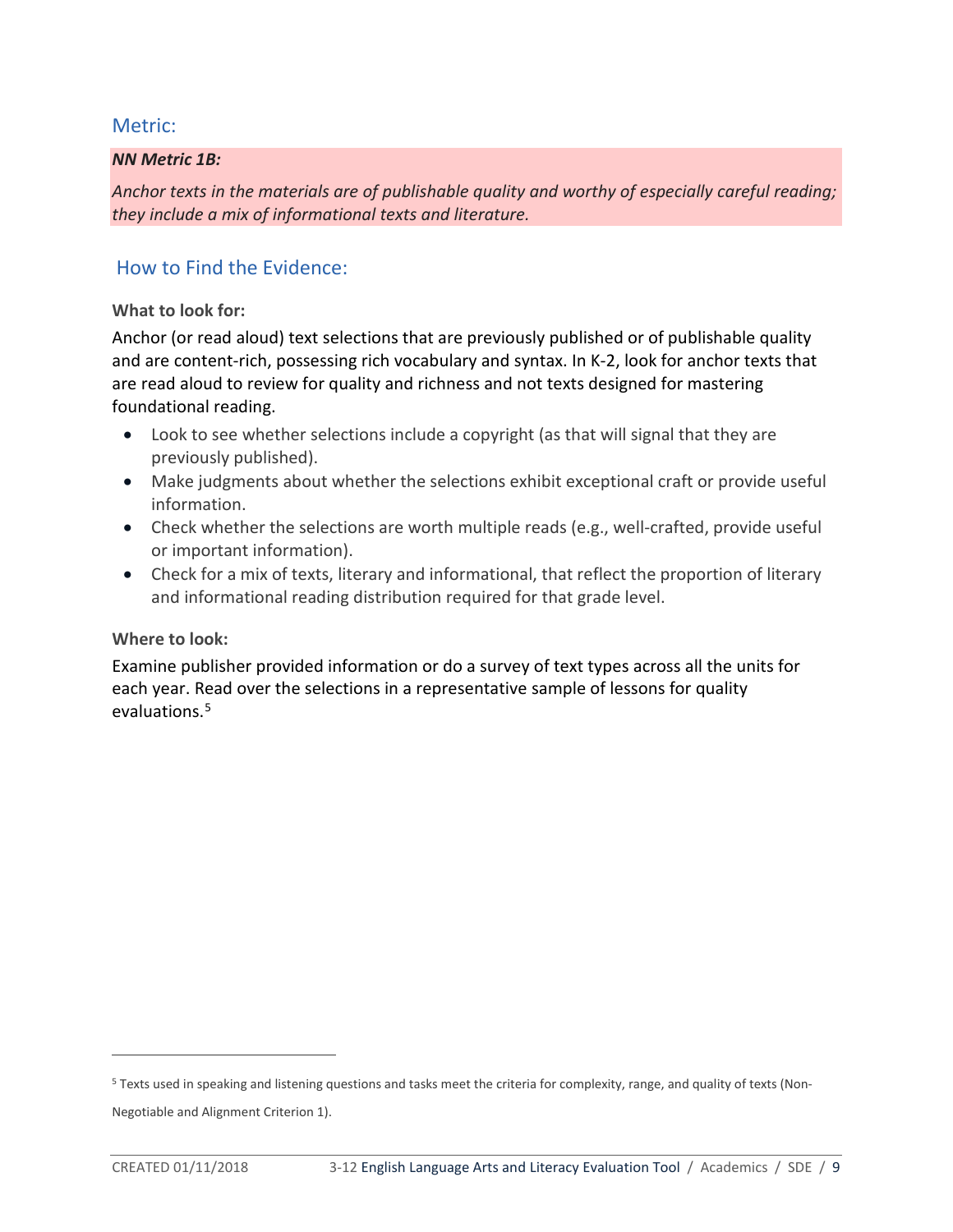*Non-Negotiable 1B*  High-Quality Text

# Rating:





Does Not Meet/Insufficient Evidence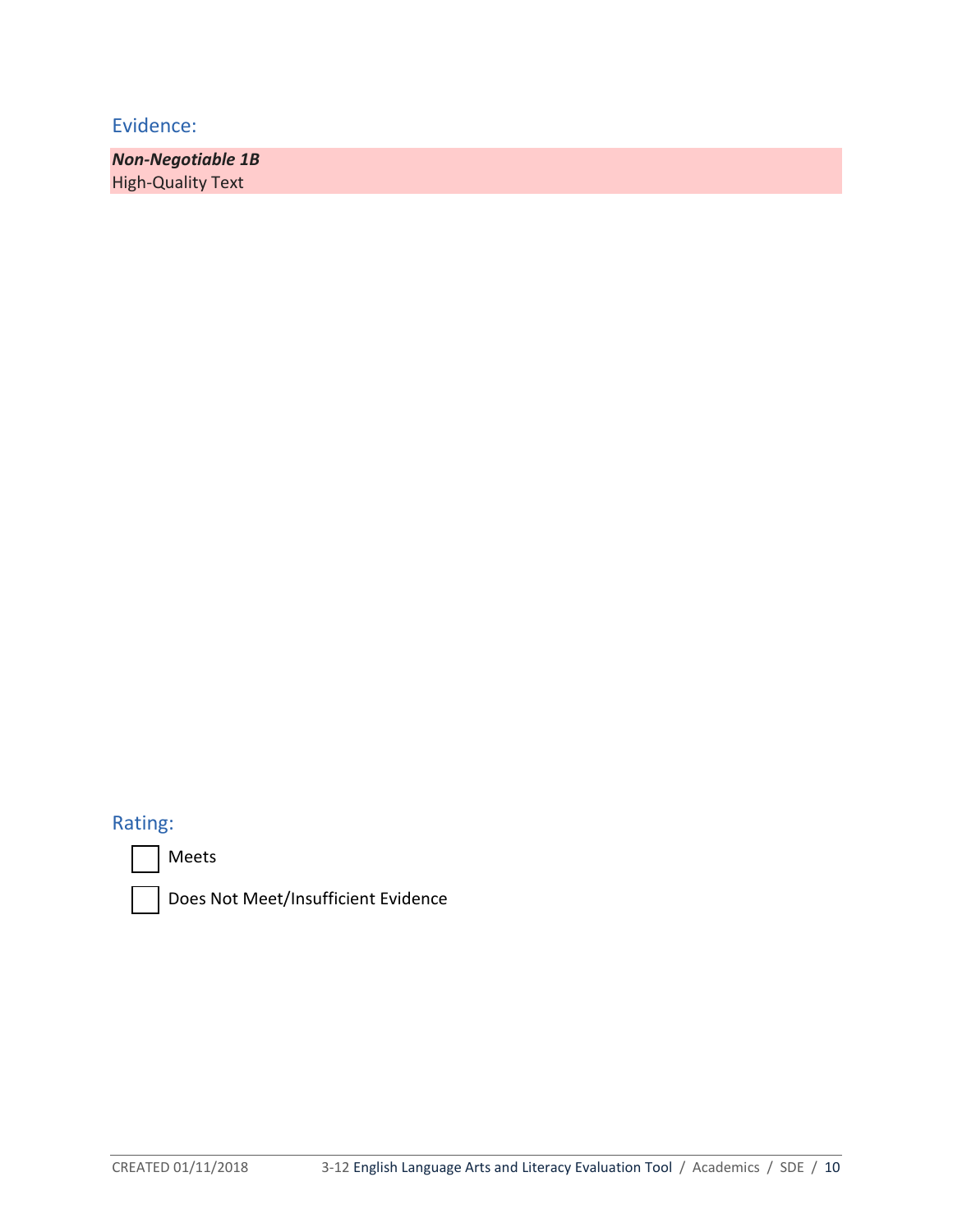# **NON-NEGOTIABLE 1: HIGH-QUALITY TEXT**

*Non-Negotiable 1: Anchor texts are worthy of students' time and attention: texts are of quality and are rigorous, containing rich academic language, meeting appropriate complexity criteria for each grade.* 

# Rating for Non-Negotiable 1:

If both metrics were rated as Meets, then rate Non-Negotiable 1 as Meets. If one or more metrics were rated as Does Not Meet, then rate Non-Negotiable 1 as Does Not Meet. Check the final rating.

Then, briefly describe the strengths and weaknesses of these materials in light of this Criterion.

Rating:

**Meets**

**Does Not Meet/Insufficient Evidence**

Strengths/Weaknesses:

*\* There are additional metrics under Alignment Criterion 1 that pertain to evaluating texts. If you wish to continue reviewing for text qualities, skip to Alignment Criterion 1 on Page 24. Otherwise, continue on to Non-Negotiable 2 on Page 12.* 

*Before moving on, record the final Meets or Does Not Meet rating in the Evaluation Summary on Page 68.*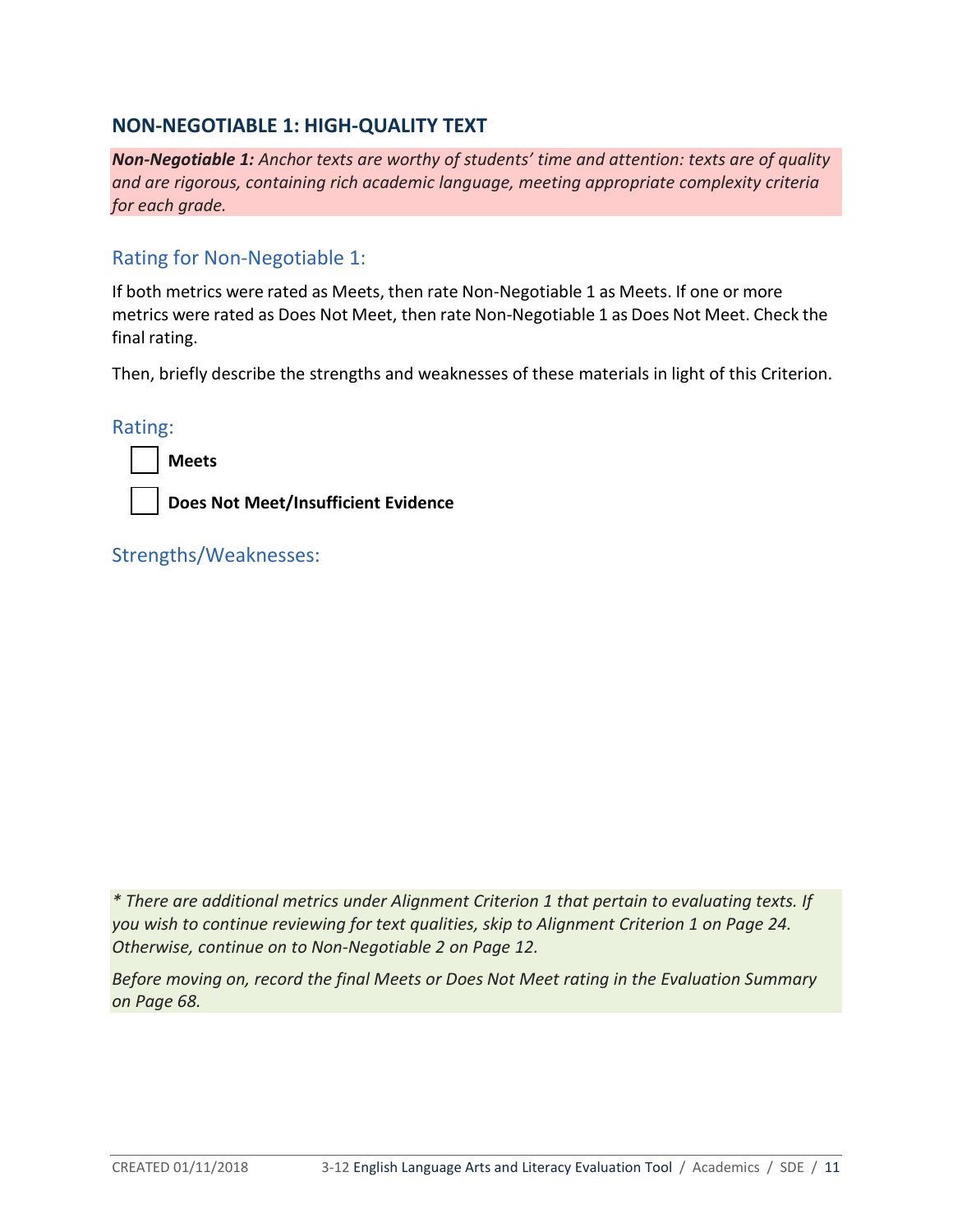# **DIRECTIONS FOR NON-NEGOTIABLE 2: EVIDENCE-BASED DISCUSSION AND WRITING**

*Non-Negotiable 2: Materials provide opportunities for rich and rigorous evidence-based discussions and writing about tests to build strong literacy skills.*

#### Materials to Assemble:

- Teacher's edition and student materials
- Appropriate grade-level [Standards-English Language Arts/Literacy and Handwriting](http://www.sde.idaho.gov/academic/shared/ela-literacy/booklets/ELA-Literacy-Standards.pdf)
- [Tools for evaluating the quality of text-dependent questions](http://achievethecore.org/page/710/text-dependent-question-resources)

#### Metrics to Review:

- **NN Metric 2A**: At least 80% of all questions, tasks, and assignments in the materials are text-dependent, requiring students to draw on textual evidence to support both what is explicit as well as valid inferences from the text.The overwhelming majority of these questions and tasks are text- specific.
- **NN Metric 2B:** Materials include frequent opportunities and guidance for grade appropriate evidence-based discussions and writing<sup>[6](#page-11-0)</sup> to support analyses, claims, and clear information about texts to address the analytical thinking required by the Standards at each gradelevel.

# Rating this Criterion:

Non-Negotiable Alignment Criteria are defined as the set of criteria that must be met in full for materials to be considered aligned to the Shifts and the major features of the Idaho Content Standards for ELA/Literacy. Each metric of a Non-Negotiable Alignment Criterion must be met in order for the criterion to be met.

- 1. Evaluate carefully how completely the submission meets each of the metrics for this Criterion below.
- 2. Provide specific examples of evidence in support of the rating, including pointing out specific gaps in the materials.
- 3. When the section is finished, if any one of the metrics is rated as Does Not Meet, then rate the overall Non-Negotiable 2 as Does Not Meet. If all metrics are rated as Meets, then rate the overall Non-Negotiable 2 as Meets.

<span id="page-11-0"></span> $\overline{a}$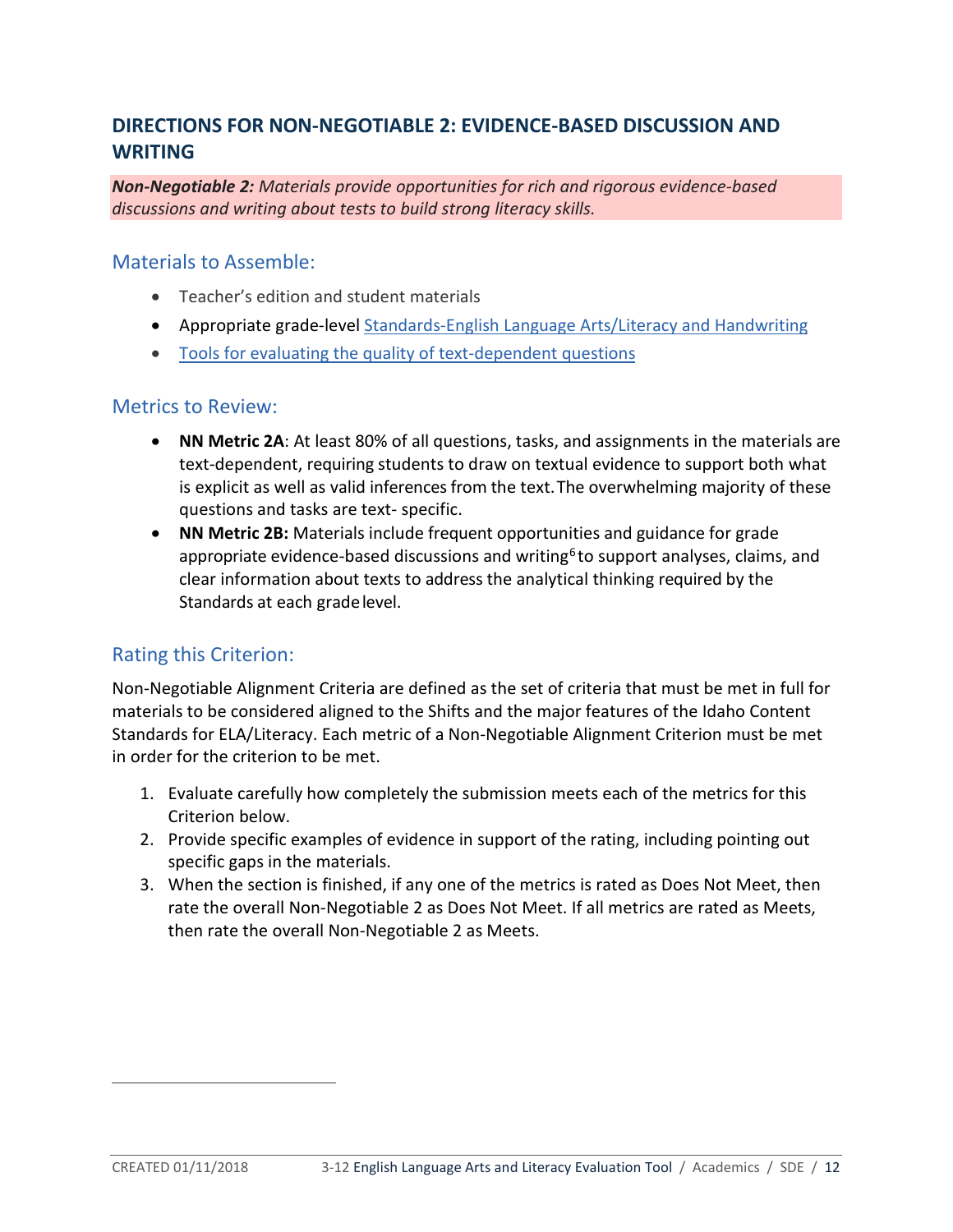# **NON-NEGOTIABLE 2: EVIDENCE-BASED DISCUSSION AND WRITING**

## Metric:

#### *NN Metric 2A:*

*At least 80% of all questions, tasks, and assignments in the materials are text- dependent, requiring students to draw on textual evidence to support both what is explicit as well as valid inferences from the text. The overwhelming majority of these questions and tasks are textspecific.*

## How to Find the Evidence:

#### **What to look for:**

Questions that are based on evidence from the texts and are specific to the text (i.e., not "generic" questions that could be asked about any text).

- Document such things as whether or not the questions:
	- o Require readers to produce evidence from the texts to support their claims.
	- o Are specific enough and can only be answered through careful reading.
	- o Go beyond the text to make other connections in extension activities only after the text has been deeply and completely explored.
- Pay special attention to culminating and extended response tasks since they constitute a higher proportion of instructional time. These tasks should call on the knowledge and understanding acquired through the questions.

#### **Where to look:**

Analyze a sample set of questions, tasks, and assessment items from across the submission. Analyze one in every four sets of questions and tasks completely to get a valid sample size.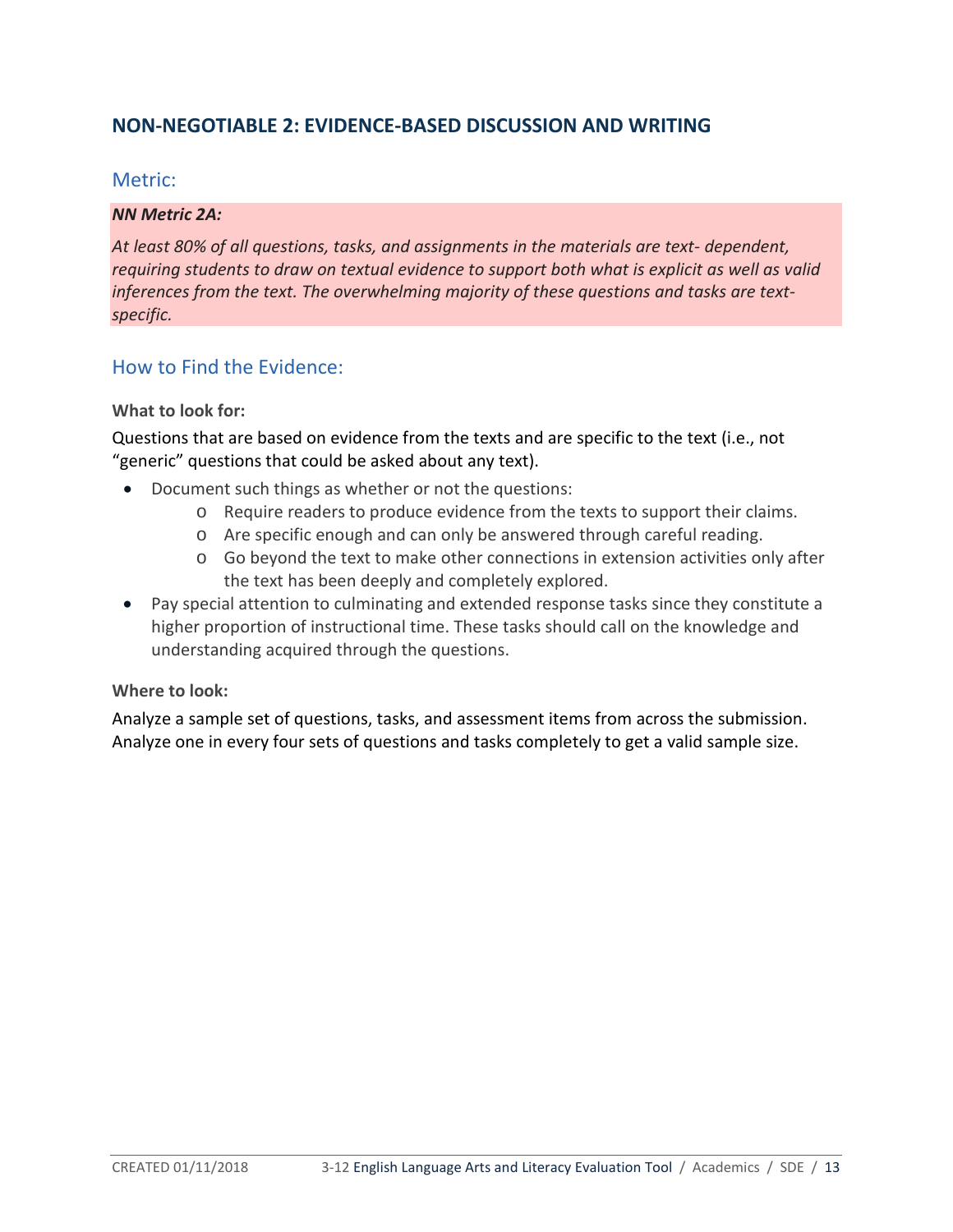*Non-Negotiable 2A* Evidence-based Discussion and Writing

Rating:

Meets



Does Not Meet/Insufficient Evidence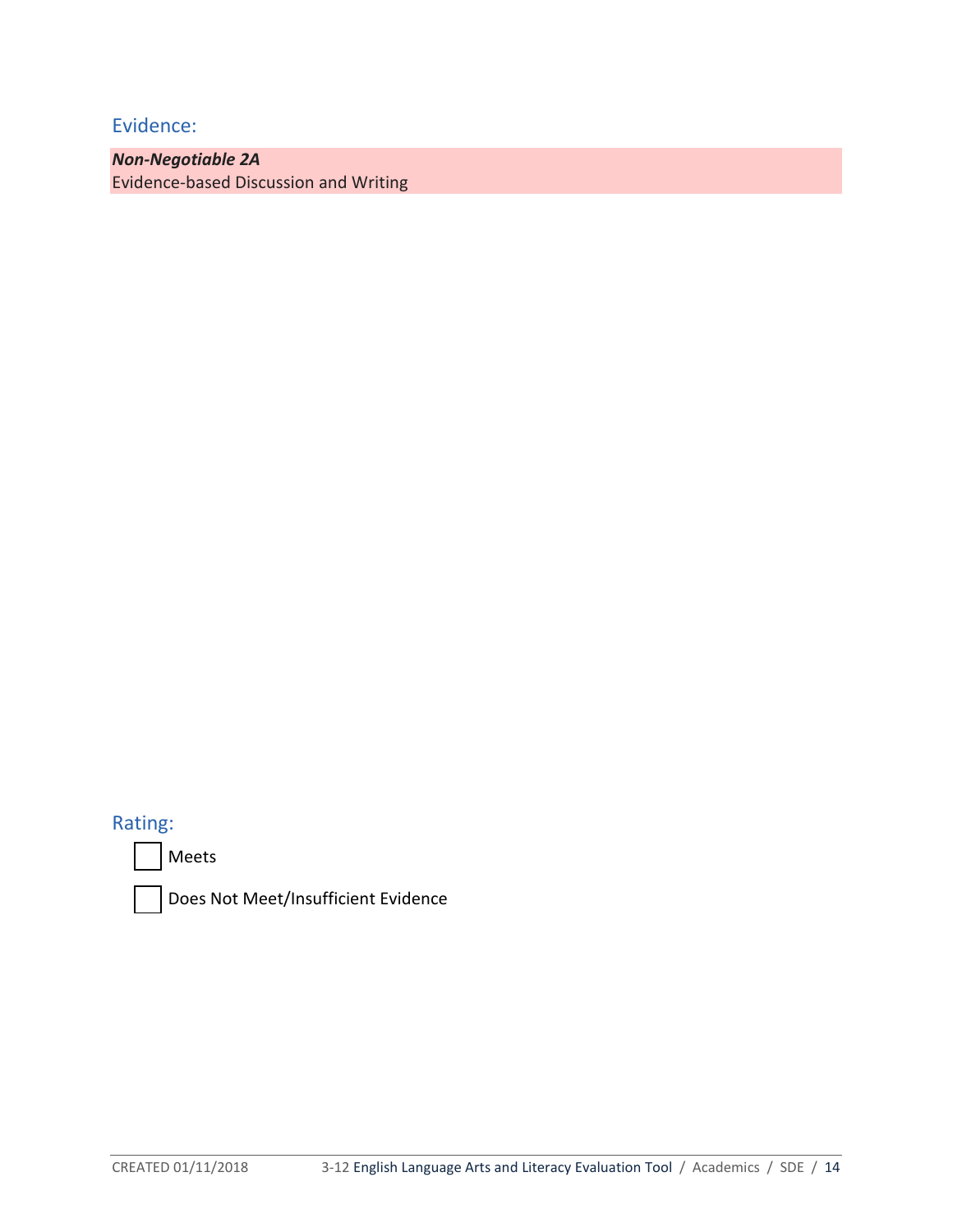#### *NN Metric 2B:*

*Materials include frequent opportunities for evidence-based discussions and writing to support careful analyses, well-defended claims, and clear information about textsto address the analytical thinking required by the Standards at each grade level.*

# How to Find the Evidence:

#### **What to look for:**

Tasks that do and do not require writing to sources. Calculate a percentage of aligned tasks (i.e., the number of tasks that require writing to sources compared with the total number of tasks). Look also for materials that support teachers in planning and engaging students in discussions around grade-level topics and texts.

- For alignment, about three-quarters of tasks should require writing to sources at all grade levels.
- There should be minimal use of decontextualized prompts that ask students to detail personal experiences or opinions on subjects they have not read about or researched, or prompts that ask students to go beyond the text.
- Look for materials that requirestudents to marshal evidence when speaking.
- Look for speaking and listening prompts and questions that offer opportunities for students to share with others their evidence and research.

#### **Where to look:**

Examine a sampling (minimum 8 per grade) of the writing tasks from a sample of lessons. Examine the tasks and instructions in the relevant sections. Prefatory materials might also help determine if speaking and listening is emphasized through instruction and use of routines.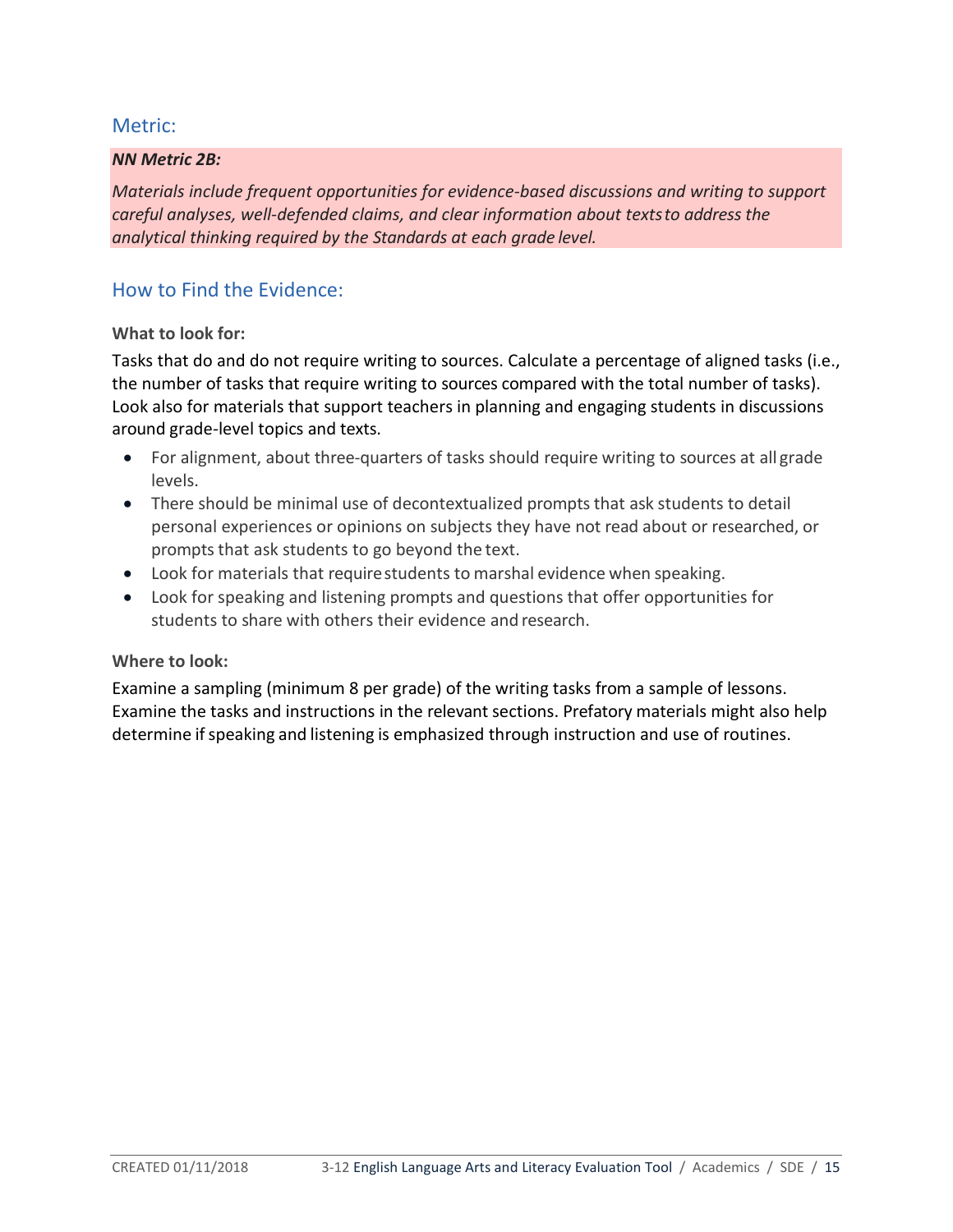*Non-Negotiable 2B* Evidence-based Discussion and Writing

Rating:

Meets



Does Not Meet/Insufficient Evidence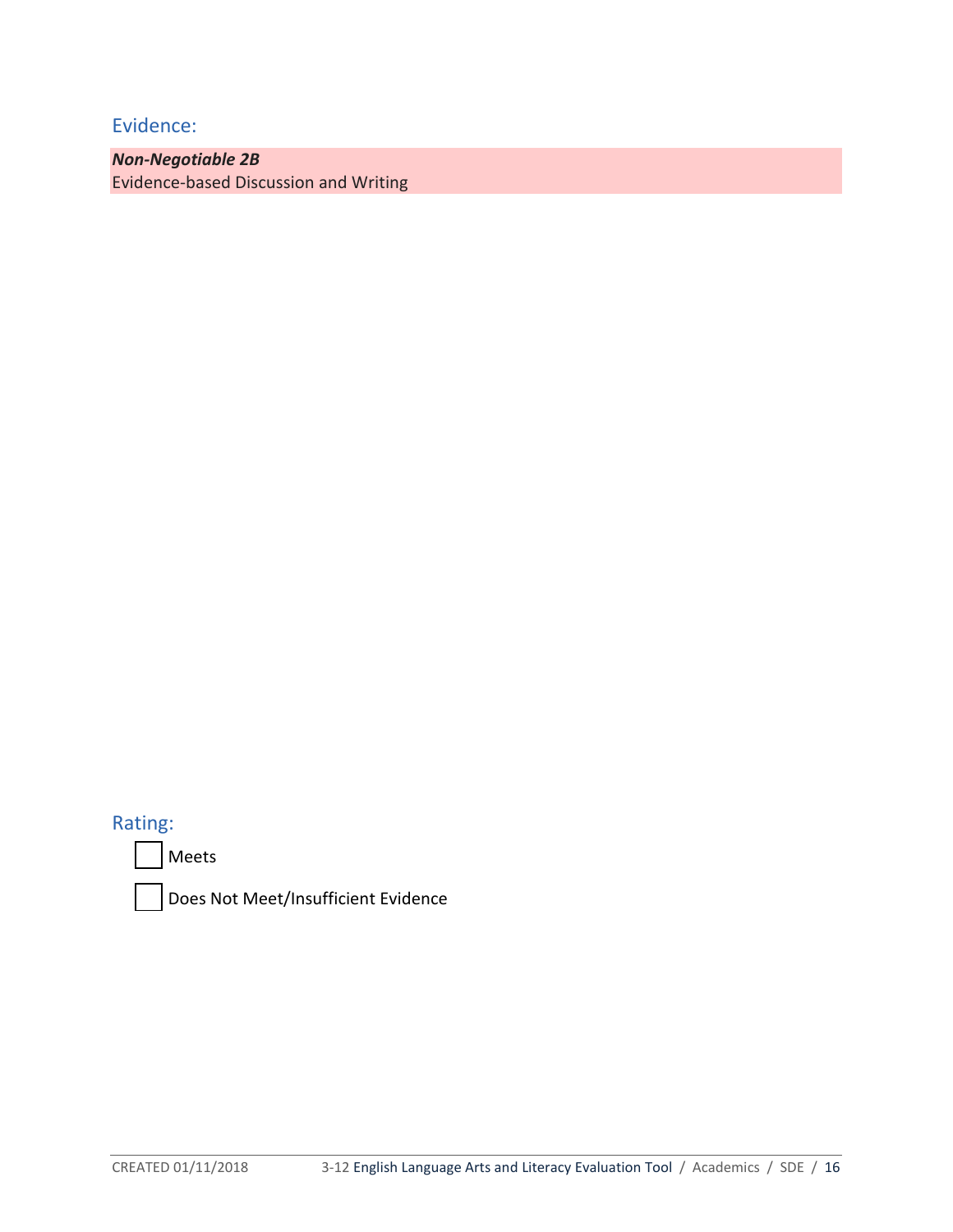# **NON-NEGOTIABLE 2: EVIDENCE-BASED DISCUSSION AND WRITING**

*Non-Negotiable 2:* Materials provide opportunities for rich and rigorous evidence-based discussions and writing about texts to build strong literacy skills.

# Rating for Non-Negotiable 2:

If both metrics were rated as Meets, then rate Non-Negotiable 2 as Meets. If one or more metrics were rated as Does Not Meet, then rate Non-Negotiable 2 as Does Not Meet. Check the final rating.

Then, briefly describe the strengths and weaknesses of these materials in light of this Criterion.

Rating:



**Does Not Meet/Insufficient Evidence**

Strengths/Weaknesses:

*\* There are additional metrics under Alignment Criterion 2 that pertain to evidence-based discussion and writing. For continuity, skip to Alignment Criterion 2 on Page 32. Otherwise, continue on to Non-Negotiable 3 on Page 18.* 

*Before moving on, record the final Meets or Does Not Meet rating in the Evaluation Summary on Page 68.*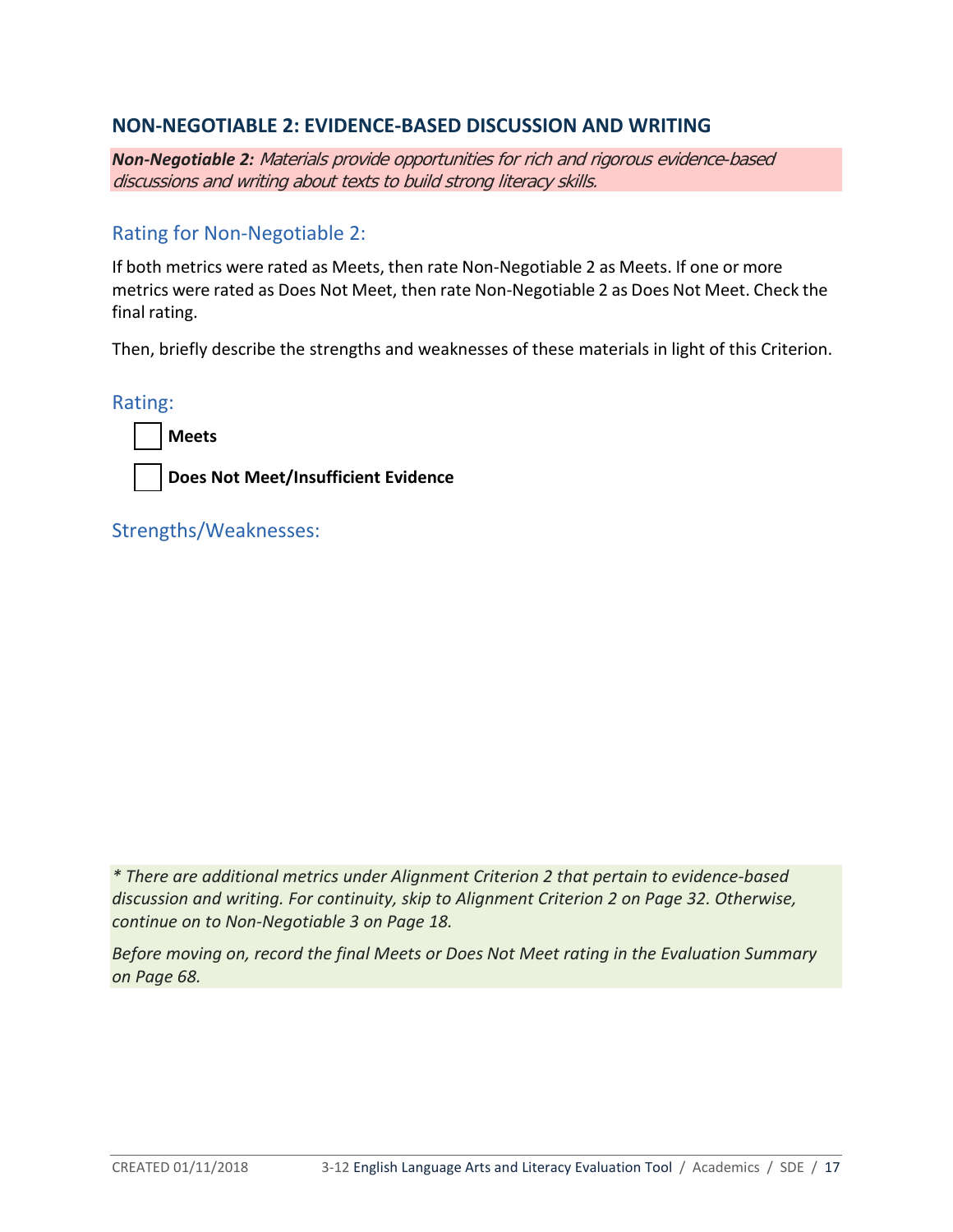# **DIRECTIONS FOR NON-NEGOTIABLE 3: BUILDING KNOWLEDGE**

*Non-Negotiable 3: Materials build knowledge systematically through reading, writing, speaking and listening, and language study.*

## Materials to Assemble:

- Teacher's edition and student materials
- Appropriate grade-level [Standards-English Language Arts/Literacy and Handwriting](http://www.sde.idaho.gov/academic/shared/ela-literacy/booklets/ELA-Literacy-Standards.pdf)
- [Tools for evaluating the quality of text-dependent questions](http://achievethecore.org/page/710/text-dependent-question-resources)
- Staying on Topic Within and Across Grades: How to Build Knowledge Systematically in English Language Arts K-5 [Standards-English Language Arts/Literacy and Handwriting](http://www.sde.idaho.gov/academic/shared/ela-literacy/booklets/ELA-Literacy-Standards.pdf) (page 34)

## Metrics to Review:

- **NN Metric 3A**: Materials provide a sequence or series of texts that build knowledge and vocabulary systematically through reading, writing, listening, and speaking. These texts are organized around a variety of topics at each grade level.
- **NN Metric 3B:** Materials provide instructions, cleardesign, and lightweight student accountability that guide instructors regarding how students will regularly engage in a volume of reading both assigned (related to the anchor texts) or texts of their own choosing, in or outside of class.

# Rating this Criterion:

Non-Negotiable Alignment Criteria are defined as the set of criteria that must be met in full for materials to be considered aligned to the Shifts and the major features of the Idaho Content Standards for ELA/Literacy. Each metric of a Non-Negotiable Alignment Criterion must be met in order for the criterion to be met.

- 1. Evaluate carefully how completely the submission meets each of the metrics for this Criterion below.
- 2. Provide specific examples of evidence in support of the rating, including pointing out specific gaps in the materials.
- 3. When the section is finished, if any one of the metrics is rated as Does Not Meet, then rate the overall Non-Negotiable 3 as Does Not Meet. If all metrics are rated as Meets, then rate the overall Non-Negotiable 3 as Meets.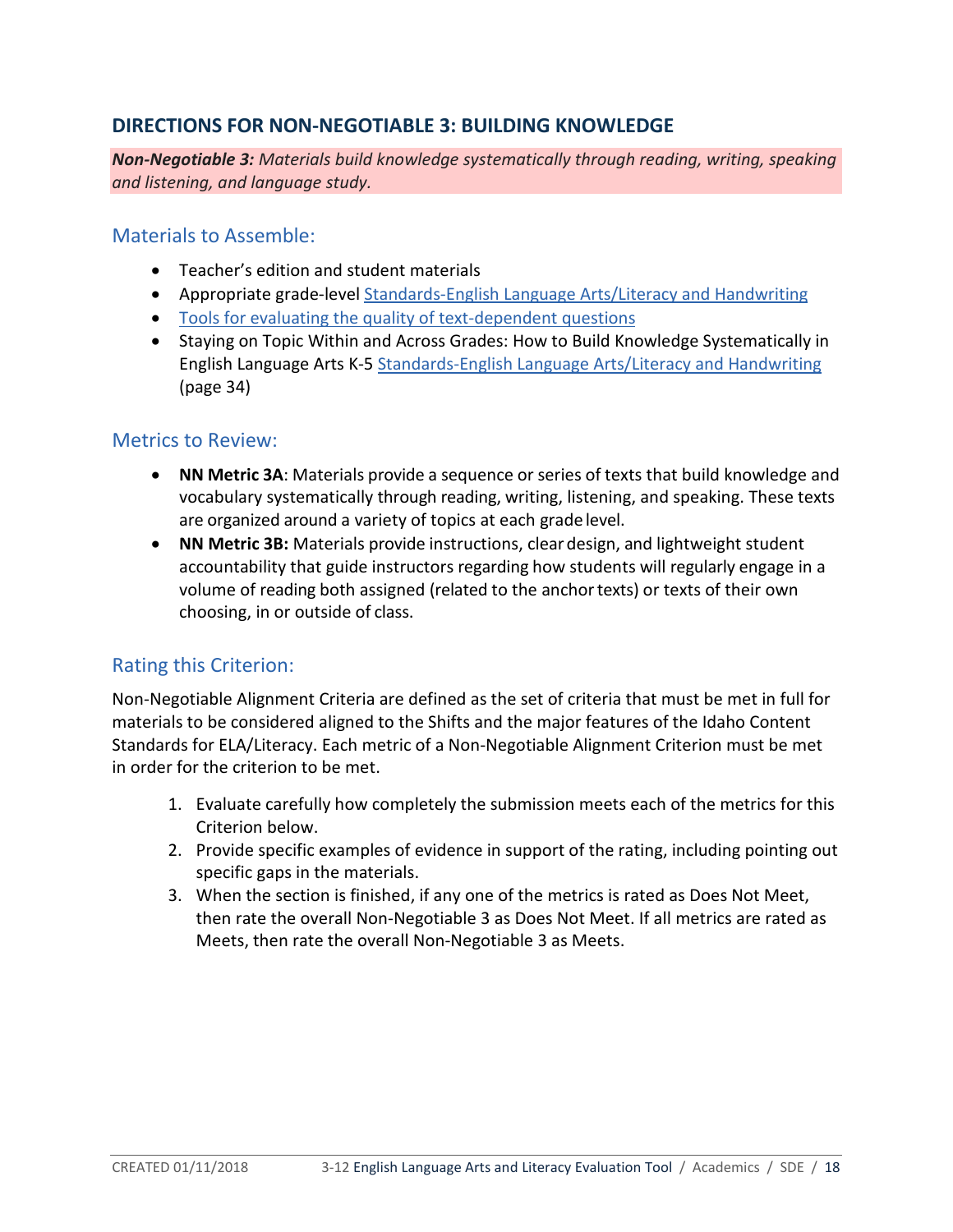# **NON-NEGOTIABLE 3: BUILDING KNOWLEDGE**

## Metric:

#### *NN Metric 3A:*

*Materials provide a sequence or series of texts that build knowledge and vocabulary systematically through reading, writing, listening, and speaking. These texts are organized around a variety of topics at each grade level.*

# How to Find the Evidence:

#### **What to look for:**

Collections of texts and other resources carefully sequenced and organized around a series of topics:

- Look for collections of texts to be connected to the anchor texts where logical connections are possible such that students could easily see the relationship.
- Look for a focused line of inquiry included for each set of connected texts.
- Check supplementary readingmaterials, too, to see if they provide further opportunities for students to engage ina volume of reading connected to the topics explored in the central materials.

#### **Where to look:**

Review the table of contents or grade-level curriculum maps to look for sequences of texts on topics.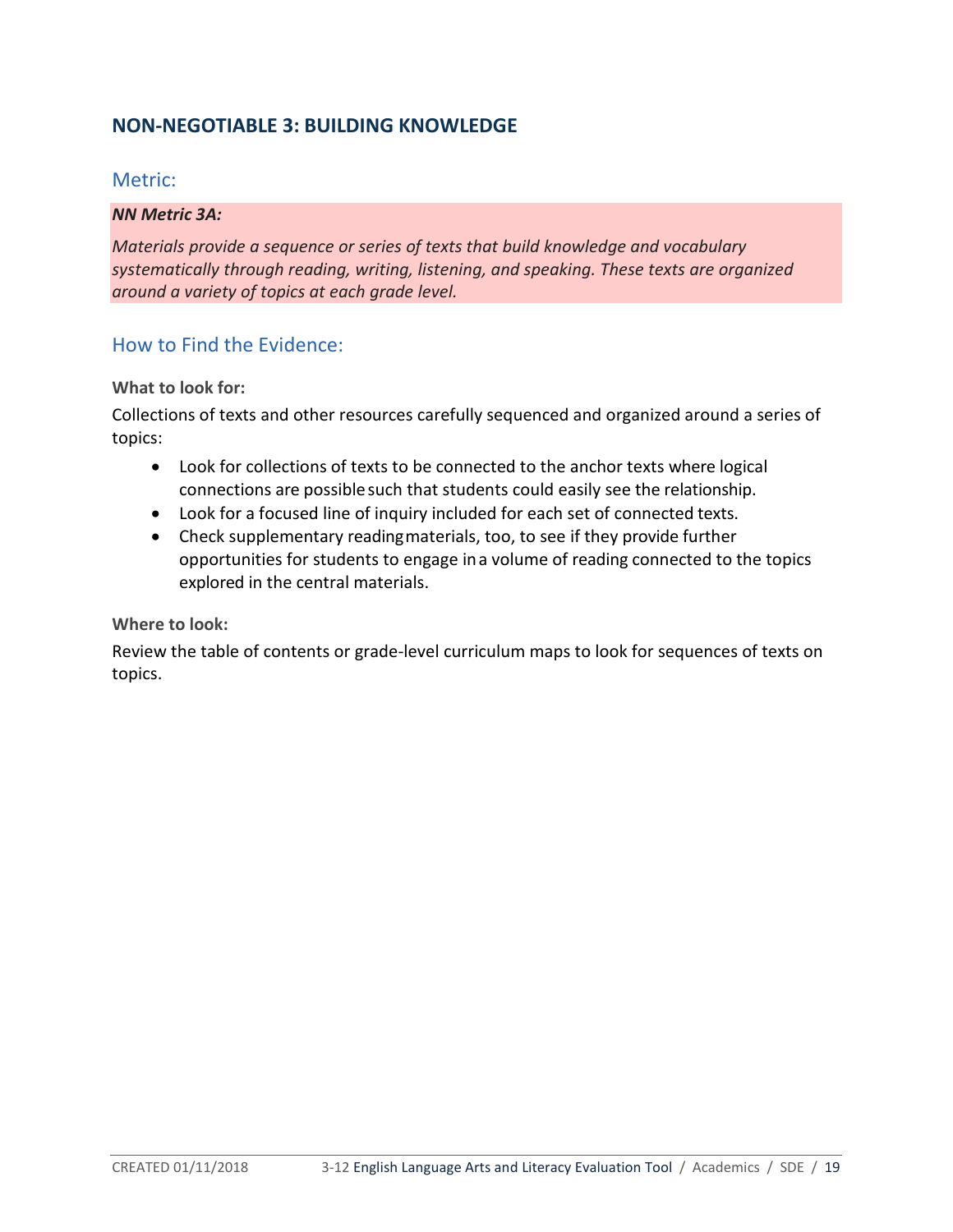*Non-Negotiable 3A*  Building Knowledge

Rating:

Meets



Does Not Meet/Insufficient Evidence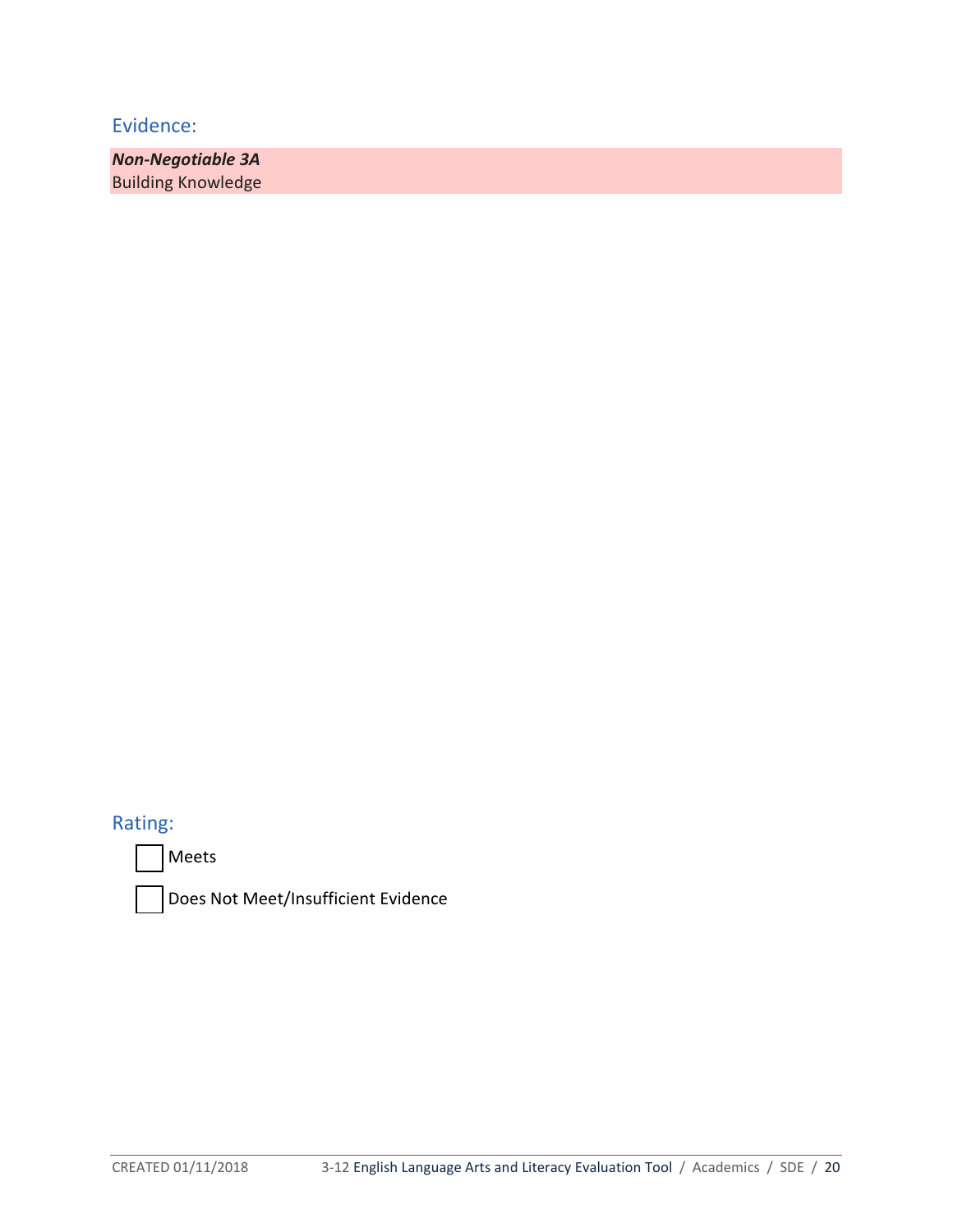#### *NN Metric 3B:*

*Materials provide instructions, clear design, and lightweight student accountability that guide instructors regarding how students will regularly engage in a volume of reading both assigned (related to the anchor texts) or texts of their own choosing, in or outside of class.*

# How to Find the Evidence:

#### **What to look for:**

Materials that include prominent directions and support for students to read, independently and regularly—even daily. Look for additional topic-related readings connected to the anchor text. Document evidence of these kinds of guidance for independent reading. For example:

- Offer selections at a variety of complexity levels.
- Include texts that are a mix of informational texts and literature, as well as texts that vary in length and density of ideas.
- Offer suggestions for how volume of reading could be organized around key topics.
- Offer additional readings that are connected in meaningful ways to the knowledge and understanding of the anchor texts.
- Suggest ways teachers could track student reading in light weight ways that ensure students are actually engaging in reading independently.

#### **Where to look:**

Directions and lists of suggested selections in units and/or in supplemental materials.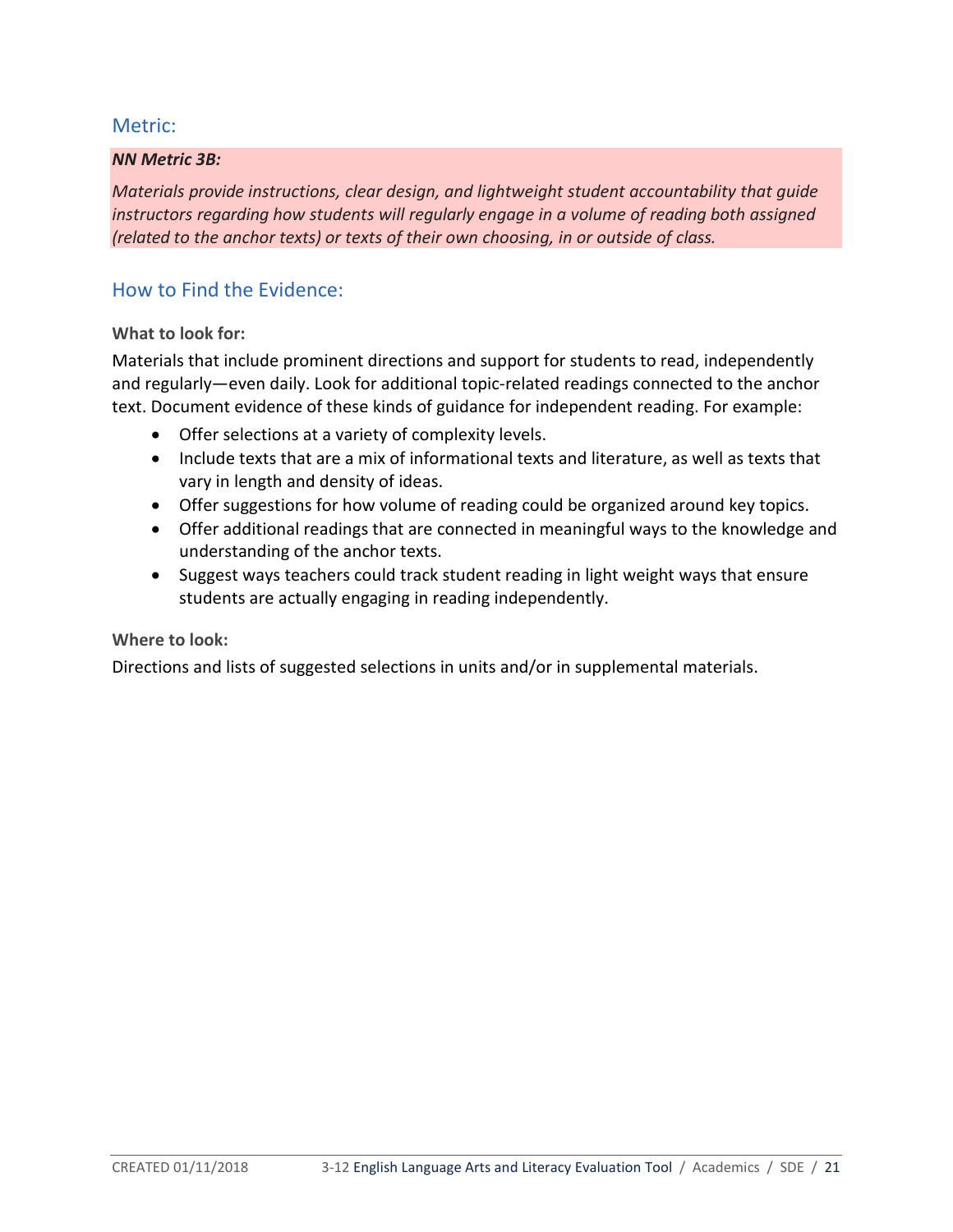*Non-Negotiable 3B* Building Knowledge

# Rating:





Does Not Meet/Insufficient Evidence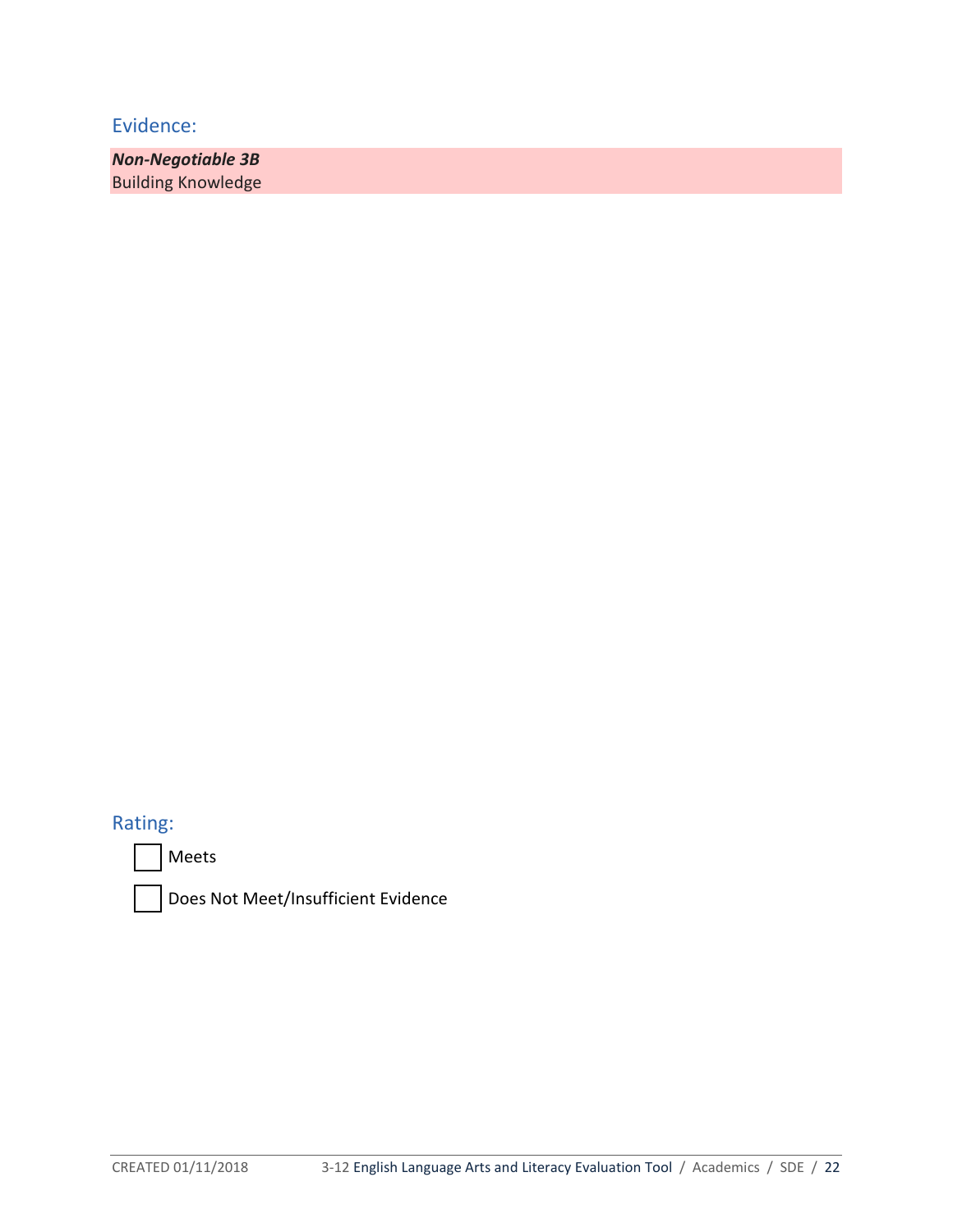# **NON-NEGOTIABLE 3: BUILDING KNOWLEDGE**

*Non-Negotiable 3: Materials build knowledge systematically through reading, writing, speaking and listening, and language study.*

# Rating for Non-Negotiable 3:

If both metrics were rated as Meets, then rate Non-Negotiable 3 as Meets. If one or more metrics were rated as Does Not Meet, then rate Non-Negotiable 3 as Does Not Meet. Check the final rating.

Then, briefly describe the strengths and weaknesses of these materials in light of this Criterion.

Rating:



**Does Not Meet/Insufficient Evidence**

Strengths/Weaknesses:

*\* There are additional metrics under Alignment Criterion 3 that pertain to how texts, tasks, and assignments should build knowledge. If you wish to continue focusing on building knowledge, skip to Alignment Criterion 3 on Page 48. Otherwise, continue on to Alignment Criterion 1 on Page 24.* 

*Before moving on, record the final Meets or Does Not Meet rating in the Evaluation Summary on Page 68.*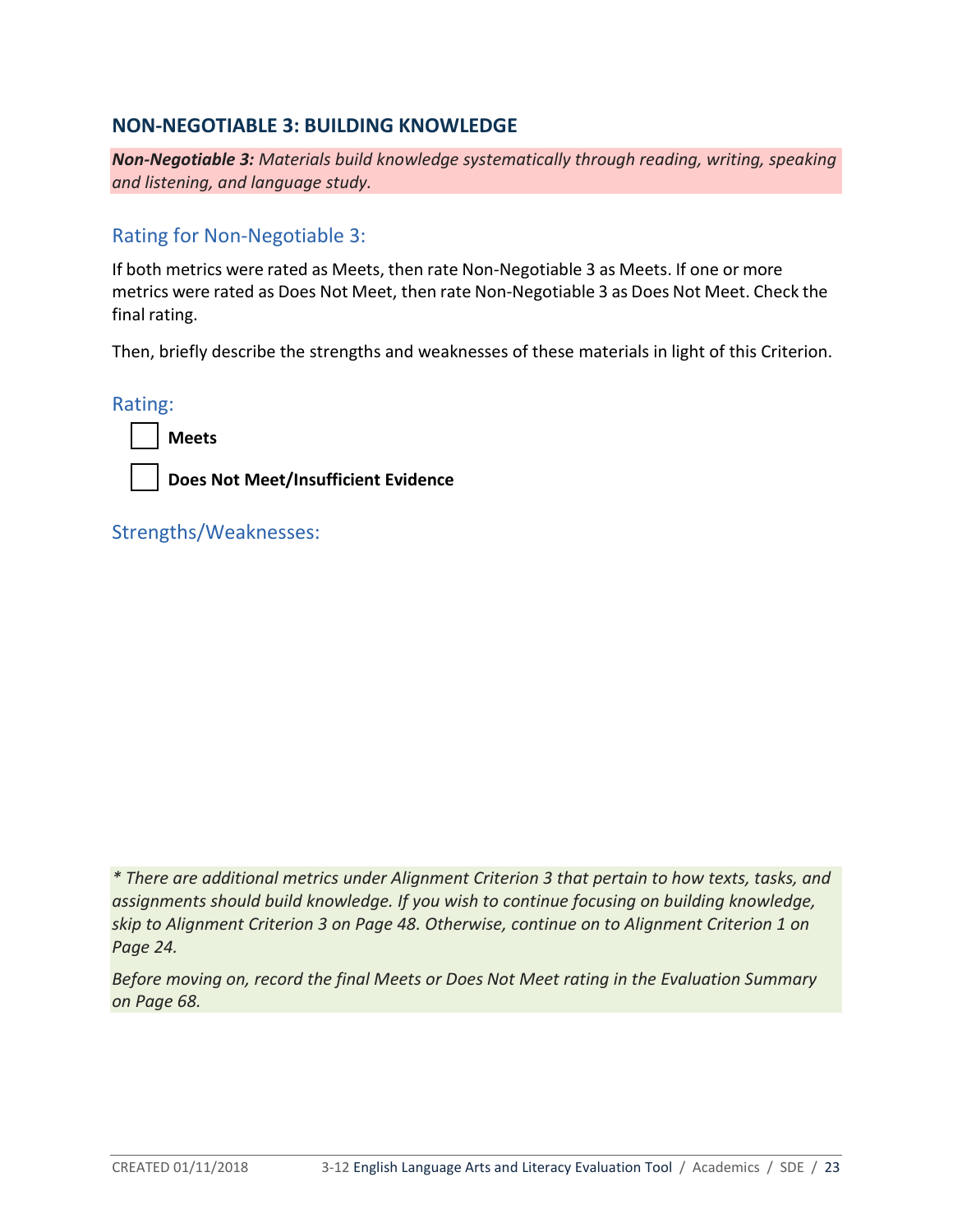# **DIRECTIONS FOR ALIGNMENT CRITERION 1: RANGE AND QUALITY OF TEXTS**

*Alignment Criterion 1: Materialsreflect the distribution of texttypes and genresrequired by the Standards and are at the right text complexity for grade level, student, and task.*

#### Materials to Assemble:

- Teacher's edition and student materials
- Appropriate grade-level [Standards-English Language Arts/Literacy and Handwriting](http://www.sde.idaho.gov/academic/shared/ela-literacy/booklets/ELA-Literacy-Standards.pdf)

#### Metrics to Review:

- **AC Metric 1A**: In grades 3-5, materials shift the balance of texts and instructional time to 50% literature / 50% informational high-quality text. In grades 6-12, ELA materials include substantial attention to high-quality non-fiction.
- **AC Metric 1B**: A large majority of texts included in the instructional materials reflect the text characteristics and genres that are specifically required by the Standards at each grade level.
- **AC Metric 1C**: Support materials for the anchor text(s) provide opportunities for students to engage in a range and volume of reading to achieve reading fluency of grade-level complex text as required by the Foundational Skills Standards.

## Rating this Criterion:

- 1. Rate how well the submission meets each of the criteria below. Ratings are Meets(2 points), Partially Meets(1 point), or Does Not Meet (0points).
- 2. Provide specific examples of evidence in support of therating, including pointing out specific gaps in thematerials.
- 3. When the section is finished, add up the rating and enter it at the bottom of the section. A rating of 3 out of 4 points means that the materials have met this Alignment Criterion.
- 4. Lastly, record the rating Meets, Does Not Meet, or Not Applicable for thissection in the Evaluation Summary on page 68 before proceeding to Alignment Criterion 2. The more points the materials receive on the Alignment Criteria, the better they are aligned.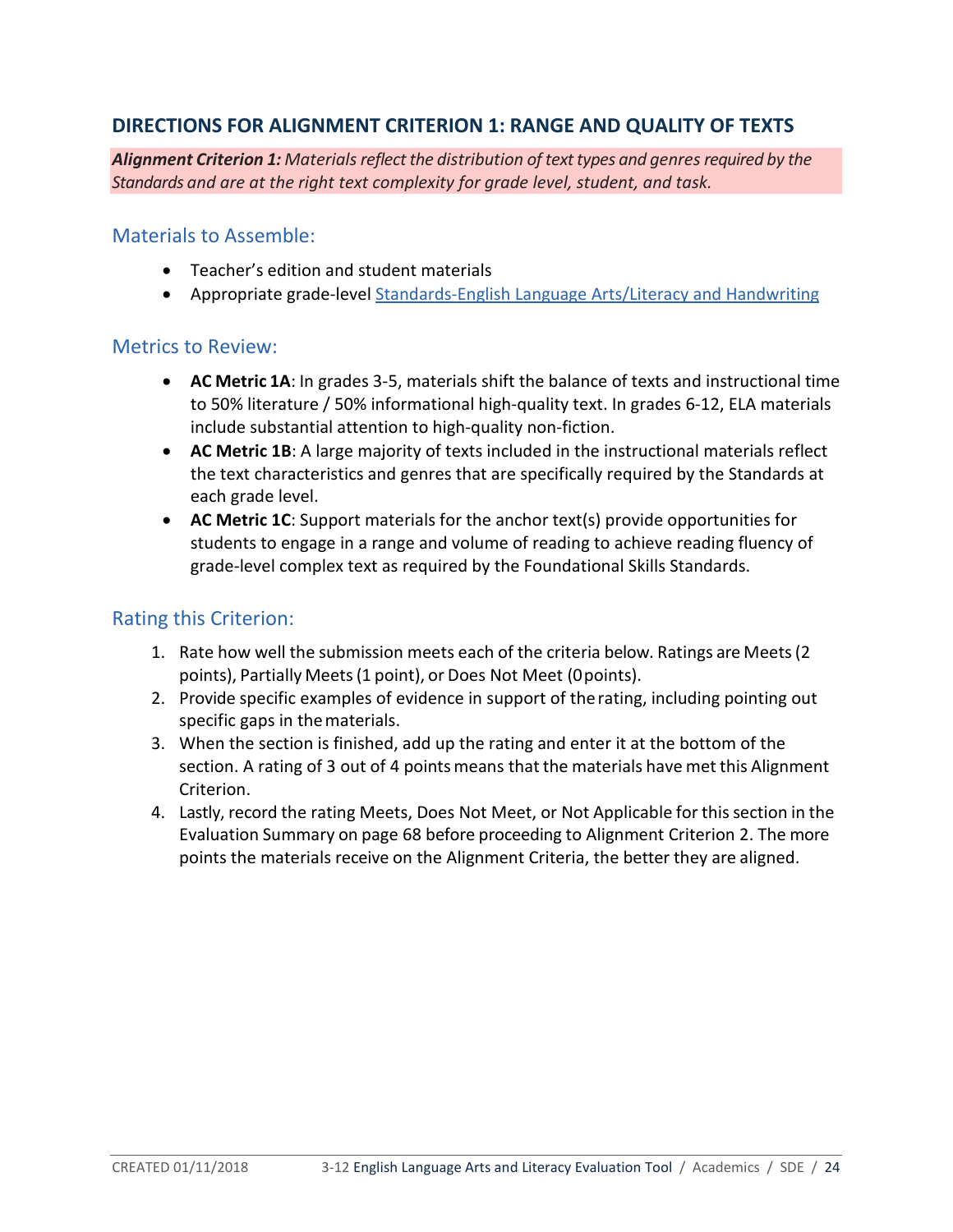# **ALIGNMENT CRITERION 1: RANGE AND QUALITY OF TEXTS**

## Metric:

#### *AC Metric 1A:*

*In grades 3–5, materials shift the balance of texts and instructional time to 50% literature / 50% informational high-quality text. In grades 6–12, ELA materials include substantial attention to high-quality nonfiction.*

# How to Find the Evidence:

#### **What to look for:**

List of all the selections selected for submission by genre as defined by the Standards:

- For grades 3–5: Calculate the percentage of literary vs. informational texts listed in the table of contents. (Then, calculate the balance of instructional time spent on literature vs. instructional time spent on informational texts within each unit over each year. For example, if one genre of texts include long passages and the other very short passages, the balance won't be right.)
- For grades 6–12 ELA classes: Measure whether or not there is "substantial attention to high-quality non-fiction." (Literary nonfiction includes essays, speeches, opinion pieces, journalism, historical or scientific articles written for a broad audience.) The standards do not call for specific percentages of informational text in ELA classes.

#### **Where to look:**

Review table of contents for the list of included selections or review a list of selections within the units' scope and sequences.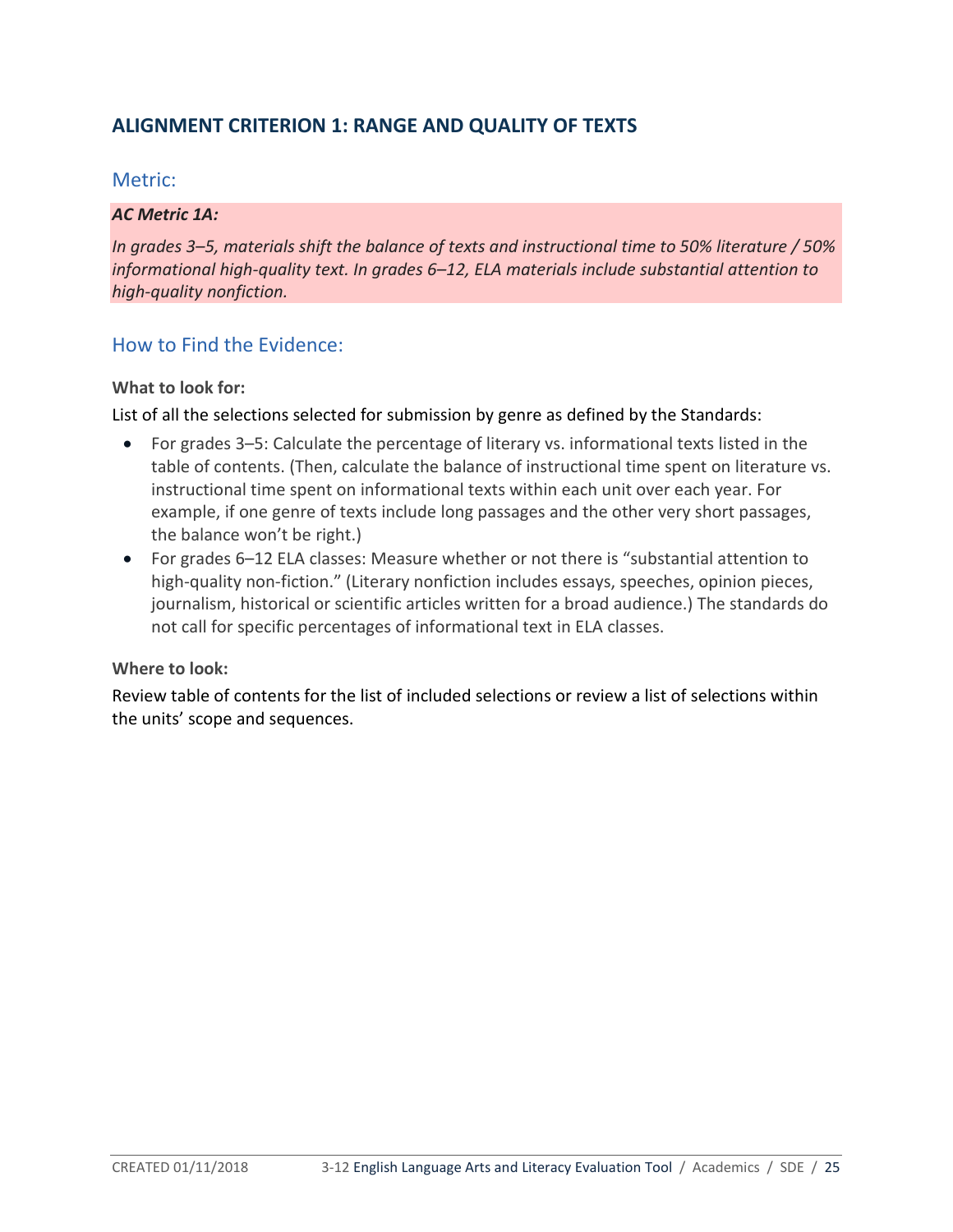*Alignment Criterion 1A* Range and Quality of Texts

Rating:

Meets (2)

Partially Meets (1)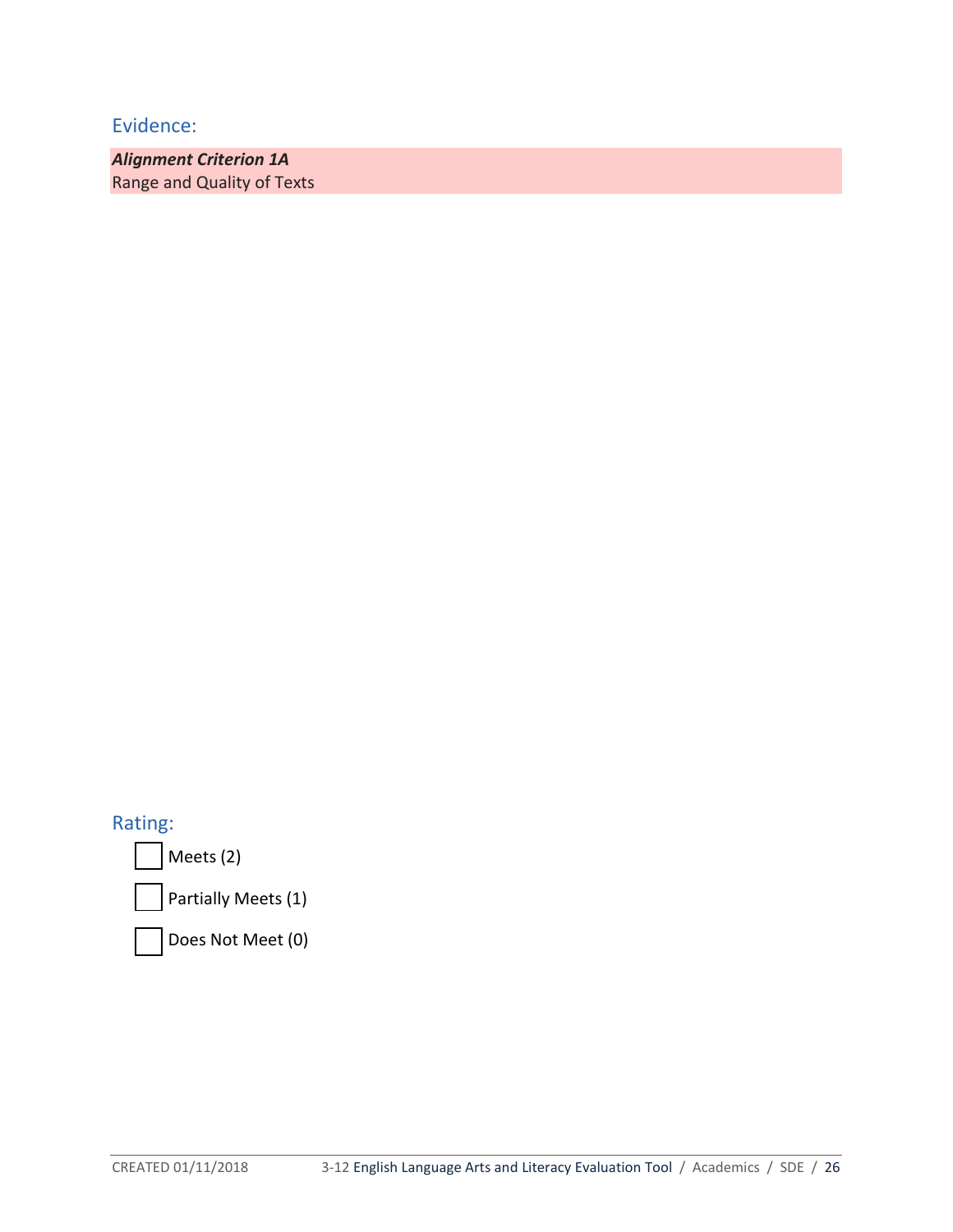#### *AC Metric 1B:*

*A large majority of texts included in the instructional materials reflect the text characteristics and genres that are specifically required by the Standards at each grade level.*

# How to Find the Evidence:

#### **What to look for:**

Specific texts or text types that match the demands of the Standards in each grade level. Look for materials that include:

- Specific titles of texts mentioned in the grade-specific standards (e.g., certain founding documents, Shakespeare, works from an American dramatist, folktales, myths, and traditional literature from a variety of cultures).
- Specific grade-level text characteristics, including but not limited to stories written by the same author, texts with visual or quantitative elements, texts on the same topic, texts with similar characters, texts providing conflicting information, texts with first and second-hand accounts, texts from outside the US, early American literature, etc.
- Specific genres called for in the Standards: poetry, drama, prose, folktales, myths, and traditional literature.

#### **Where to look:**

Check to see if the publisher submitted a list of texts required specifically by the grade-level standards. Otherwise, scan the table of contents or curriculum maps.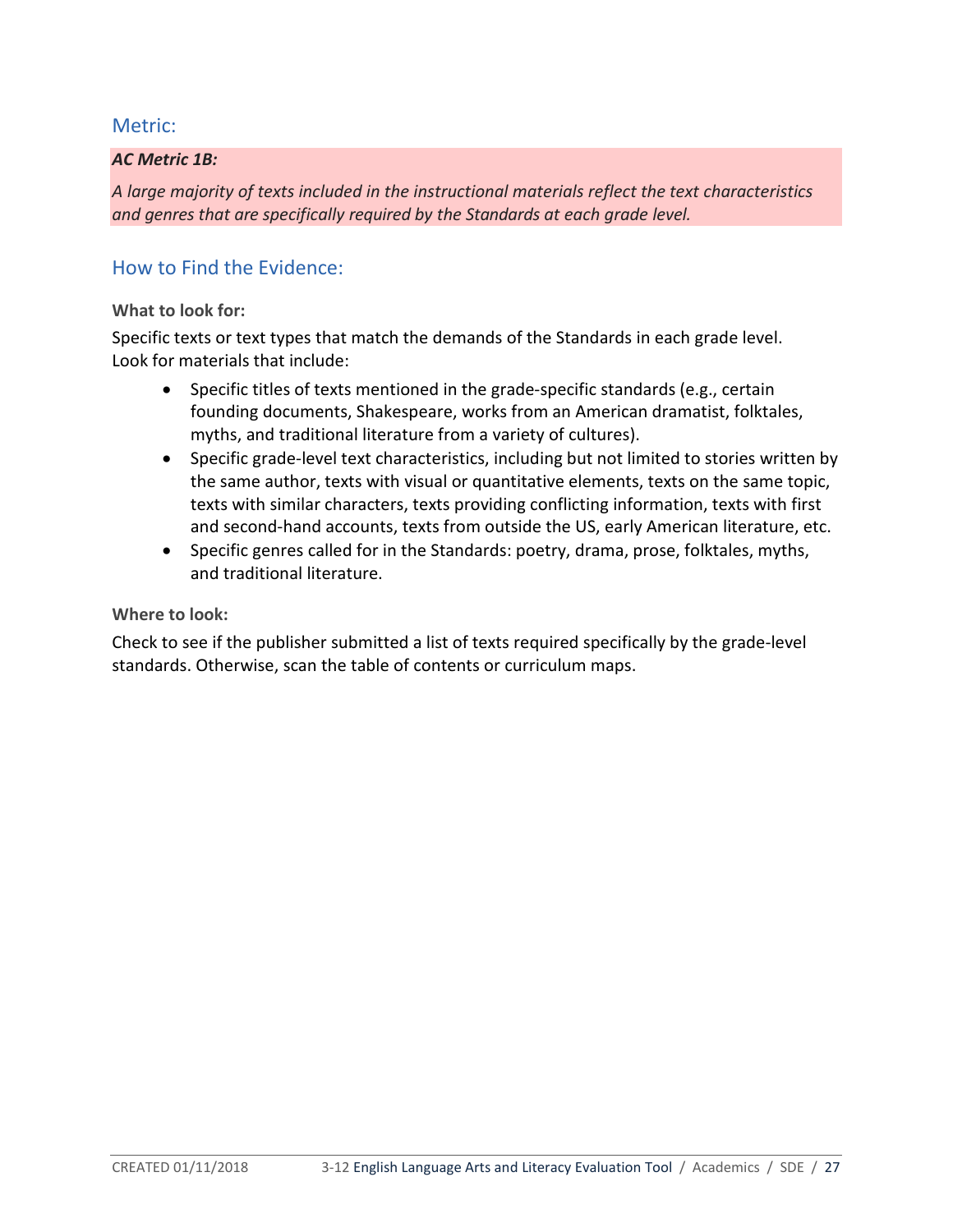*Alignment Criterion 1B* Range and Quality of Texts

# Rating:

Meets (2)

Partially Meets (1)

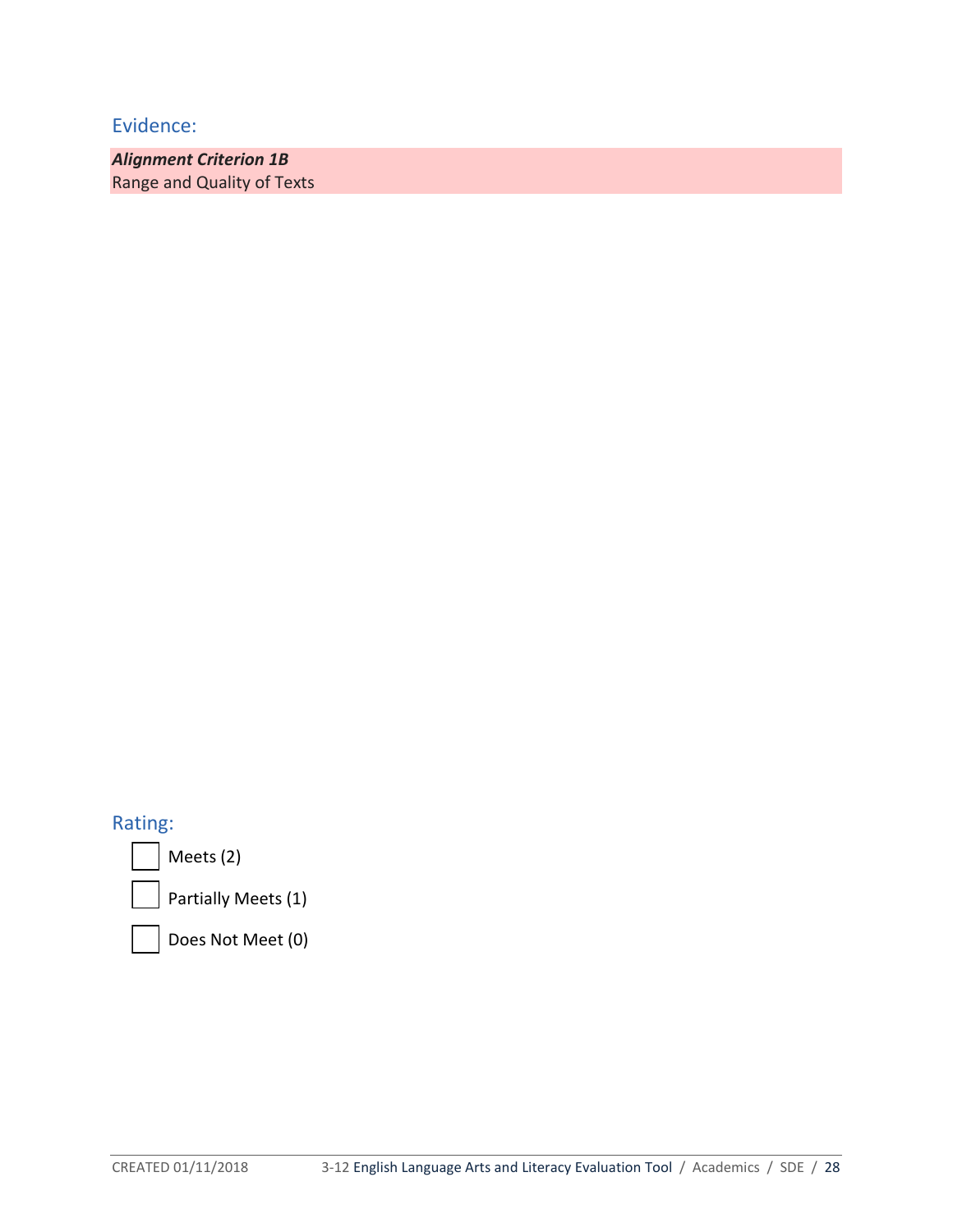#### *AC Metric 1C:*

*Support materials for the anchor text(s) provide opportunities for students to engage in a range and volume of reading to achieve reading fluency of grade-level complex text as required by the Foundational Skills Standards. Note: This metric may not apply to materials for grades 6-12.* 

## How to Find the Evidence:

**What to look for:** 

Instructional opportunities that are frequently built into the materials for students to practice and achieve reading fluency in oral and silent reading, that is, to read on-level prose and poetry with accuracy, rate appropriate to the text, and expression.

**Where to look:** 

Conduct a full reading of several lessons and the associated fluency tasks.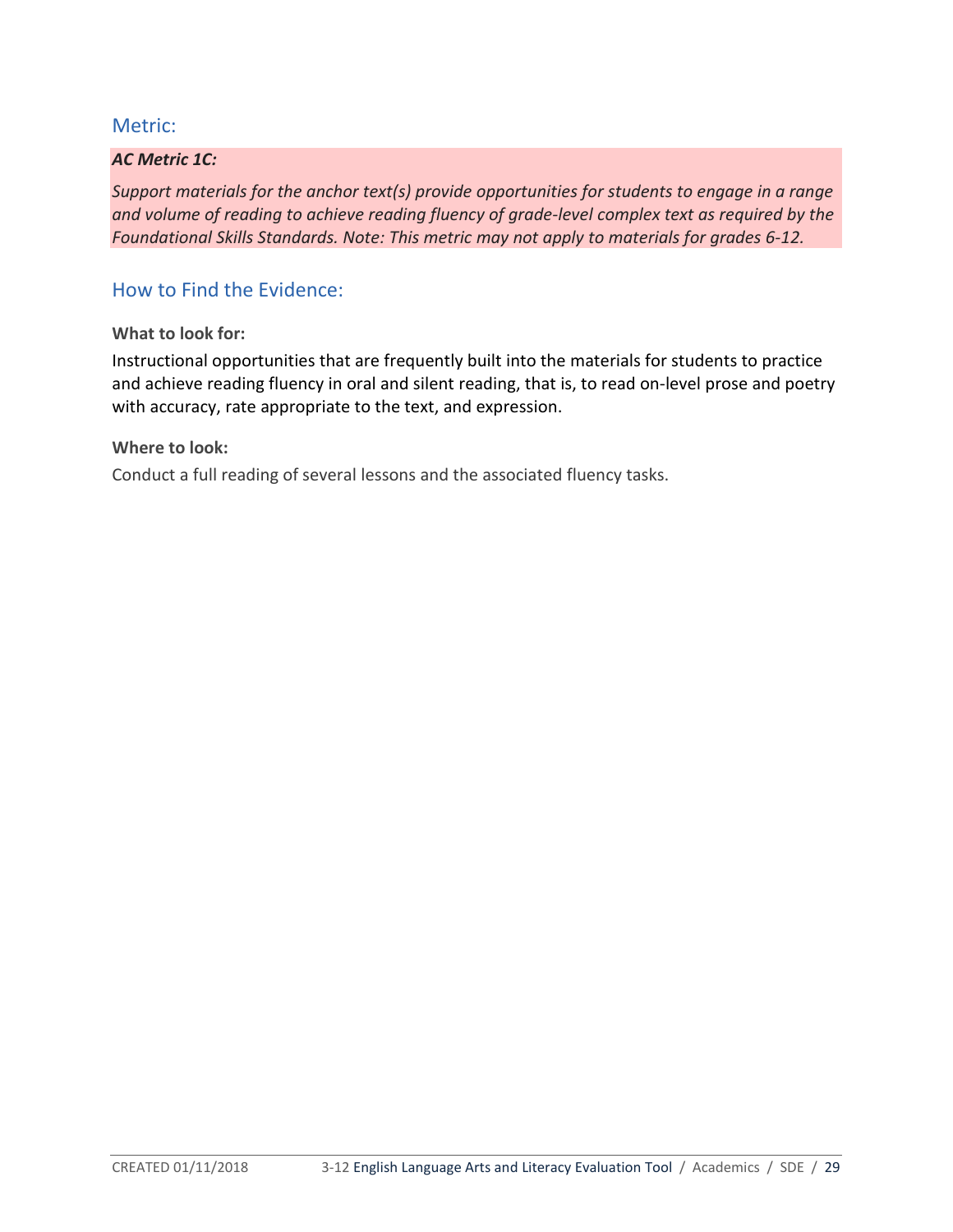*Alignment Criterion 1C* Range and Quality of Texts

# Rating:

Meets (2)

Partially Meets (1)

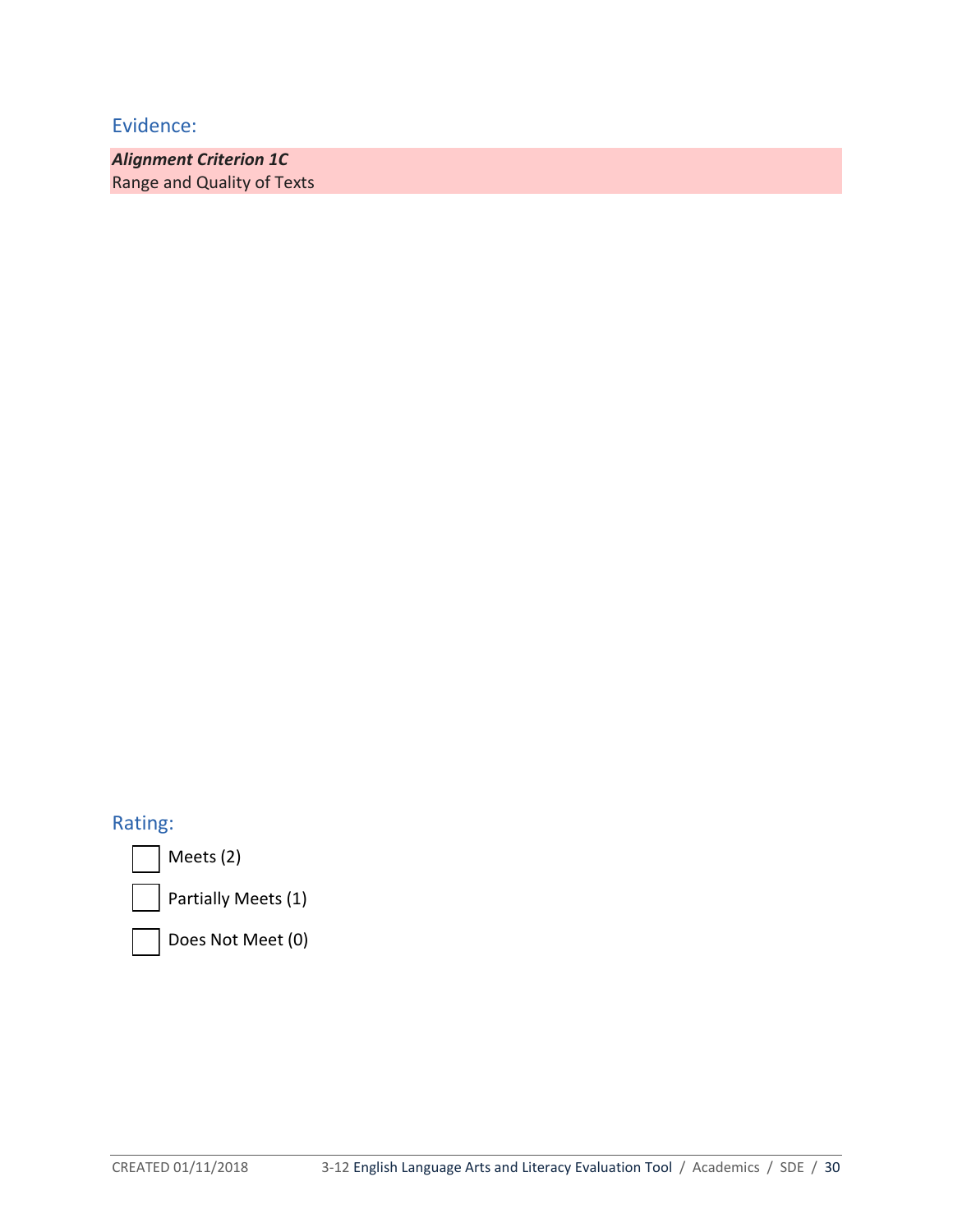# **ALIGNMENT CRITERION 1: RANGE AND QUALITY OF TEXTS**

*Alignment Criterion 1: Materialsreflect the distribution of texttypes and genresrequired by the Standards and are at the right text complexity for grade level, student, and task.* 

## Points Assigned for Alignment Criterion 1:

Materials must earn at least 4 out of 6 points to meet Alignment Criterion 1. If materials earn fewer than 4 points, the Criterion has not been met.

**Total (6 points possible)**

Check the final rating.

Then, briefly describe the strengths and weaknesses of these materials in light of this Criterion.

Rating:

| w |
|---|
|---|

**Does Not Meet**

Strengths/Weaknesses:

*\* If you skipped ahead to Alignment Criterion 1 from Non-Negotiable 1, go back to Non-Negotiable 2 on Page 12 to begin your review of evidence-based discussion and writing.*

*Before moving on, record the final Meets or Does Not Meet rating in the Evaluation Summary on Page 68.*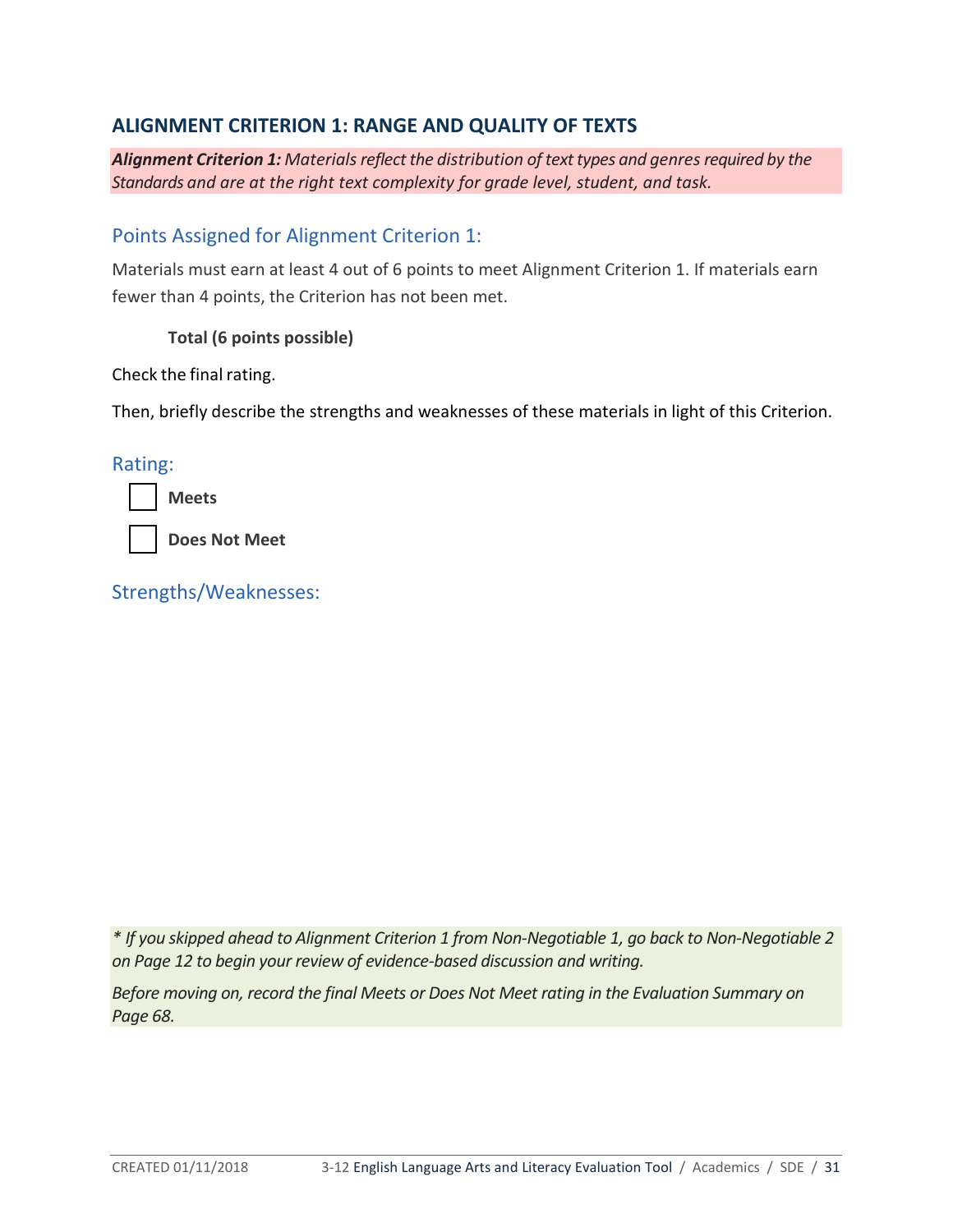# **DIRECTIONS FOR ALIGNMENT CRITERION 2: QUESTIONS, TASKS, AND ASSIGNMENTS**

*Alignment Criterion 2: Materialssupportstudentsin building reading comprehension, in finding and producing the textual evidence to support their responses, and in developing grade-level academic language.* 

## Materials to Assemble:

- Teacher's edition and student materials
- Appropriate grade-level [Standards-English Language Arts/Literacy and Handwriting](http://www.sde.idaho.gov/academic/shared/ela-literacy/booklets/ELA-Literacy-Standards.pdf)
- [Tools for evaluating the quality of text-dependent questions](http://achievethecore.org/page/710/text-dependent-question-resources)
- Language Progressive Skills, by Grade Standards-English Language Arts/Literacy and [Handwriting](http://www.sde.idaho.gov/academic/shared/ela-literacy/booklets/ELA-Literacy-Standards.pdf) pages 31 or 62

## Metrics to Review:

- **AC Metric 2A**: High-quality sequences of text-dependent questions are prevalent in the materials and build to a deep understanding of the knowledge and central ideas of the text.
- **AC Metric 2B**: Questions and tasks in the materials support students in understanding the academic language (vocabulary and syntax) prevalent in complex texts.
- **AC Metric 2C**: Materials focus on argument and informative writing in the specified proportions. Alternately, they may reflect blended forms in similar proportions (e.g., exposition and persuasion).
- **AC Metric 2D**: Materials support students' developing writing skills over the course of the school year. This includes writing opportunities that are prominent and varied.
- **AC Metric 2E**: Materials integrate speaking and listening into lessons, questions, and tasks and build in frequent opportunities for collaborative discussions.
- **AC Metric 2F:** Materials include explicit instruction of the grammar and conventions standards for grade level as applied in increasingly sophisticated contexts, with opportunities for application both in and out of context.
- **AC Metric 2G:** Materials address grade-level standards for foundational skills by providing instruction and diagnostic support in phonics, word recognition, and fluency through a research based and transparent progression to develop proficient readers.

# Rating this Criterion:

- 1. Rate how well the submission meets each of the Criteria below. Ratings are Meets (2 points), Partially Meets (1 point), or Does Not Meet (0points).
- 2. Provide specific examples of evidence in support of therating, including pointing out specific gaps in thematerials.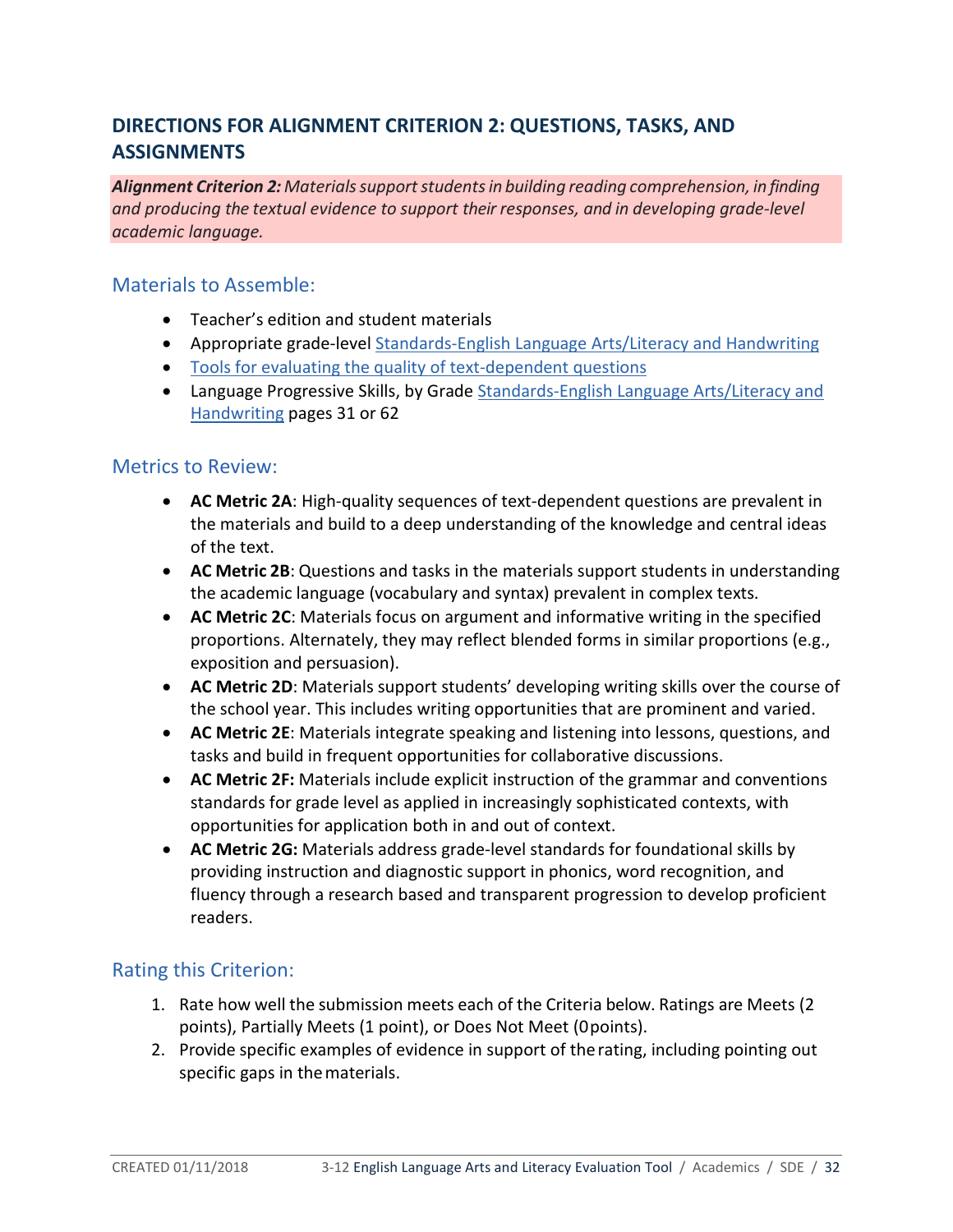- 3. When the section is finished, add up the rating and enter it at the bottom of the section. A rating of 11 out of 14 pointsmeans that the materials have met this Alignment Criterion.
- 4. Lastly, record the rating Meets, Does Not Meet, or Not Applicable for thissection in the Evaluation Summary on page 68 before proceeding to Alignment Criterion 3. The more points the materials receive on the Alignment Criteria, the better they are aligned.

# **ALIGNMENT CRITERION 2: QUESTIONS, TASKS, AND ASSIGNMENTS**

## Metric:

## *AC Metric 2A:*

*High-quality sequences of text-dependent questions are prevalent in the materials and build to a deep understanding of the knowledge and central ideas of the text.*

# How to Find the Evidence:

#### **What to look for:**

The prevalence of a set of coherent question sequences that direct students to draw evidence from the text. Look for materials that include:

- Relatively simple questions requiring attention to specific words, details, events, ideas, and arguments and then move on to explore the impact of those specifics on the text as a whole.
- Questions that move beyond what is directly stated to require students to make nontrivial inferences based on evidence in the text.
- Questions that attend to the particular ideas and detailsthat illuminate each text.
- Questions that linger over phrases and sentences key to comprehension.
- Questions that support students' ability to address a culminating task focused on the central idea(s) of the text.
- Questions that focus on significantparts of a text and do not skip over opportunities to deepen understanding (for example, because they don't fit the lesson's identified focus standards).

## **Where to look:**

Conduct a full reading of several lessons and the associated questions and task sets. Analyze one in every four sets of questions and tasks completely to get a valid sample size.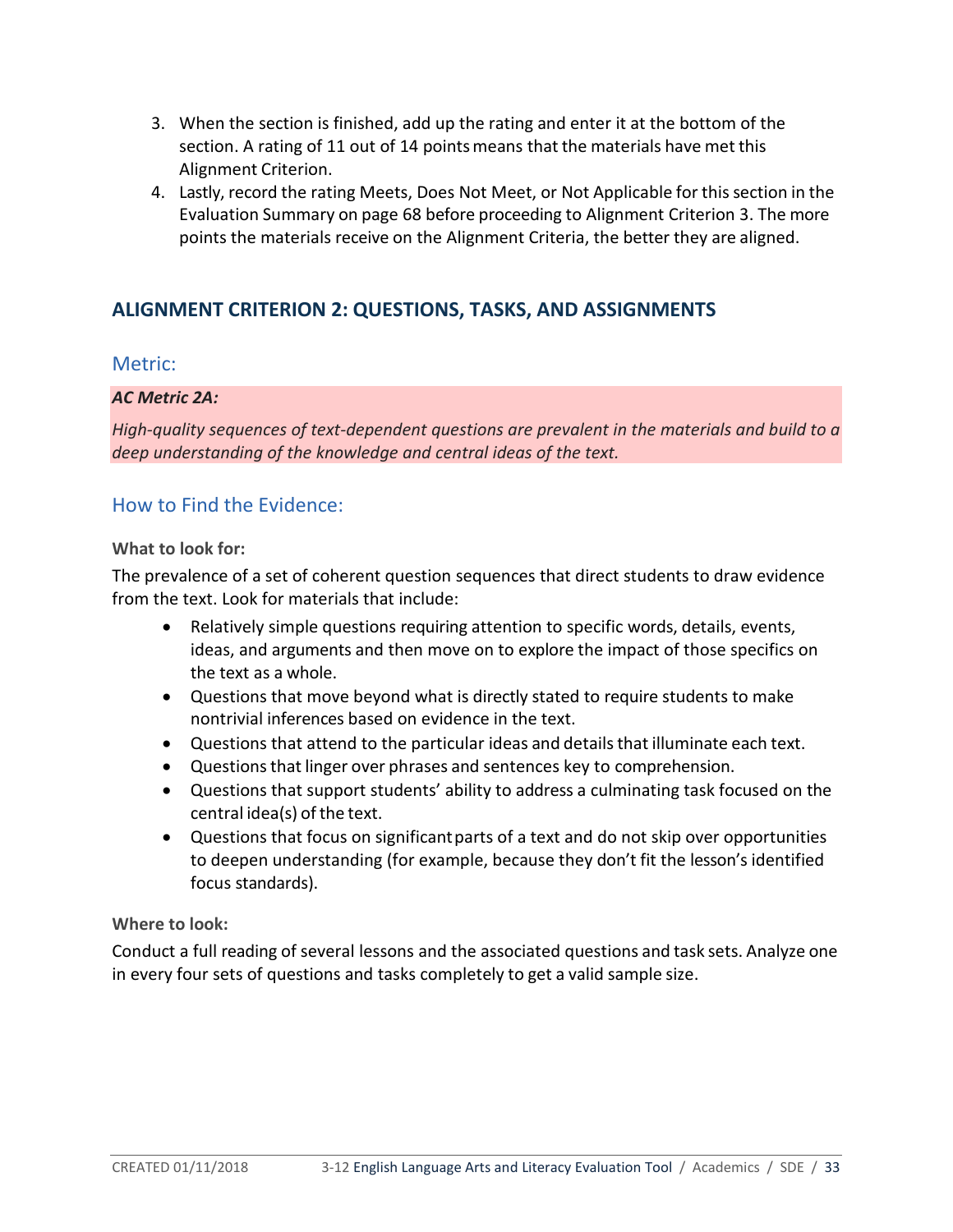*Alignment Criterion 2A*  Questions, Tasks, and Assignments

# Rating:

Meets (2)



Partially Meets (1)

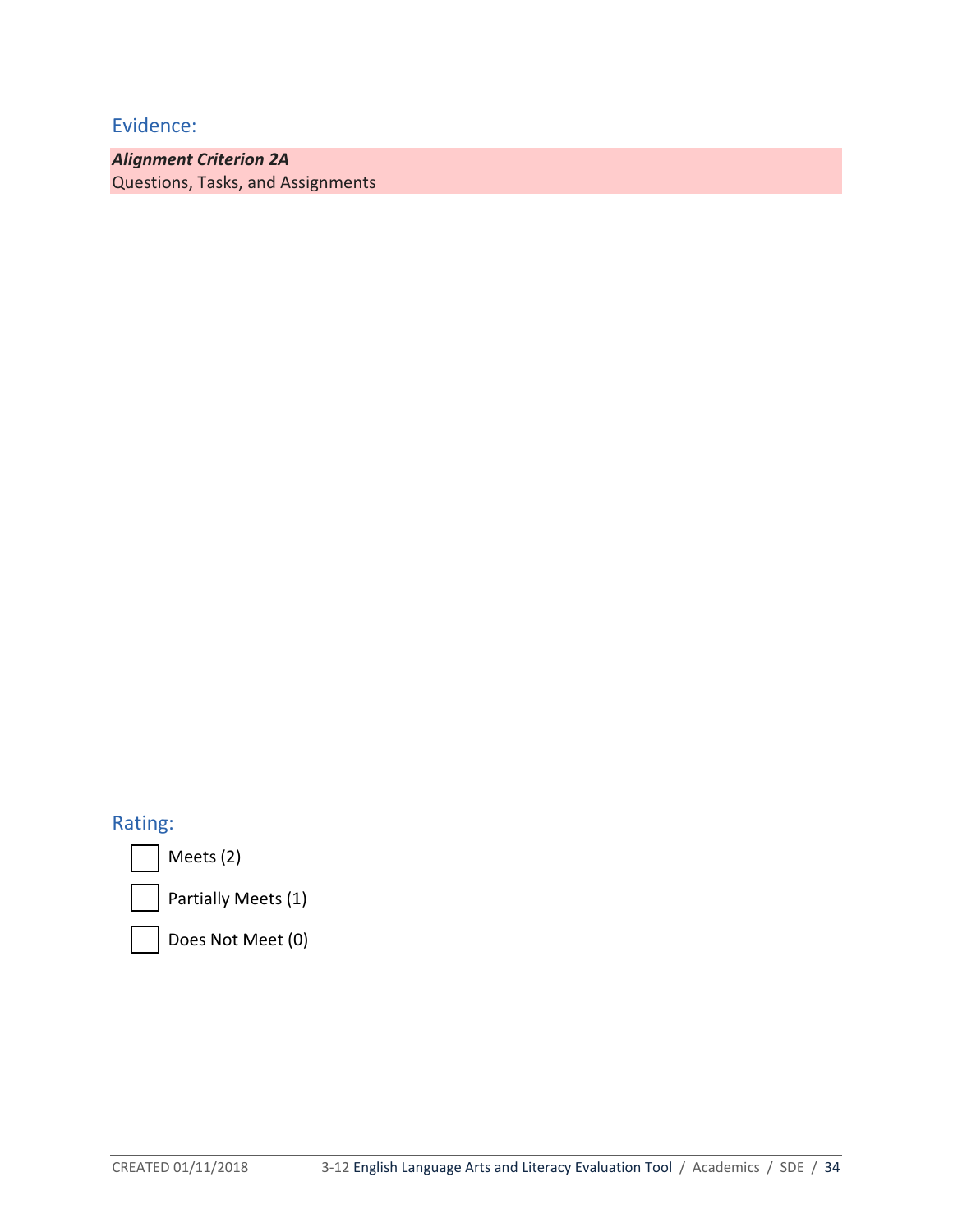#### *AC Metric 2B:*

*Questions and tasksin the materialssupport students in understanding the academic language (vocabulary and syntax) prevalent in complex texts.*

# How to Find the Evidence:

#### **What to look for:**

Questions and tasks designed for comprehension associated with every passage in the sample ask students to address the meaning of academic vocabulary and to unpack complex sentences. Look for materials that include:

- Questions and tasks that guide students to determine the meaning of these words from the context or how they are being used in the text.
- Questions and tasks that requirestudents to explain the impact of specific word choices on the text with emphasis on those words that are consequential to the meaning of the text.
- Questions and tasks that support students in paying attention to particular sentences, considering how and why they are constructed as they are and figuringout what theymean.

#### **Where to look:**

Conduct a full reading of several lessons and the associated questions and task sets. Analyze one in every four sets of questions and tasks completely to get a valid sample size.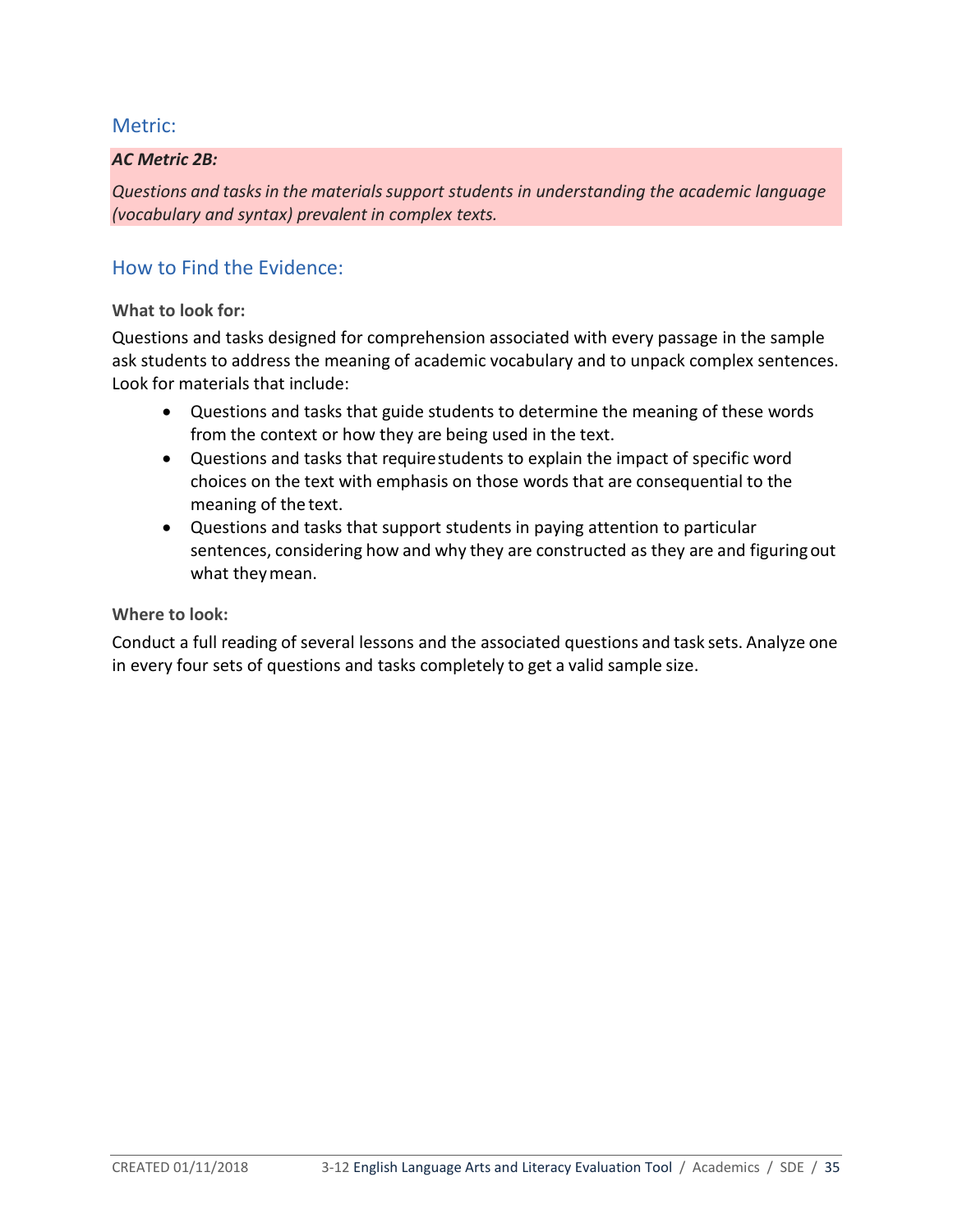*Alignment Criterion 2B*  Questions, Tasks, and Assignments

# Rating:

Meets (2)



Partially Meets (1)

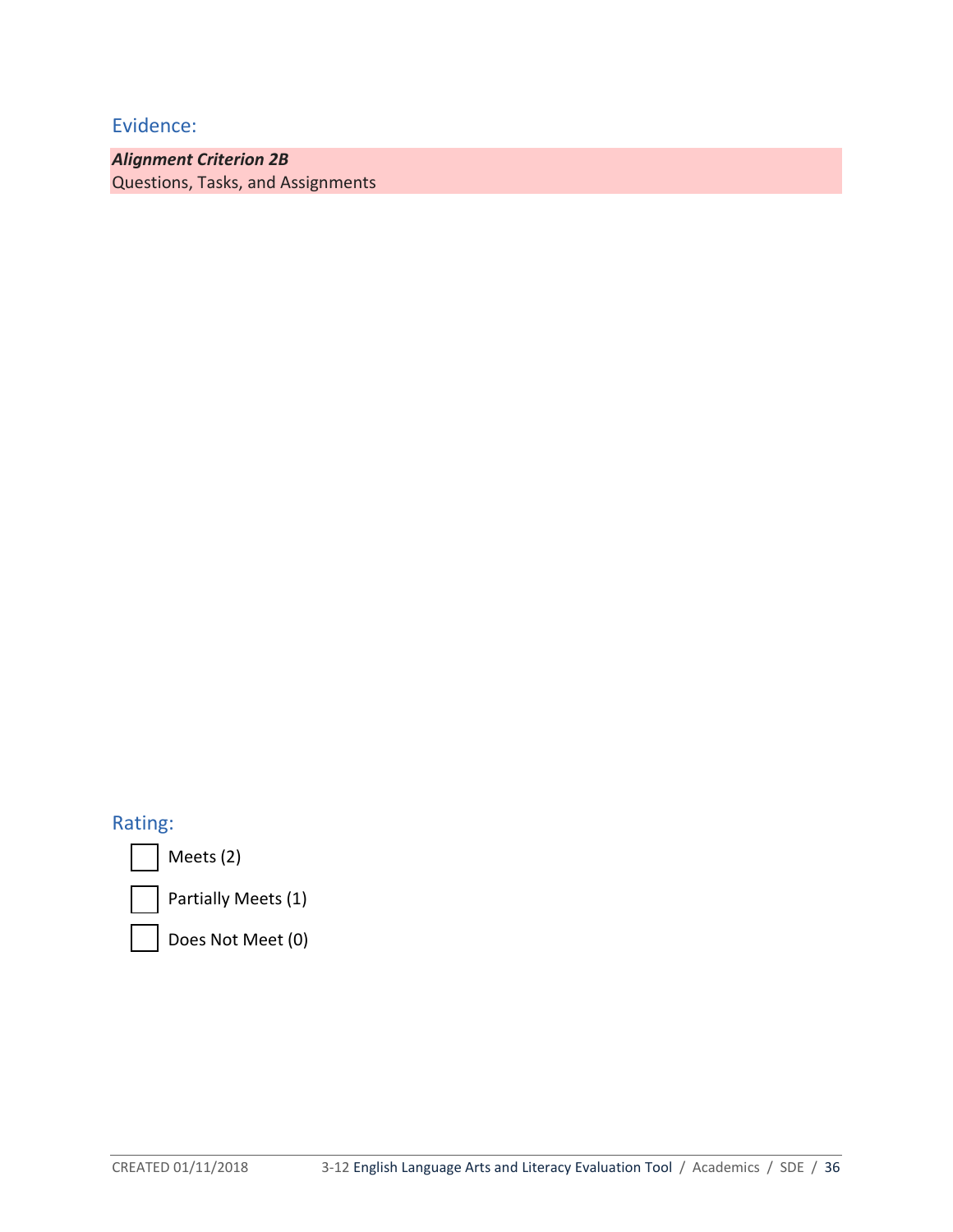#### *AC Metric 2C:*

*Materials focus on argument and informative writing in the following proportions. Alternately, they may reflect blended forms in similar proportions (e.g., exposition and persuasion):*

#### *Grades 3–5*

*Exposition 35% Opinion 30% Narrative 35%*

#### *Grades 6–8*

*Exposition 35% Argument 35% Narrative 30%*

#### *Grades 9–12*

*Exposition 40% Argument 40% Narrative 20%*

# How to Find the Evidence:

## **What to look for:**

Writing and culminating assignments that match up with the grade band distribution.

- If assignments ask for blended writing (i.e., exposition and argument), give credit for both, and tally how frequently blended writing assignments are assigned.
- Look for materials that provide opportunities for students to address different genres of writing.

#### **Where to look:**

Examine the table of contents. When the title does not clearly indicate the type of writing, look at the assignment itself.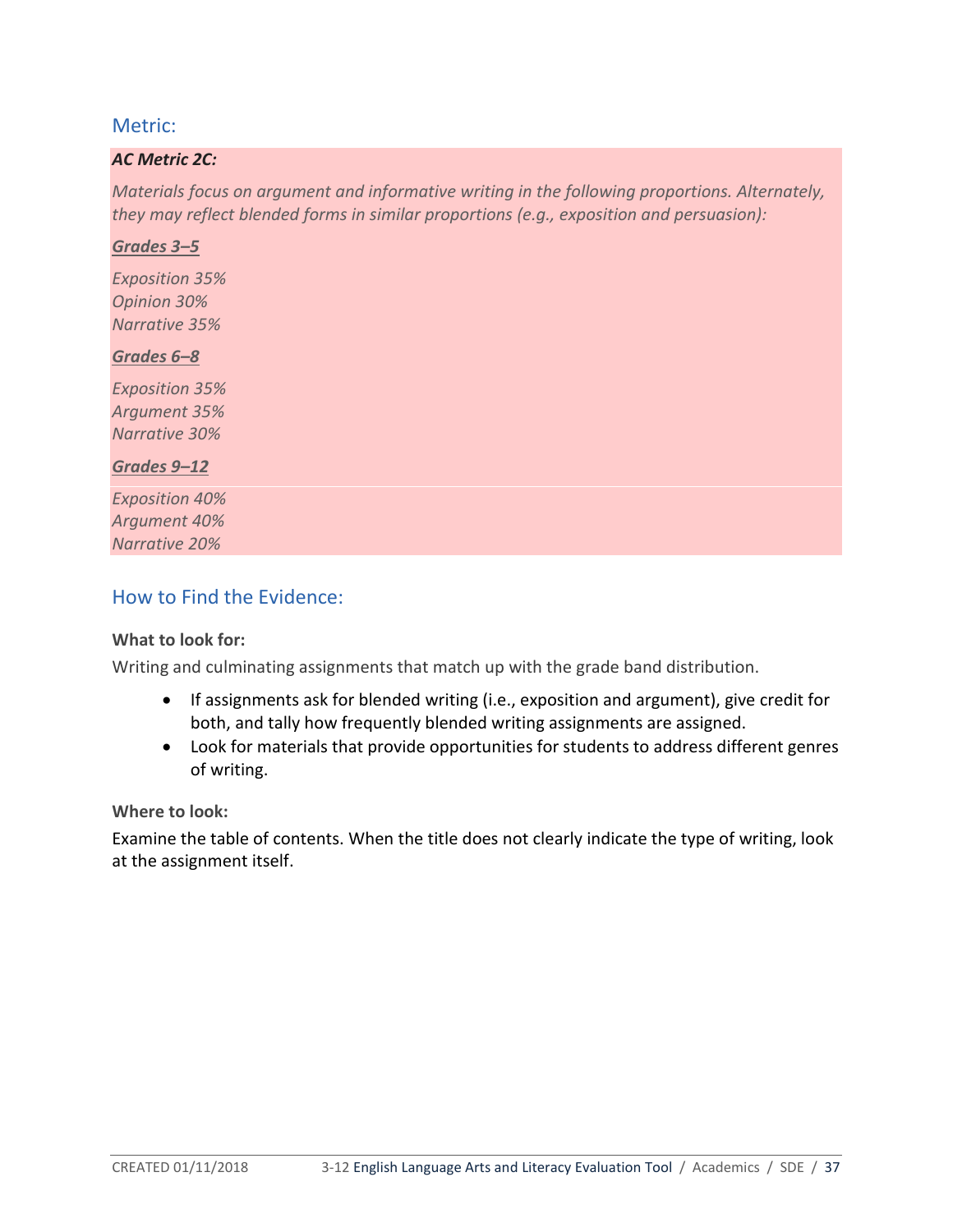*Alignment Criterion 2C* Questions, Tasks, and Assignments

# Rating:

Meets (2)

Partially Meets (1)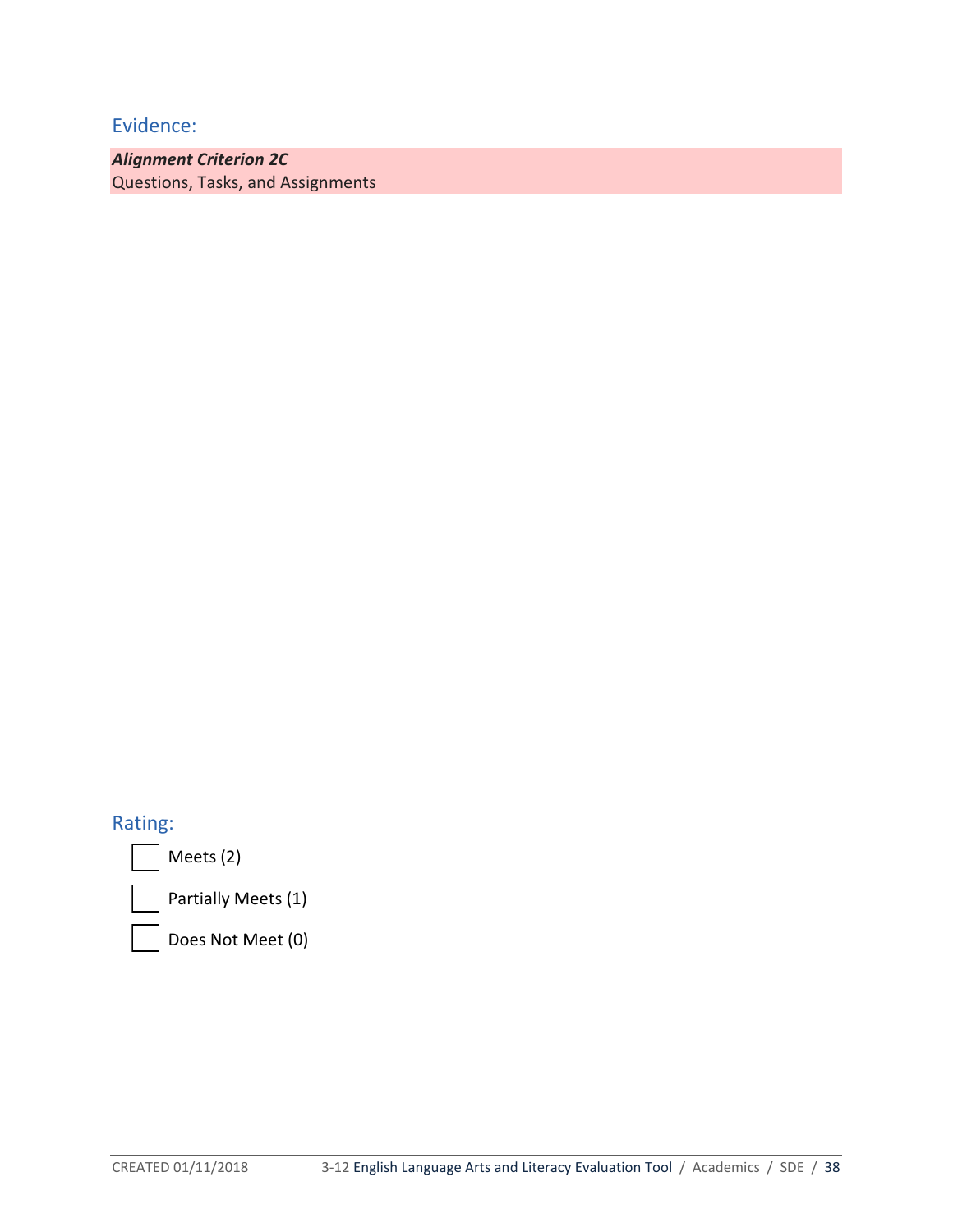#### *AC Metric 2D:*

*Materials support students' developing writing skills over the course of the school year. This includes writing opportunities that are prominent and varied.*

# How to Find the Evidence:

**What to look for:**

Regular (daily or at least weekly) writing opportunities that vary in purpose and length, embedded to support instruction, and that flow from the instruction and text-dependent questions. Materials include methods for teaching writing (e.g., specific methods for establishing a purpose, organizing writing, selecting and using evidence, etc.).

**Where to look:**

Examine the table of contents and a sample of lessons.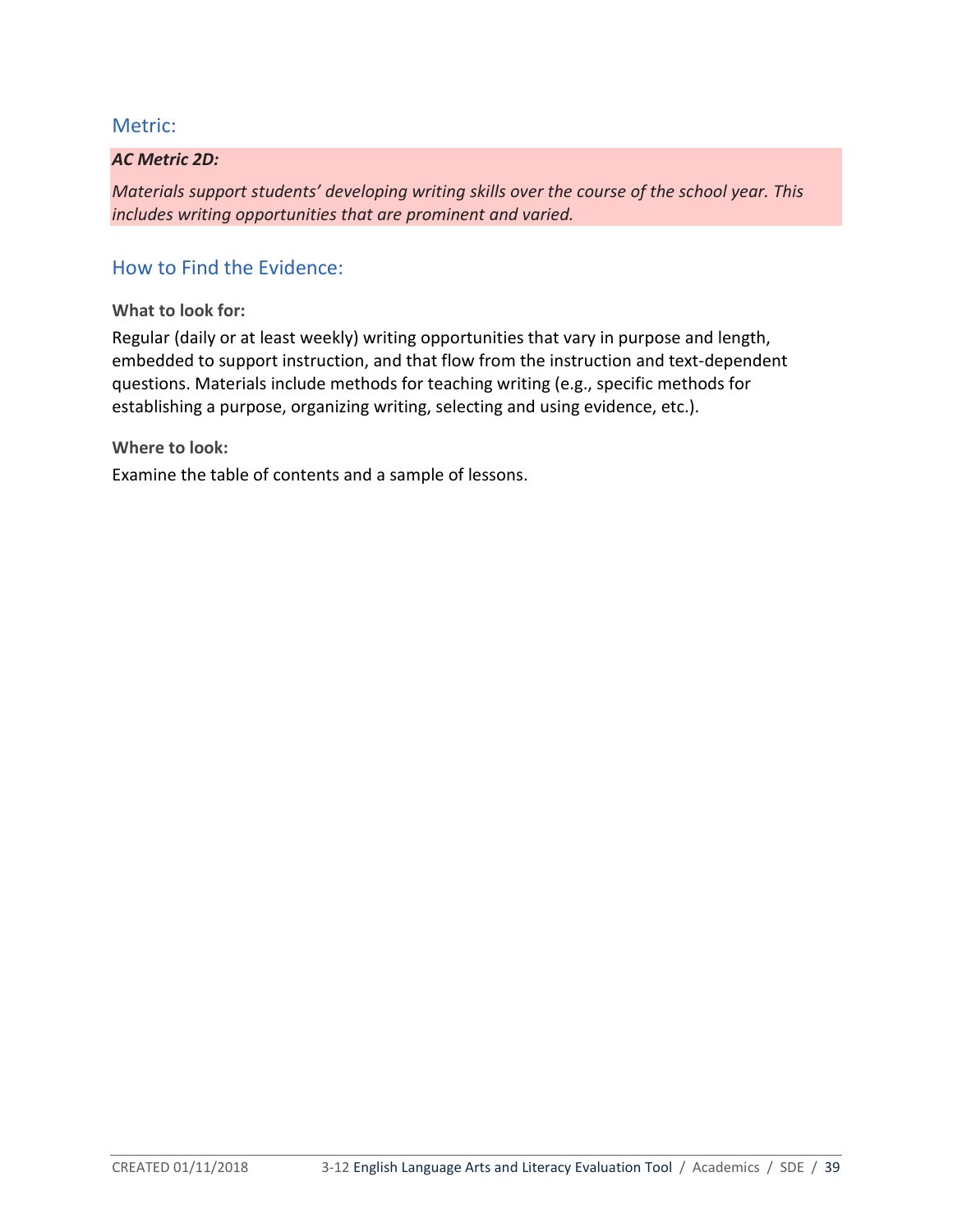*Alignment Criterion 2D* Questions, Tasks, and Assignments

Rating:

Meets (2)

Partially Meets (1)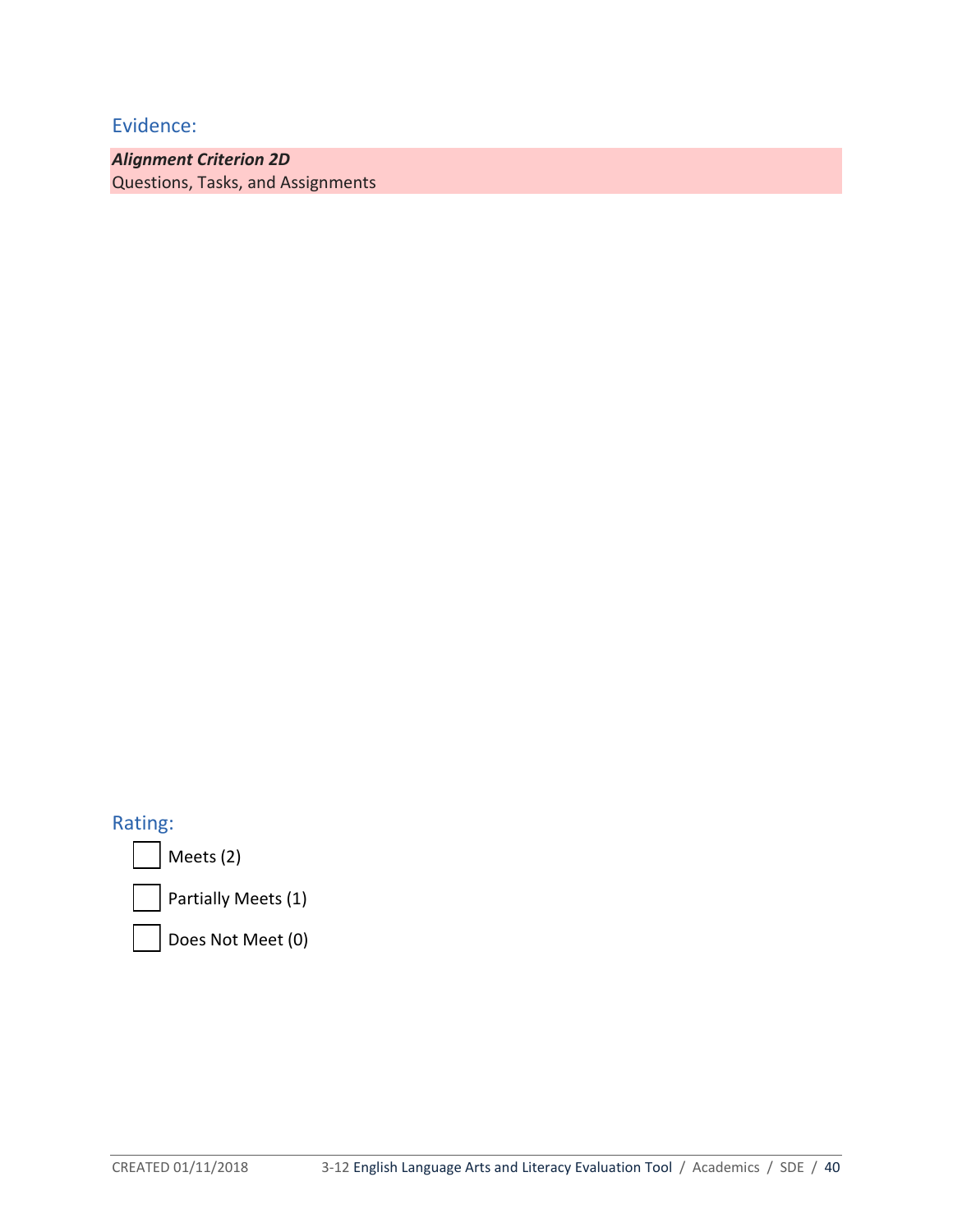#### *AC Metric 2E:*

*Materials integrate speaking and listening into lessons, questions, and tasks and build in frequent opportunities for collaborative discussions.*

# How to Find the Evidence:

#### **What to look for:**

Materials offer protocols to engage students regularly, even daily, in productive, substantive discussions around grade-level topics and texts that students have studied and researched in advance. Look for:

- Speaking and listening that is routinely emphasized, supported, and integrated into the lessons examined.
- Materials that center on real, substantive discussions that require students to respond directly to the ideas of their peers.
- Materials that develop active listening skills, such as taking notes, asking relevant questions, and elaborating on remarks of others in a grade-appropriate way.
- Materials that encourage students, through directions and modeling, to use academic language in their speech.

#### **Where to look:**

Examine the tasks and instructions in the relevant sections. Prefatory materials might also help determine if speaking and listening is emphasized through instruction and use of routines. Use grade level standards materials to make sure the speaking and listening standards match the grade-level being reviewed.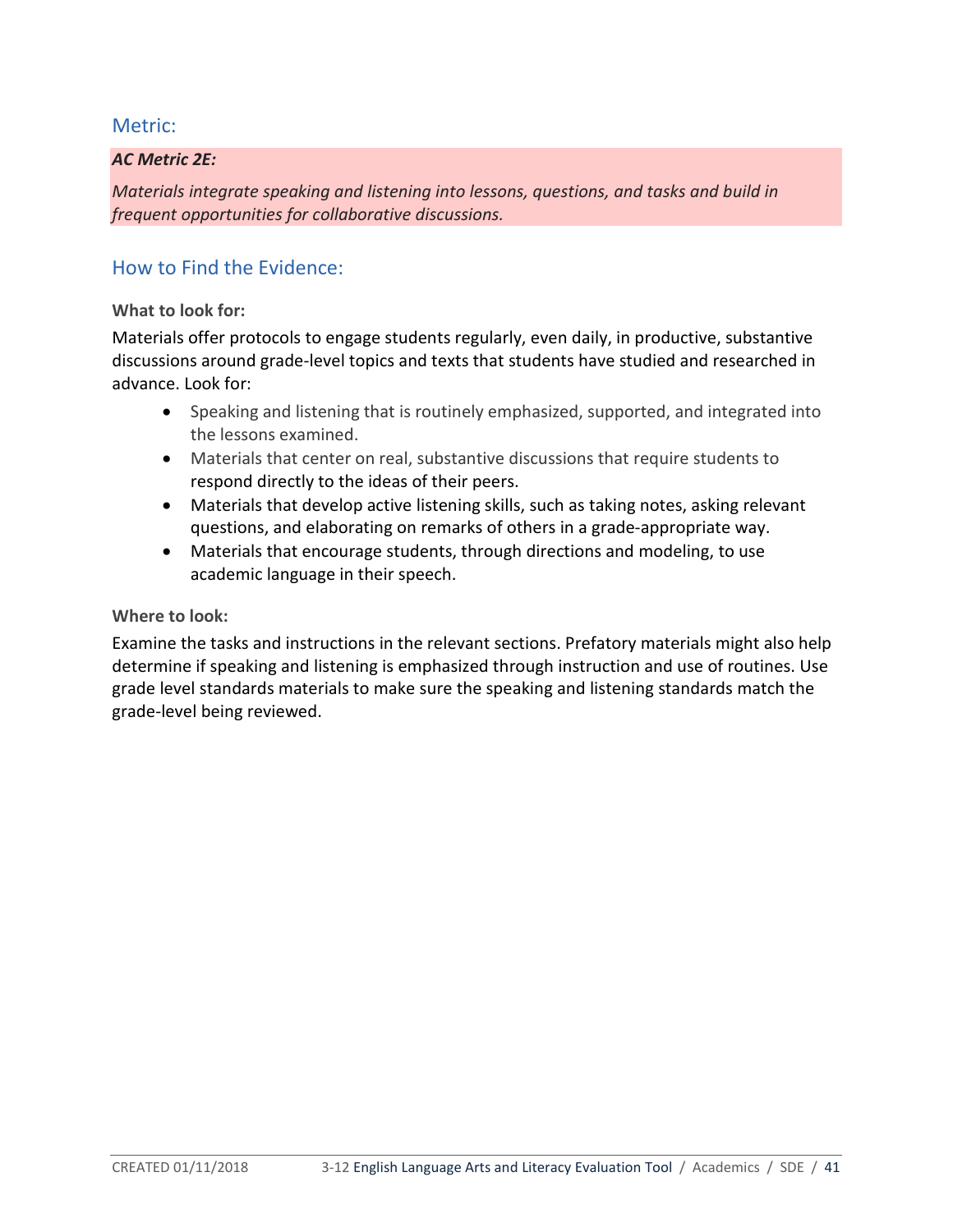*Alignment Criterion 2E* Questions, Tasks, and Assignments

Rating:

Meets (2)

Partially Meets (1)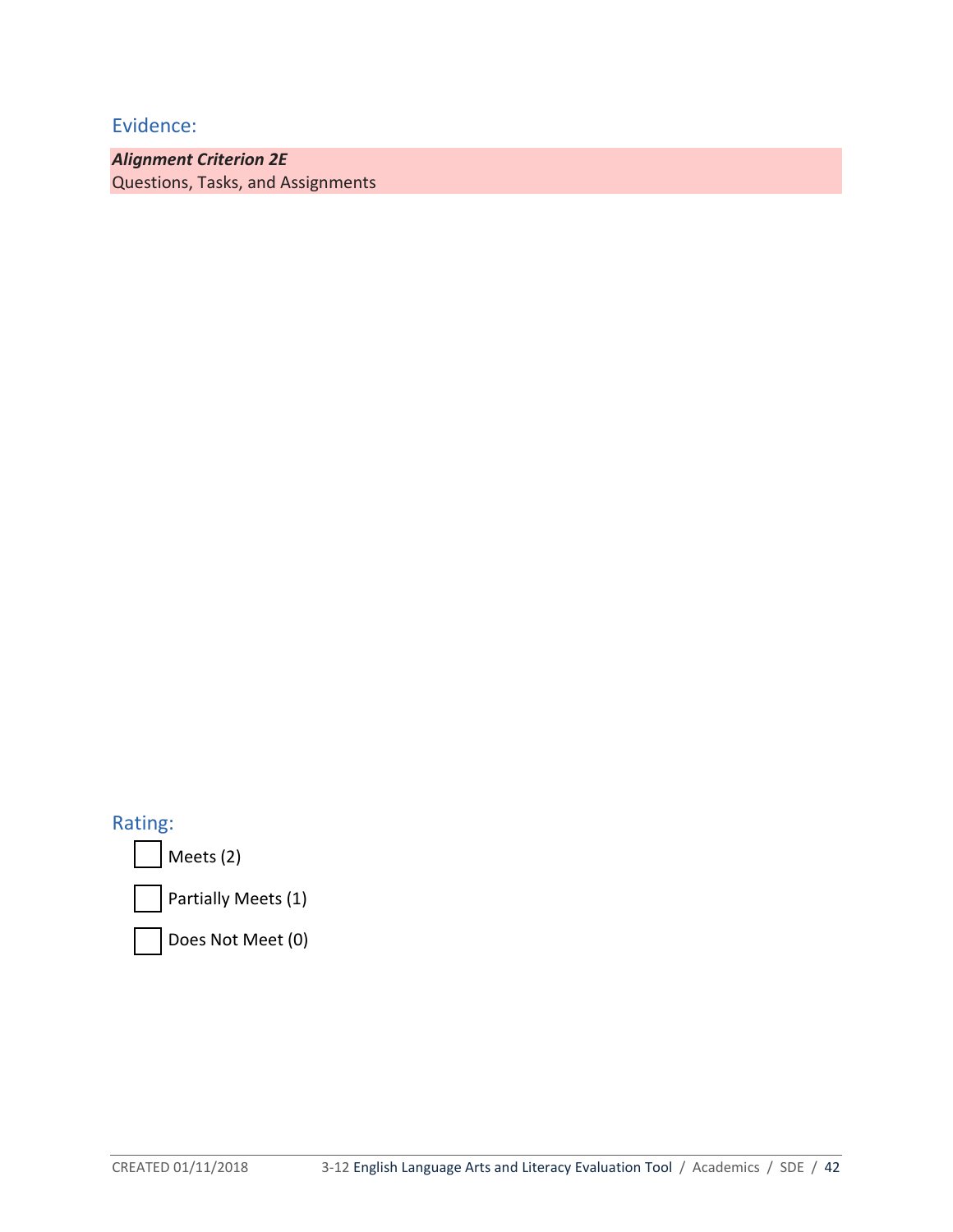#### *AC Metric 2F:*

*Materials include explicit instruction of the grammar and conventions standards for grade level as applied in increasingly sophisticated contexts, with opportunities for application both in and out of context.*

# How to Find the Evidence:

#### **What to look for:**

Grade-specific standard materials that retain and further develop skills and understandings and demonstrate explicit instruction to support student mastery. Look for:

- Materials that include understanding of preceding grade skills.
- Lessons that demonstrate explicit instruction of the full range of grammar and conventions as they are applied in increasingly sophisticated context.
- Texts that include elements so teachers can craft grammar instruction (e.g., to teach about the use of semi-colons, texts are provided that demonstrate their use).
- Activities and lessons that teach students the craft of writing so they can communicate clearly and powerfully.
- Materials that provide regular opportunities for students to practice their presentation skills in real world applications.

#### **Where to look:**

Look for publisher-produced alignment documentation of the standards addressed by specific lessons. Analyze a sample of lessons and tasks from across the submission to validate the publisher's assignments. Analyze one in every four sets of questions and tasks completely to get a valid sample size. Investigate several (3-4) of the pages where usage and convention are addressed to evaluate whether they demand student self-correction in ways aligned to that grade level's standards.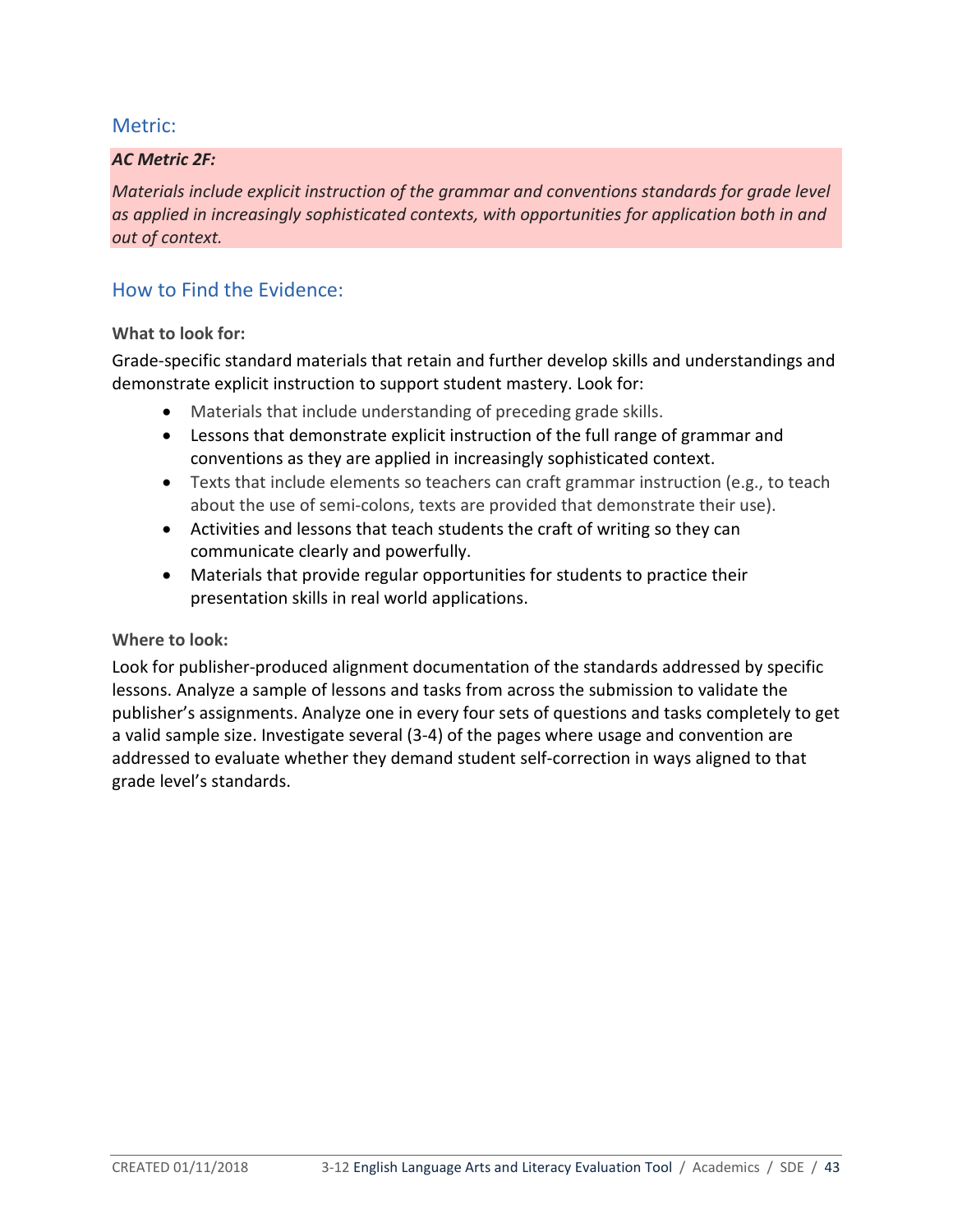*Alignment Criterion 2F* Questions, Tasks, and Assignments

# Rating:

Meets (2)



Partially Meets (1)

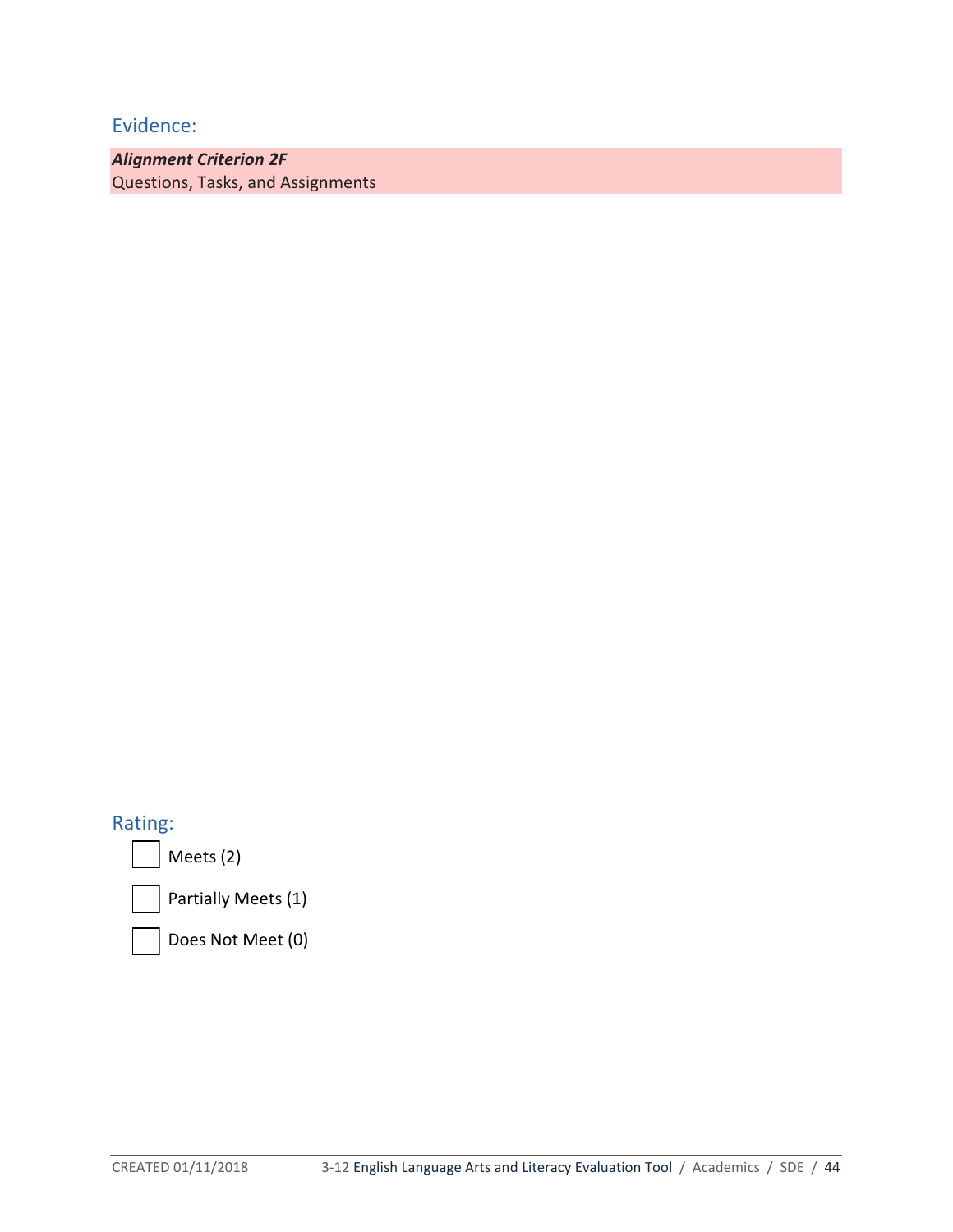#### *AC Metric 2G:*

*Materials address grade-level standards for foundational skills by providing instruction and diagnostic support in phonics, word recognition, and fluency through a research based and transparent progression to develop proficient readers. Note: This metric does not apply to materials for grades 6-12. When reviewing materials for those grades, automatically award a score of "Meets" to this metric.*

## How to Find the Evidence:

#### **What to look for:**

Sequential, cumulative instruction and practice opportunities for the full range of foundational skills that allow for flexibility in meeting the needs of a wide range of students. Look for materials that include:

- High-quality activities (both in and out of context) for students who require multiple practice opportunities, as well as those who reach mastery of the foundational skills with less practice.
- Routines and guidance that will remind teachers to monitor student progress.
- Sufficient practice to achieve fluency for all, that is, a variety of fluency-building techniques supported by research that involve the student in monitoring progress toward a specific fluency goal.
- Foundational skill practice where making meaning from reading is expected.
- Limited introductions to passages (i.e., pre-reading activities are at a minimum) so the central ideas of a text are not simply given to students, or alternatively, students' attention is drawn away from the text.

#### **Where to look:**

Examine the research-based scope and sequence for foundational skills or the table of contents to see if this matches up with the foundational standards for each of the grades. Examine a series of specific lessons for the types of routines or approaches that are included for foundational skills.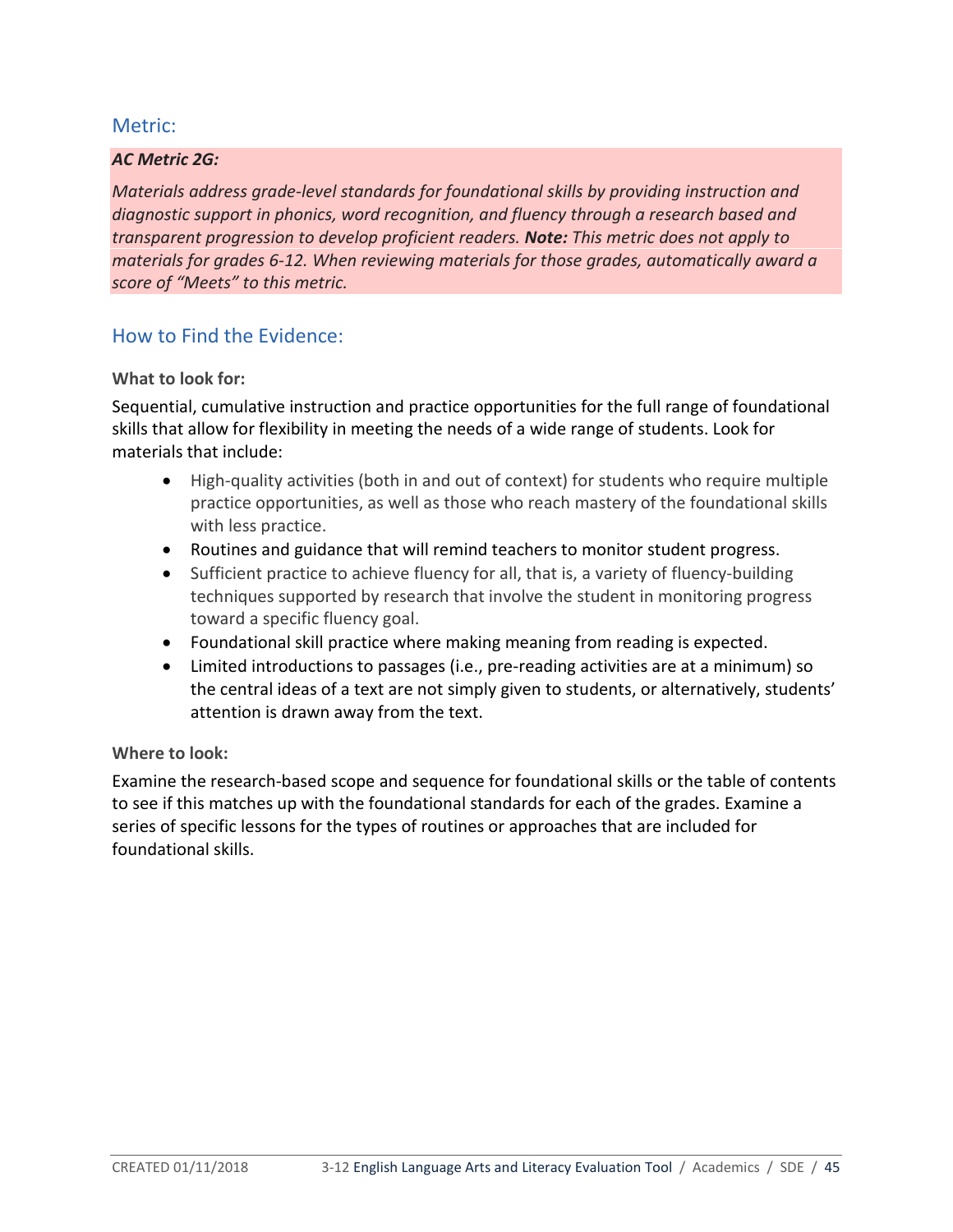*Alignment Criterion 2G* Questions, Tasks, and Assignments

# Rating:

Meets (2)



Partially Meets (1)

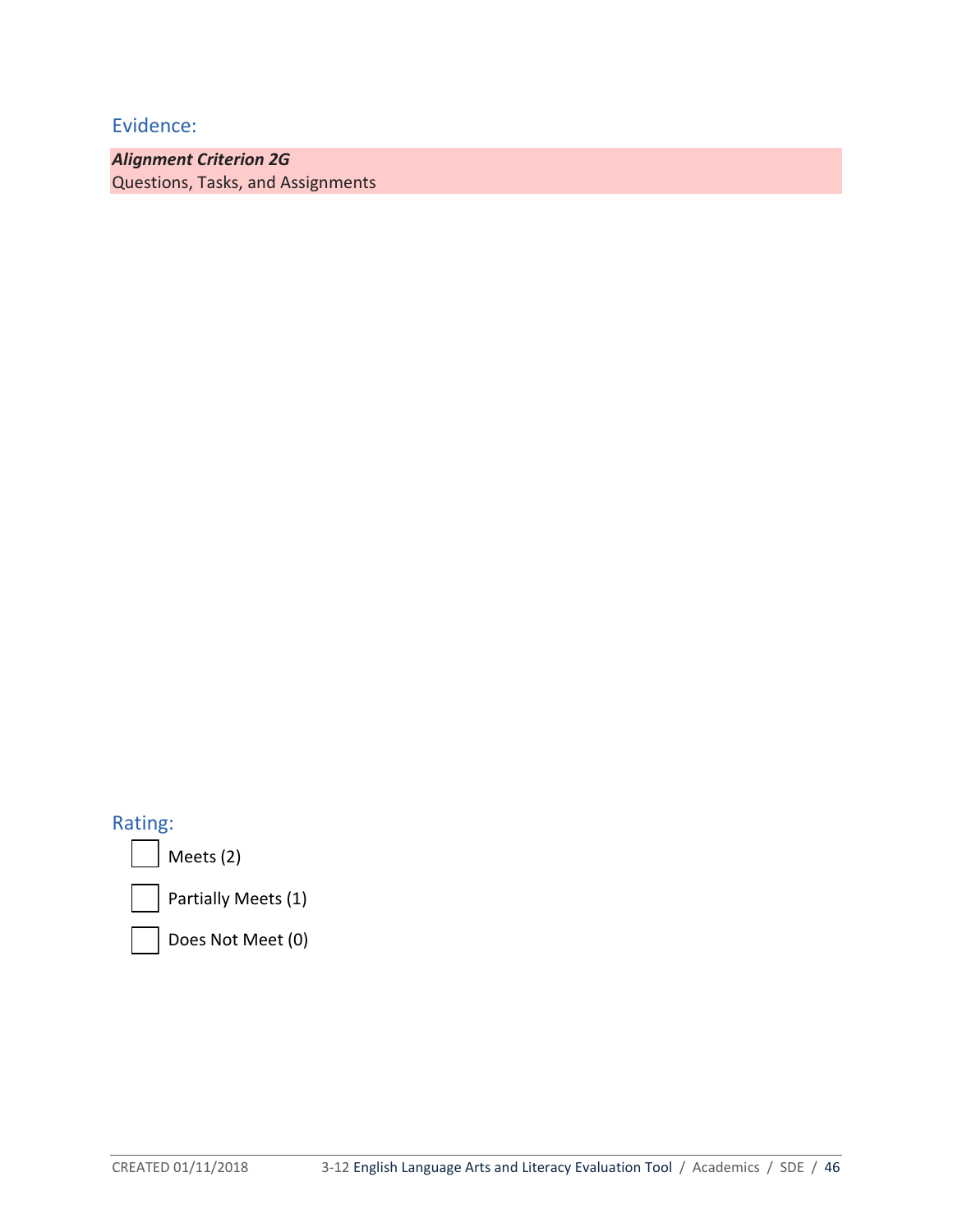# **ALIGNMENT CRITERION 2: QUESTIONS, TASKS, AND ASSIGNMENTS**

*Alignment Criterion 2: Materials support students in building reading comprehension, in finding and producing the textual evidence to support their responses, and in developing grade-level academic language.*

# Points Assigned for Alignment Criterion 2:

Materials must earn at least 11 out of 14 points to meet Alignment Criterion 2. If materials earn fewer than 11 points, the Criterion has not been met.

#### **Total (14 points possible)**

Check the final rating.

Then, briefly describe the strengths and weaknesses of these materials in light of this Criterion.

## Rating:

**Meets**

**Does Not Meet**

Strengths/Weaknesses:

*\* If you skipped ahead to Alignment Criterion 2 from Non-Negotiable 2, go back to Non-Negotiable 3 on Page 18 to begin your review of building knowledge.*

*Before moving on, record the final Meets or Does Not Meet rating in the Evaluation Summary on Page 68.*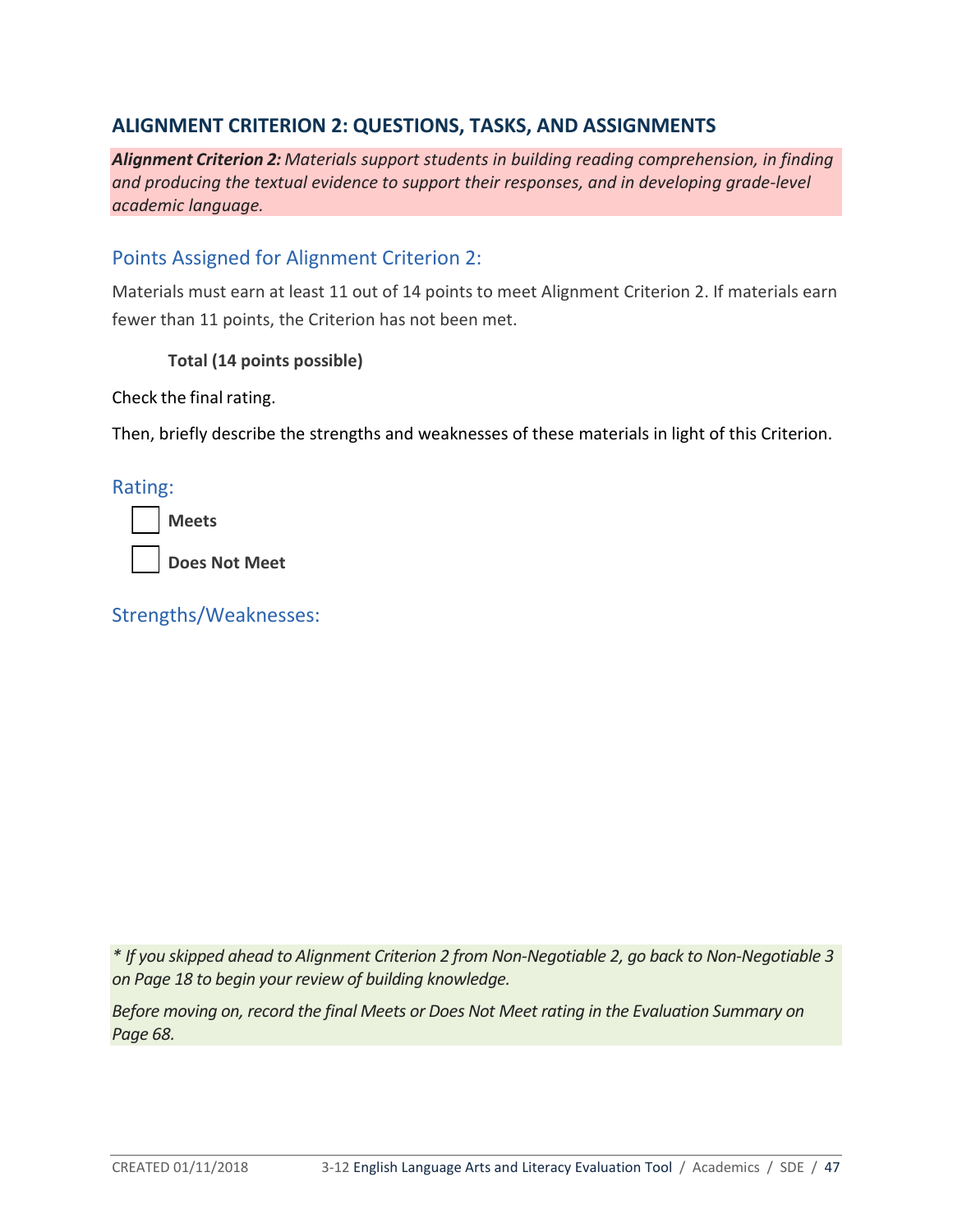# **DIRECTIONS FOR ALIGNMENT CRITERION 3: BUILDING KNOWLEDGE WITH TEXTS, VOCABULARY, AND TASKS**

#### *Alignment Criterion 3: Materials build students' knowledge across topics and content areas.*

## Materials to Assemble:

- Teacher's edition and student materials
- Appropriate grade-level [Standards-English Language Arts/Literacy and Handwriting](http://www.sde.idaho.gov/academic/shared/ela-literacy/booklets/ELA-Literacy-Standards.pdf)

## Metrics to Review:

- **AC Metric 3A**: Materials regularly ask students to complete culminating tasks in which they demonstrate their knowledge of a topic.
- **AC Metric 3B**: Materials require students to engage in many shared, short, and focused research projects annually to develop students' knowledge in a range of areas and toenable students to develop the expertise needed to conduct research independently.
- **AC Metric 3C**: Materials include a cohesive, year-long plan for students to interact with and build academic vocabulary and increasingly sophisticated syntax.

# Rating this Criterion:

- 1. Rate how well the submission meets each of the Criteria below. Ratings are Meets (2 points), Partially Meets (1 point), or Does Not Meet (0points).
- 2. Provide specific examples of evidence in support of therating, including pointing out specific gaps in thematerials.
- 3. When the section is finished, add up the rating and enter it at the bottom of the section. A rating of 4 out of 6 points means that the materials have met this Alignment Criterion.
- 4. Lastly, record the rating Meets, Does Not Meet, or Not Applicable for thissection in the Evaluation Summary on page 68 before proceeding to Alignment Criterion 4. The more points the materials receive on the Alignment Criteria, the better they are aligned.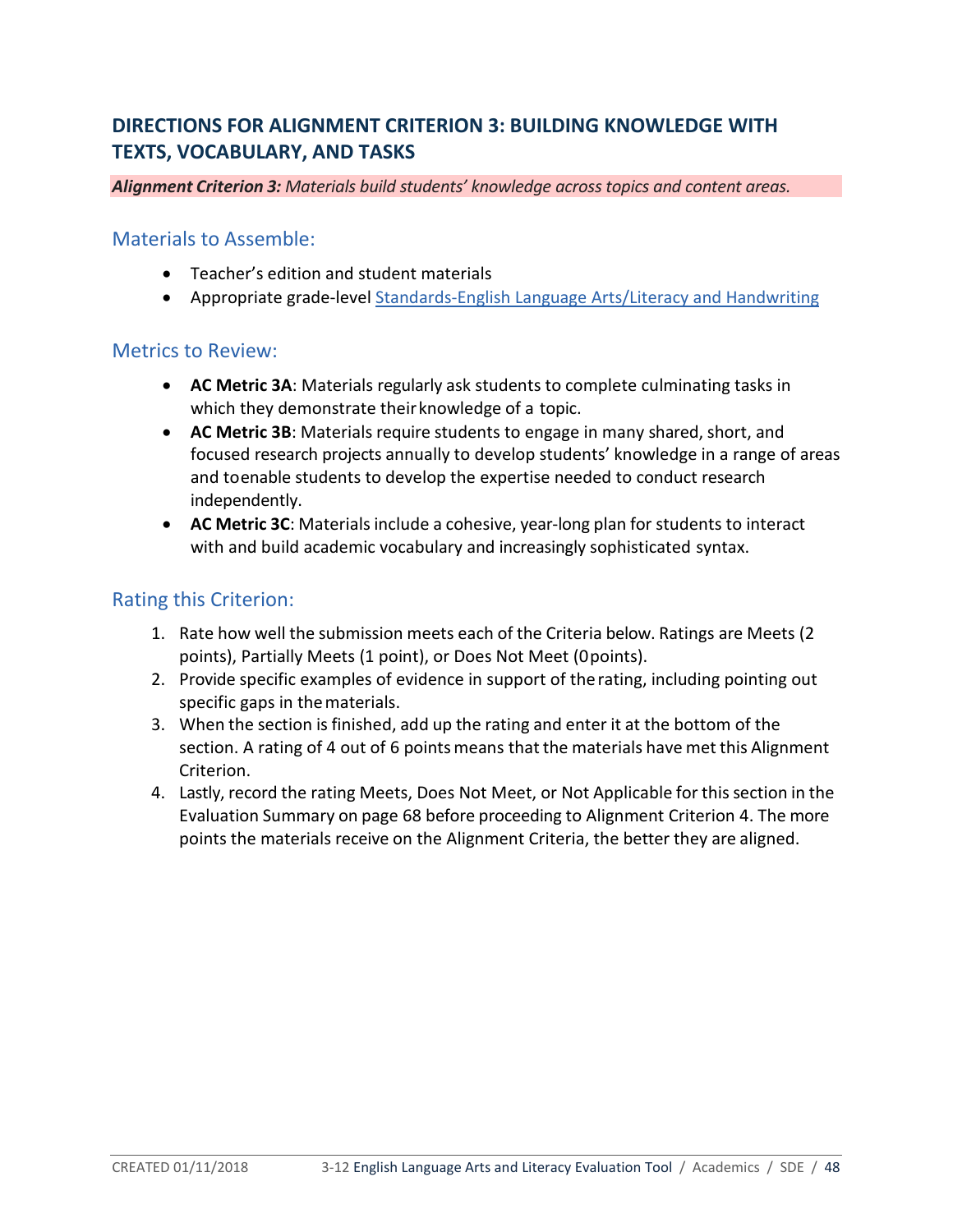# **ALIGNMENT CRITERION 3: BUILDING KNOWLEDGE WITH TEXTS, VOCABULARY, AND TASKS**

## Metric:

#### *AC Metric 3A:*

*Materials regularly ask students to complete culminating tasks in which they demonstrate their knowledge of a topic.*

# How to Find the Evidence:

**What to look for:**

The frequency of knowledge-based culminating assignments. Look for:

- At least one culminating task per unit.
- Questions and tasks, including high-quality series of text dependent questions, support students' ability to complete culminating tasks.

## **Where to look:**

Examine the table of contents, sample lessons, and/or index.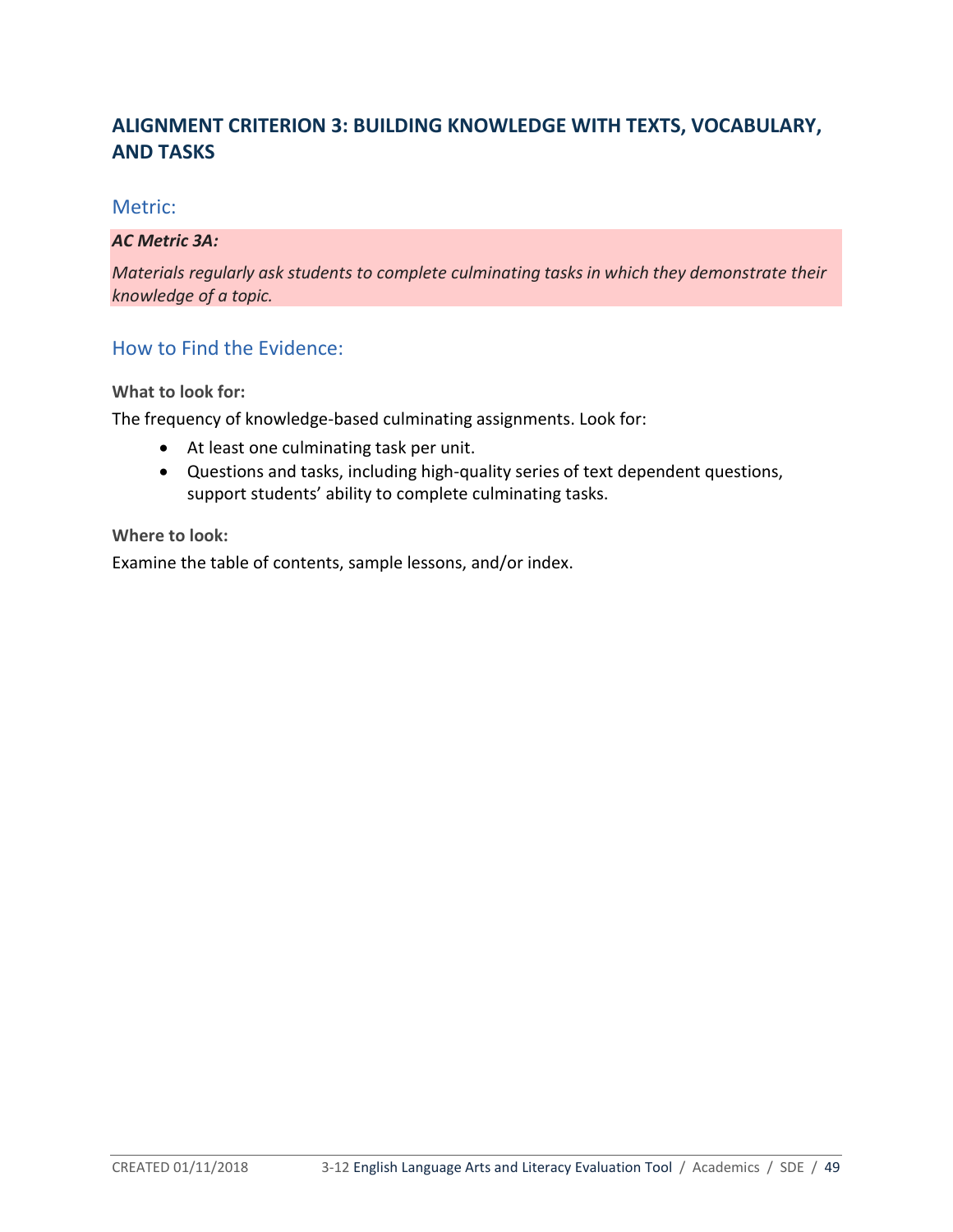*Alignment Criterion 3A* Building Knowledge with Texts, Vocabulary, and Tasks

# Rating:

Meets (2)

Partially Meets (1)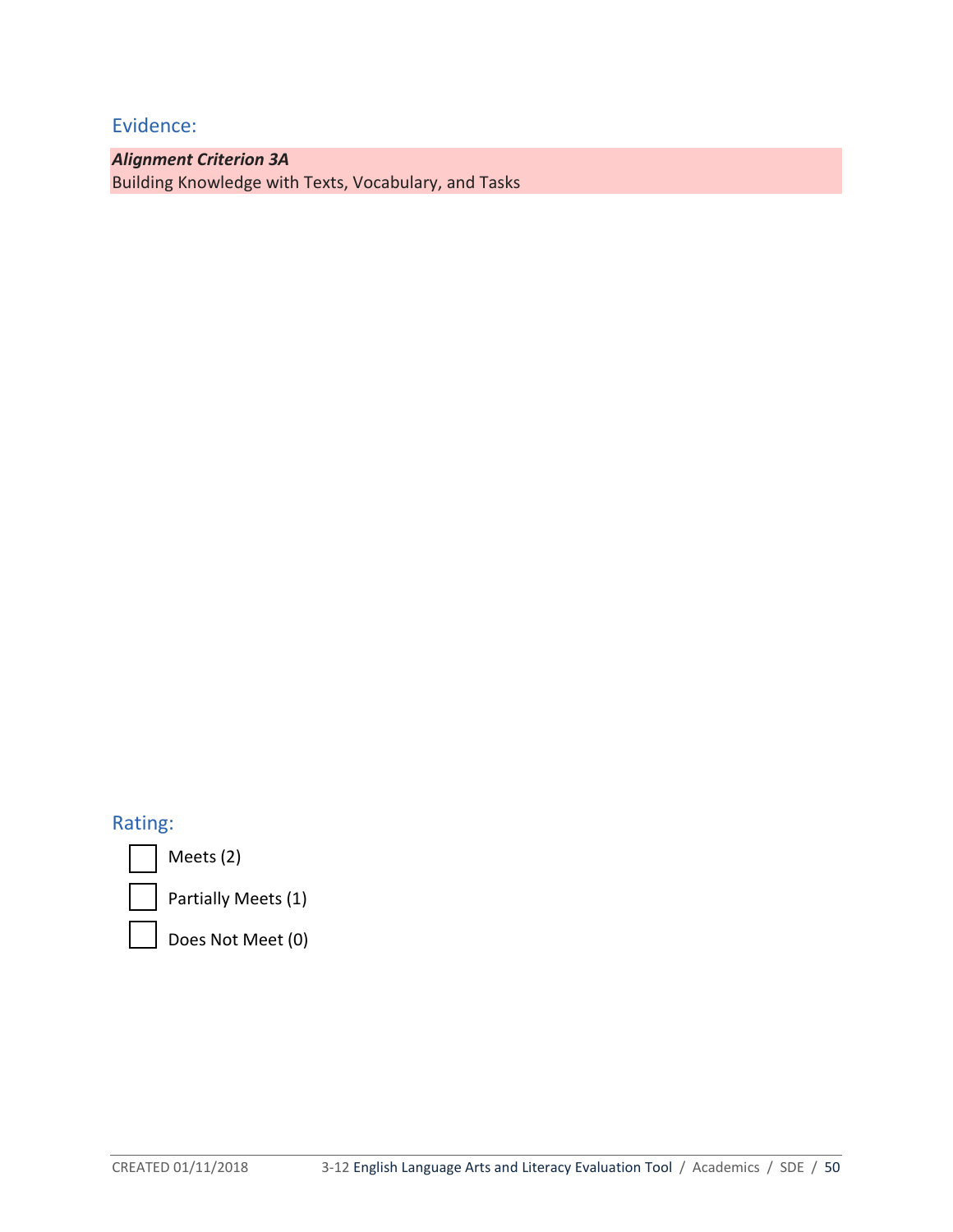#### *AC Metric 3B:*

*Materials require students to engage in many shared, short, and focused research projects annually to develop students' knowledge in a range of areas and to enable students to develop the expertise needed to conduct research independently.*

## How to Find the Evidence:

#### **What to look for:**

The frequency of research assignments. Look for materials that include:

- At least one shared research project per unit.
- Repetitions of the research process many times both in group and supported settings to develop the expertise needed to conduct research independently.
- Research projects that take from a couple of days to no more than a week to encourage students to develop expertise in a range of topics.

#### **Where to look:**

Examine the table of contents, sample lessons, and/or index. Examine the sections devoted to research to see if students are asked to present their findings. 'Research' as a term should be listed in the Index.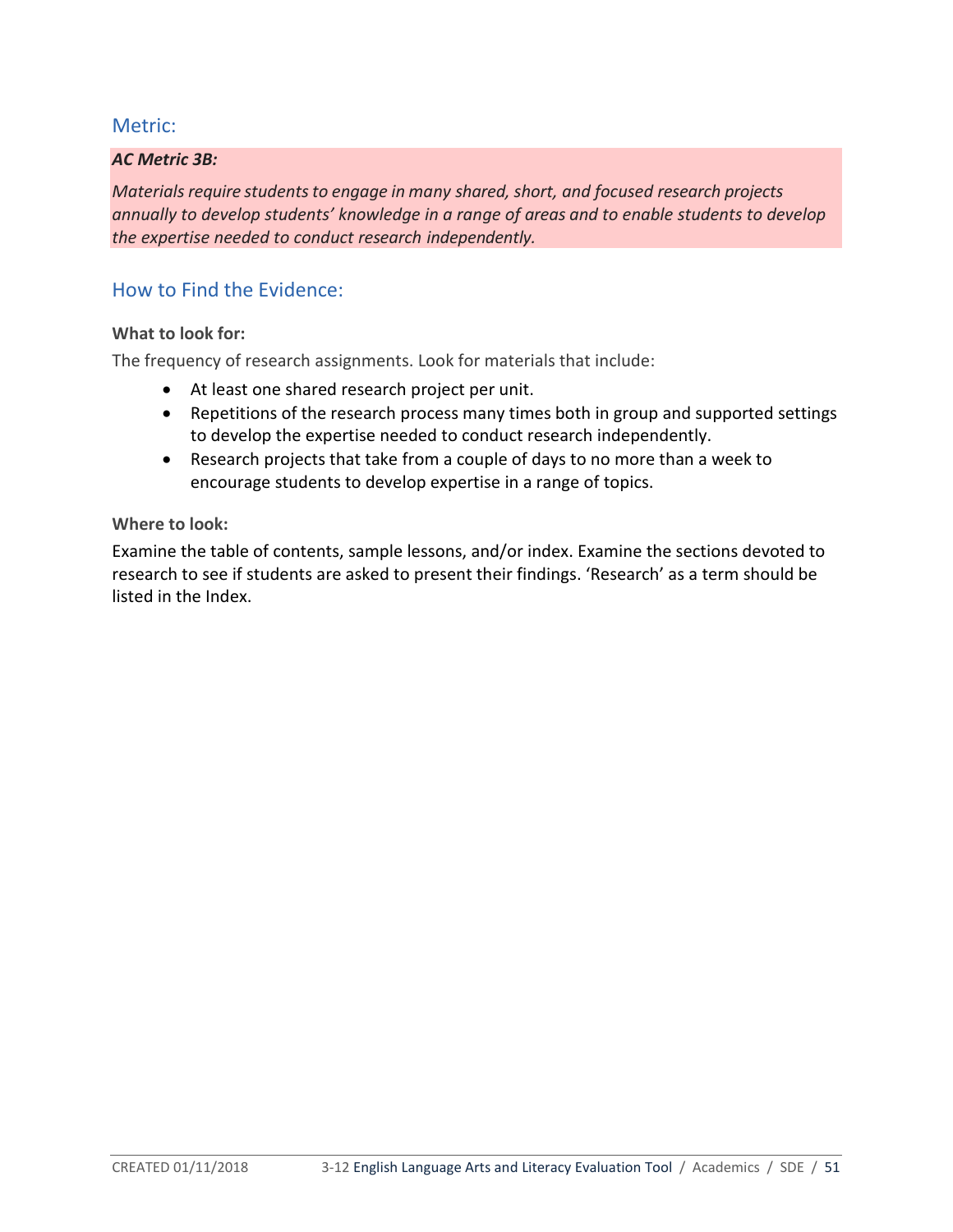*Alignment Criterion 3B* Building Knowledge with Texts, Vocabulary, and Tasks

Rating:

Meets (2)

Partially Meets (1)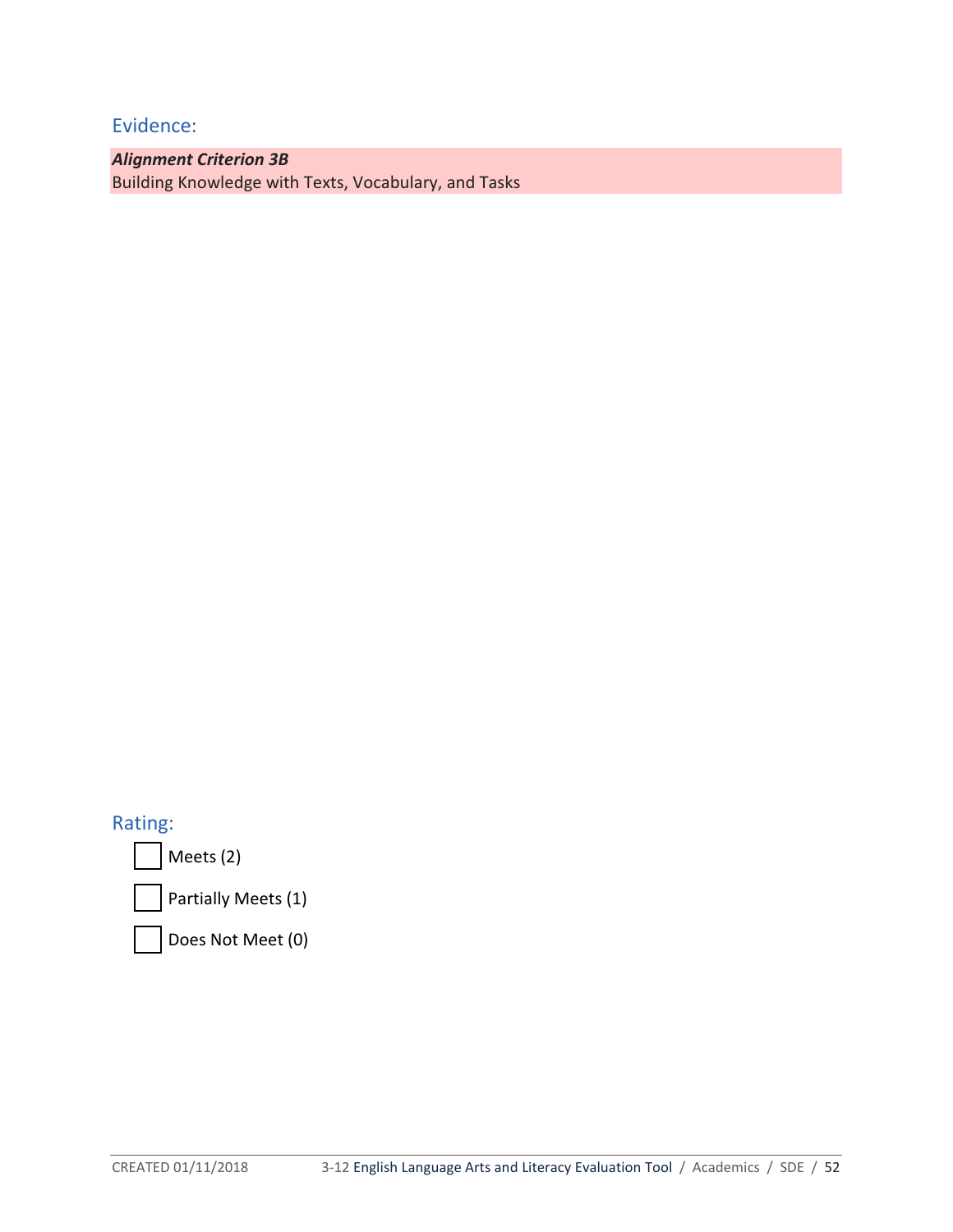## *AC Metric 3C:*

*Materials include a cohesive, year-long plan for students to interact with and build academic vocabulary and increasingly sophisticated syntax.*

#### **What to look for:**

Directions for teachers about how to engage in regular and systematic vocabulary and syntax instruction. Look for:

- Ample opportunities for students to practice the use of targeted academic vocabulary in their speaking and writing.
- Ample opportunities for students to notice and practice using grade-appropriate academic language, with particular attention to syntax.
- Materials that hold the students responsible for acquiring vocabulary from what they read (as opposed to only being accountable for words they are directly taught).
- Questions and tasks guide students to use academic vocabulary and increasingly sophisticated syntax in speaking and writing about knowledge gained from texts.
- Materials that explore word relationships and how word and clause choice impact the interpretation of evidence.

#### **Where to look:**

Conduct a full reading of several lessons and the associated instructional guidance. Analyze one in every four sets of questions and tasks completely to get a valid sample size.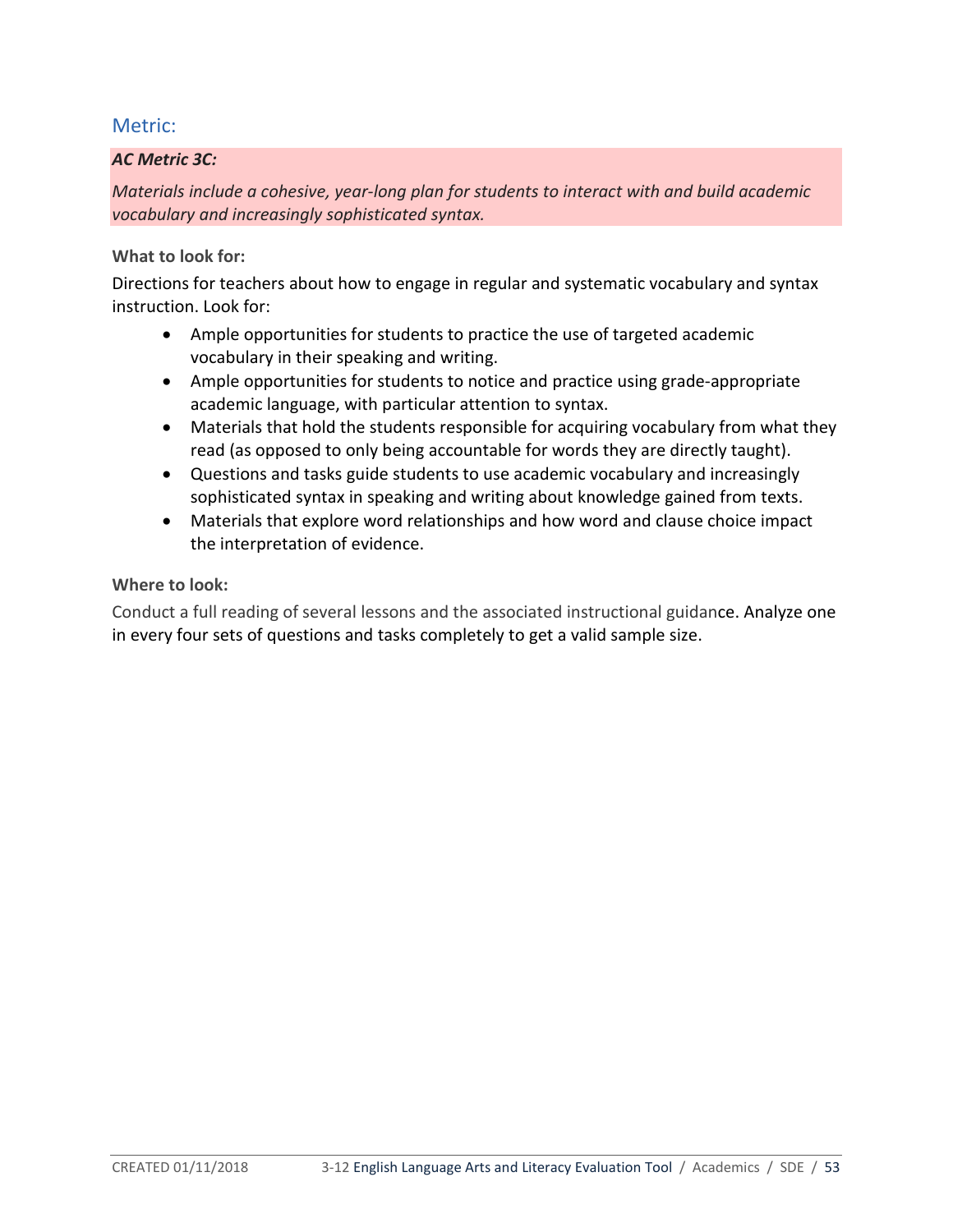*Alignment Criterion 3C*  Building Knowledge with Texts, Vocabulary, and Tasks

# Rating:

Meets (2)



Partially Meets (1)

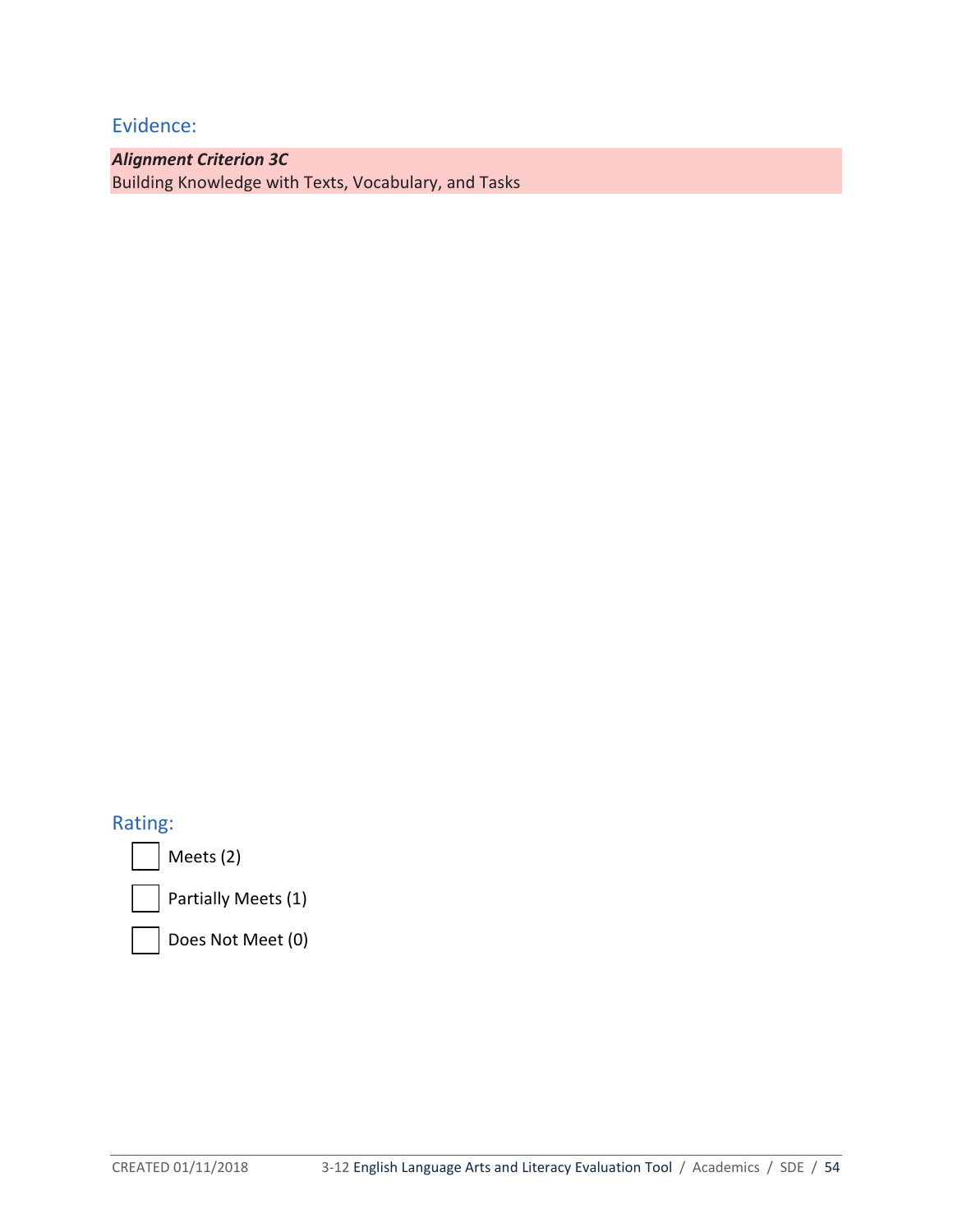# **ALIGNMENT CRITERION 3: BUILDING KNOWLEDGE WITH TEXTS, VOCABULARY, AND TASKS**

#### *Alignment Criterion 3: Materials build students' knowledge across topics and content areas.*

## Points Assigned for Alignment Criterion 3:

Materials must earn at least 4 out of 6 points to meet Alignment Criterion 3. If materials earn fewer than 4 points, the Criterion has not been met.

#### **Total (6 points possible)**

Check the final rating.

Then, briefly describe the strengths and weaknesses of these materials in light of this Criterion.

Rating:

| Meets         |  |  |  |
|---------------|--|--|--|
| Does Not Meet |  |  |  |

Strengths/Weaknesses:

*\* Before moving to Alignment Criterion 4, record the final Meets or Does Not Meet rating in the Evaluation Summary on Page 68*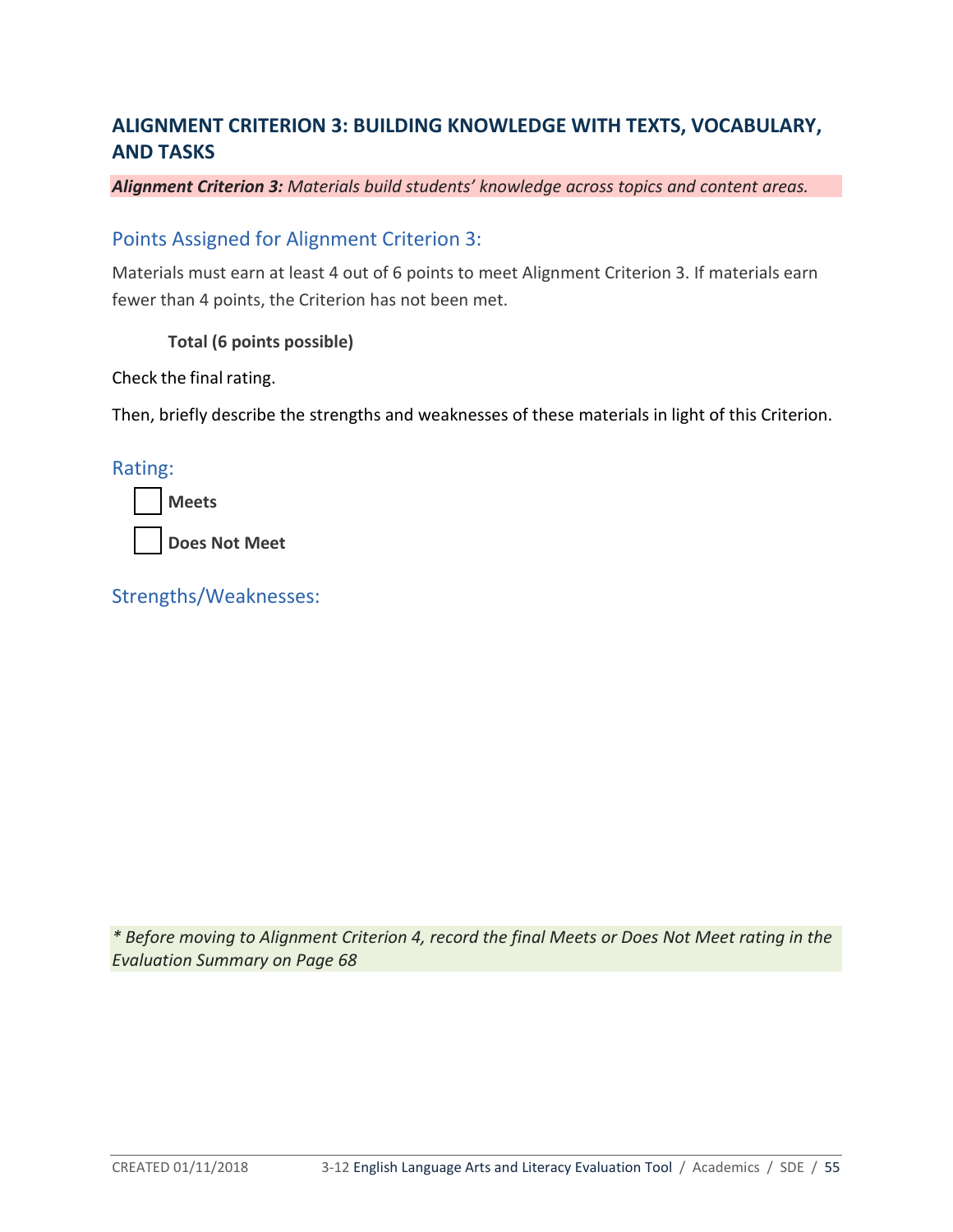# **DIRECTIONS FOR ALIGNMENT CRITERION 4: ACCESS TO THE STANDARDS FOR ALL STUDENTS**

#### *Alignment Criterion 4: Materials are designed to provide thoughtful supports/scaffolds to support all students in access the Idaho Content Standards.*

Because the Standards are for all students, evaluation requires that careful attention be paid to ensure that all students, including English Language Learners and those with different learning needs, have access to high-quality, aligned materials. The IMET is designed primarily to help educators determine whether instructional materials are aligned to the Shifts and major features of the Idaho Content Standards for ELA/Literacy. The IMET also allows room for local considerations to ensure that selected materials provide access for the specific set of students who will be using those materials.

# Materials to Assemble:

- Teacher's edition and student materials
- Appropriate grade-level Standards-English Language Arts/Literacy and Handwriting
- If the submission includes formative assessments and supplemental support materials as separate documents, gather them prior to evaluating this critical Alignment Criterion.

# Metrics to Review:

- **AC Metric 4A**: Teachers and students can reasonablycomplete the core content within a regular school year to maximize students' learning.
- AC Metric 4B: Materials regularly provide all students, including those who read, write, speak, or listen below grade-level, or whose first language is other than English, with extensive opportunities to work with and meet grade level standards.
- **AC Metric 4C**: Materials regularly include extensions and/ormore advanced opportunities for students who read, write, speak, or listen above gradelevel.
- **AC Metric 4D**: Materials regularly and systematically build in the time, resources, and suggestions required for adapting instruction to allow teachers to guide all students to meet grade-level standards (e.g., alternative teachingapproaches, pacing, instructional delivery options, suggestions for addressing common student difficulties, remediation strategies).
- **AC Metric 4E**: Materials regularly and systematically offer assessment opportunities that genuinely measure progress on reading comprehension and writing proficiency as well as on mastery of grade-level standards. This progress includesgradual release of supporting scaffolds for students to measure their independent abilities.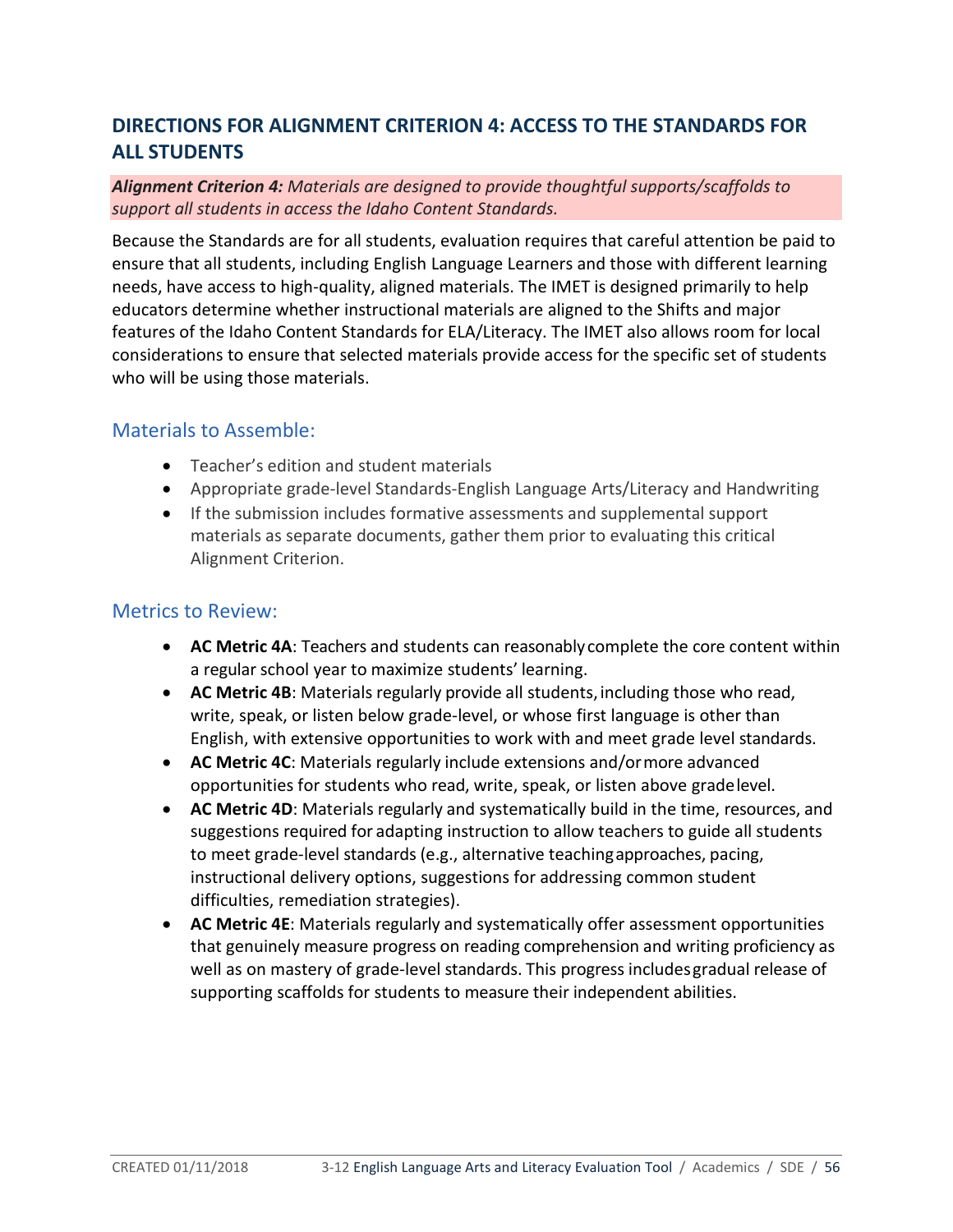# Rating this Criterion:

- 1. Rate how well the submission meets each of the Criteria below. Ratings are Meets (2 points), Partially Meets (1 point), or Does Not Meet (0 points).
- 2. Provide specific examples of evidence in support of the rating, including pointing out specific gaps in the materials.
- 3. When the section is finished, add up the rating and enter it at the bottom of the section. A rating of 7 out of 10 points means that the materials have met this Alignment Criterion.
- 4. Lastly, record the rating Meets, Does Not Meet, or Not Applicable for this section in the Evaluation Summary on page 68 before going on. The more points the materials receive on the Alignment Criteria, the better they are aligned.

# **ALIGNMENT CRITERION 4: ACCESS TO THE STANDARDS FOR ALL STUDENTS**

## Metric:

## *AC Metric 4A:*

*Teachers and students can reasonably complete the core content within a regular school year to maximize students' learning.*

# How to Find the Evidence:

## **What to look for:**

Materials that are streamlined and allow teachers and students to carefully read and thoughtfully respond to grade-level complex texts. Look for:

- Multiple lessons across the year and in different grades to evaluate whether they can reasonably be completed in the recommended time.
- Specific recommendations for how much time to allot for student discussion and tasks or in responding to questions. Is a range of time provided such that most students could accomplish what is being asked within that time?
- Recommended pacing charts, weeks at a glance or 'how to use this…' documents that offer a clear picture of how the materials are paced and how thoroughly rich texts are studied.

## **Where to look:**

Examine the tasks and instructions in the selection chapters from throughout and across grades.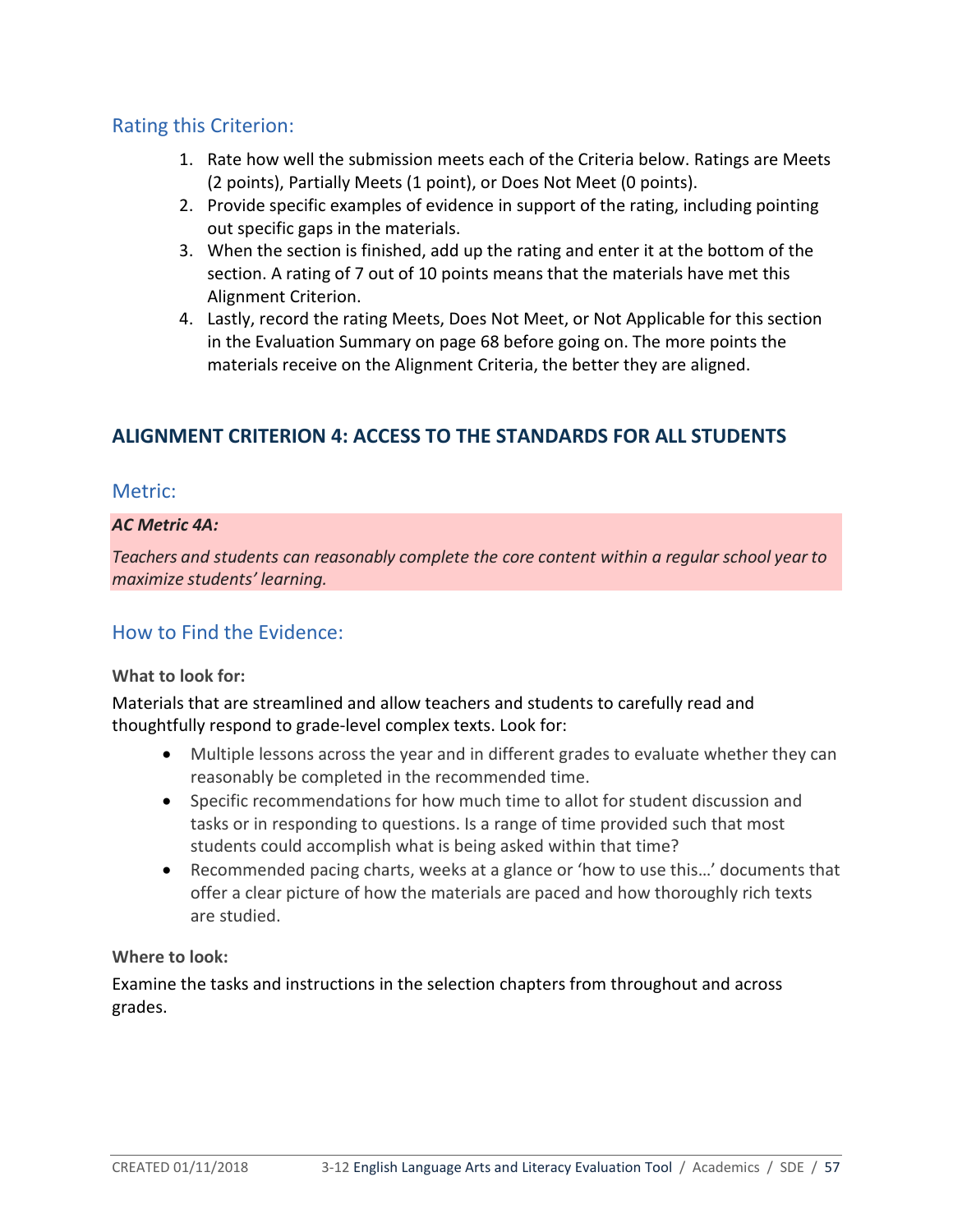*Alignment Criterion 4A* Access to the Standards for All Students

Rating:

Meets (2)

Partially Meets (1)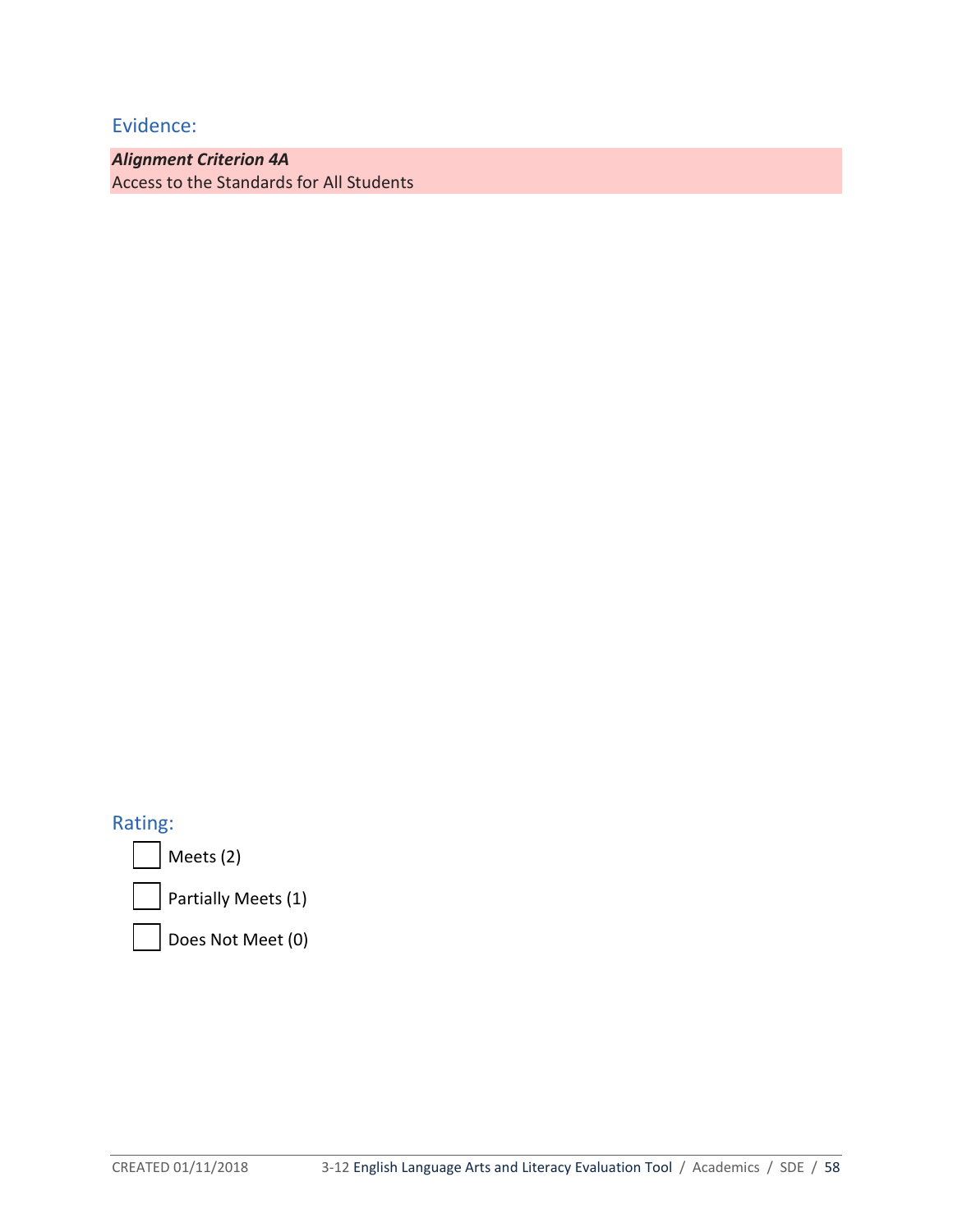#### *AC Metric 4B:*

*Materials regularly provide all students, including those who read, write, speak, or listen below grade level, or whose first language is other than English, with extensive opportunities to work with and meet grade-level standards.*

# How to Find the Evidence:

**What to look for:**  Materials that support the varying needs of all students.

**Where to look:** 

Examine the tasks and instructions in the selection chapters from throughout and across grades.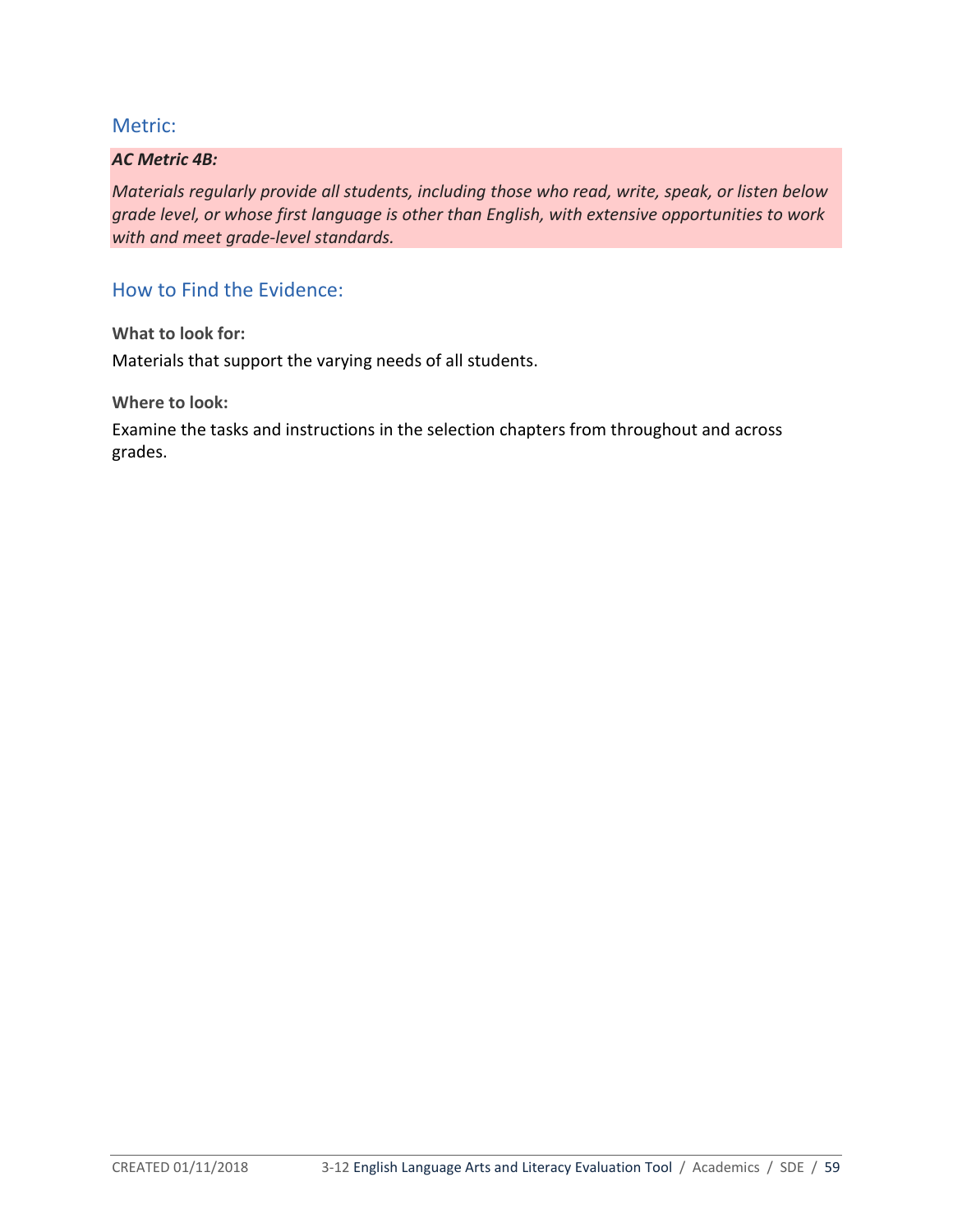*Alignment Criterion 4B* Access to the Standards for All Students

Rating:

Meets (2)

Partially Meets (1)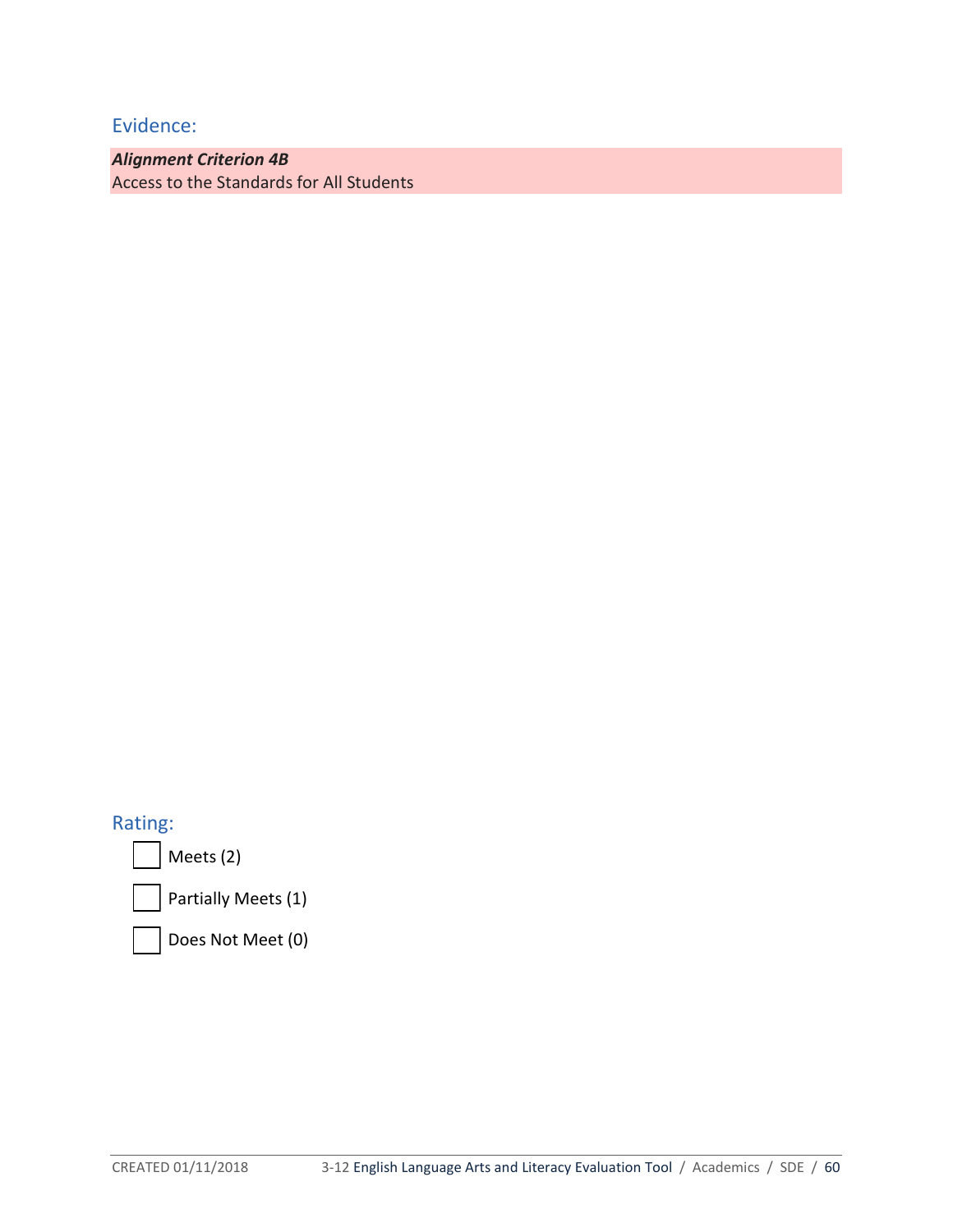#### *AC Metric 4C:*

*Materials regularly include extensions and/ or more advanced opportunities for students who read, write, speak, or listen above grade level.*

# How to Find the Evidence:

**What to look for:**

Materials that support the varying needs of all students.

**Where to look:**

Examine the tasks and instructions in the selection of chapters from throughout and across grades. Prefatory materials might also help determine publisher attention to providing extension activities and study.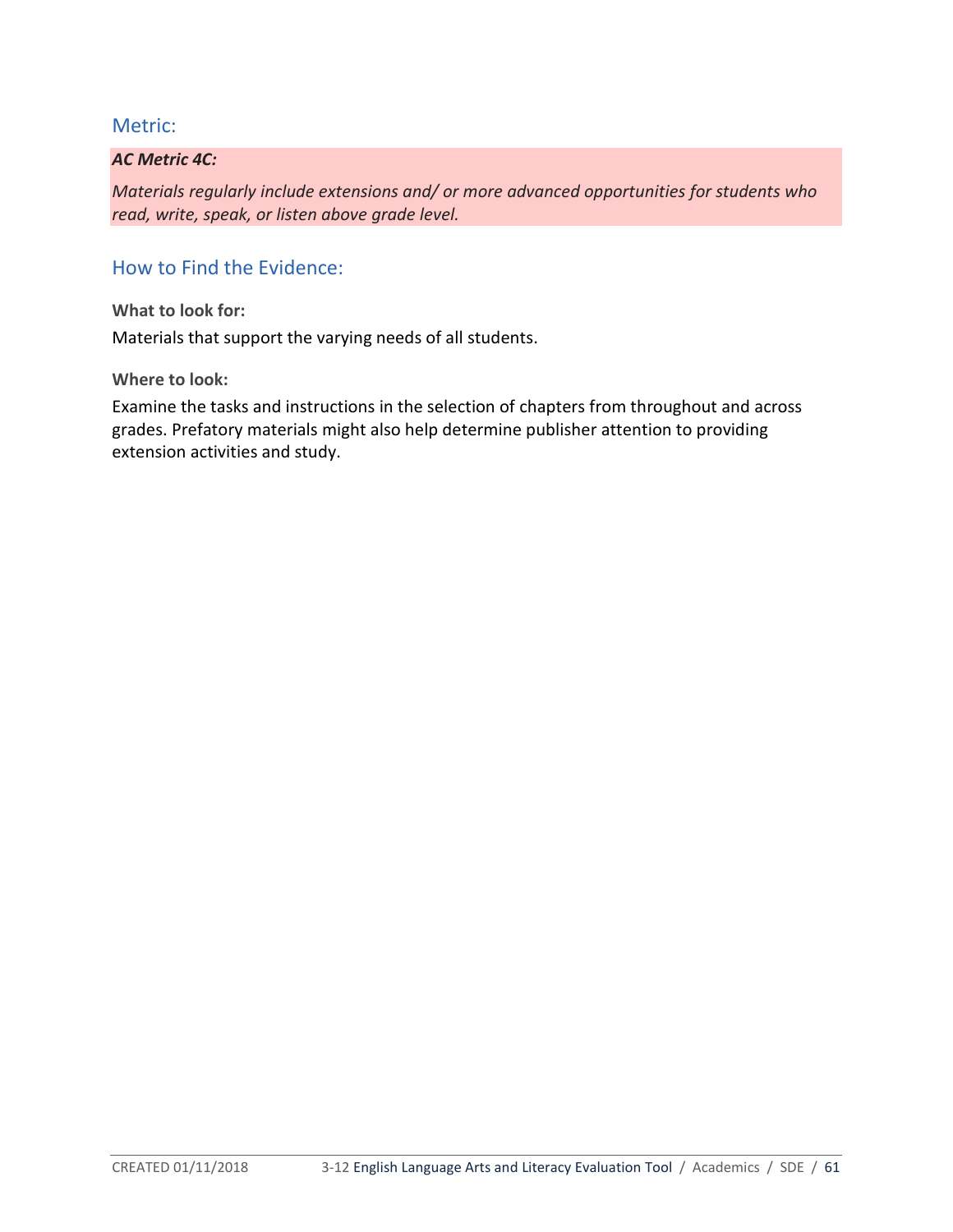*Alignment Criterion 4C*  Access to the Standards for All Students

Rating:

Meets (2)

Partially Meets (1)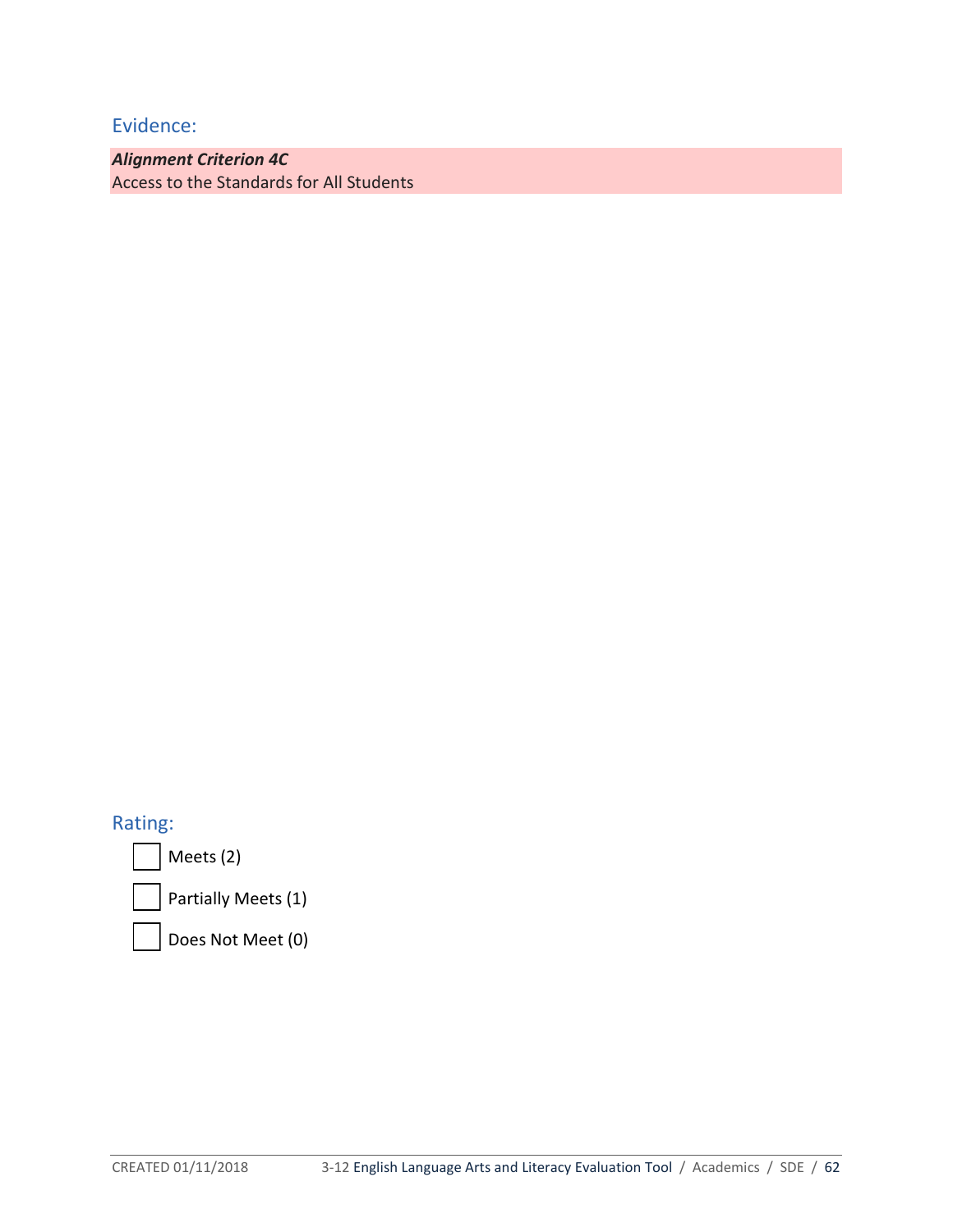#### *AC Metric 4D:*

*Materials regularly and systematically build in the time, resources, and suggestions required for adapting instruction to allow teachers to guide all students to meet grade-level standards (e.g., alternative teaching approaches, pacing, instructional delivery options, suggestions for addressing common student difficulties, remediation strategies).*

How to Find the Evidence:

**What to look for:**

Materials that support teachers to plan and present differentiating instructions.

**Where to look:**

Evaluate teacher instructions in sample lessons to determine how systematically the materials provide these opportunities and guidance.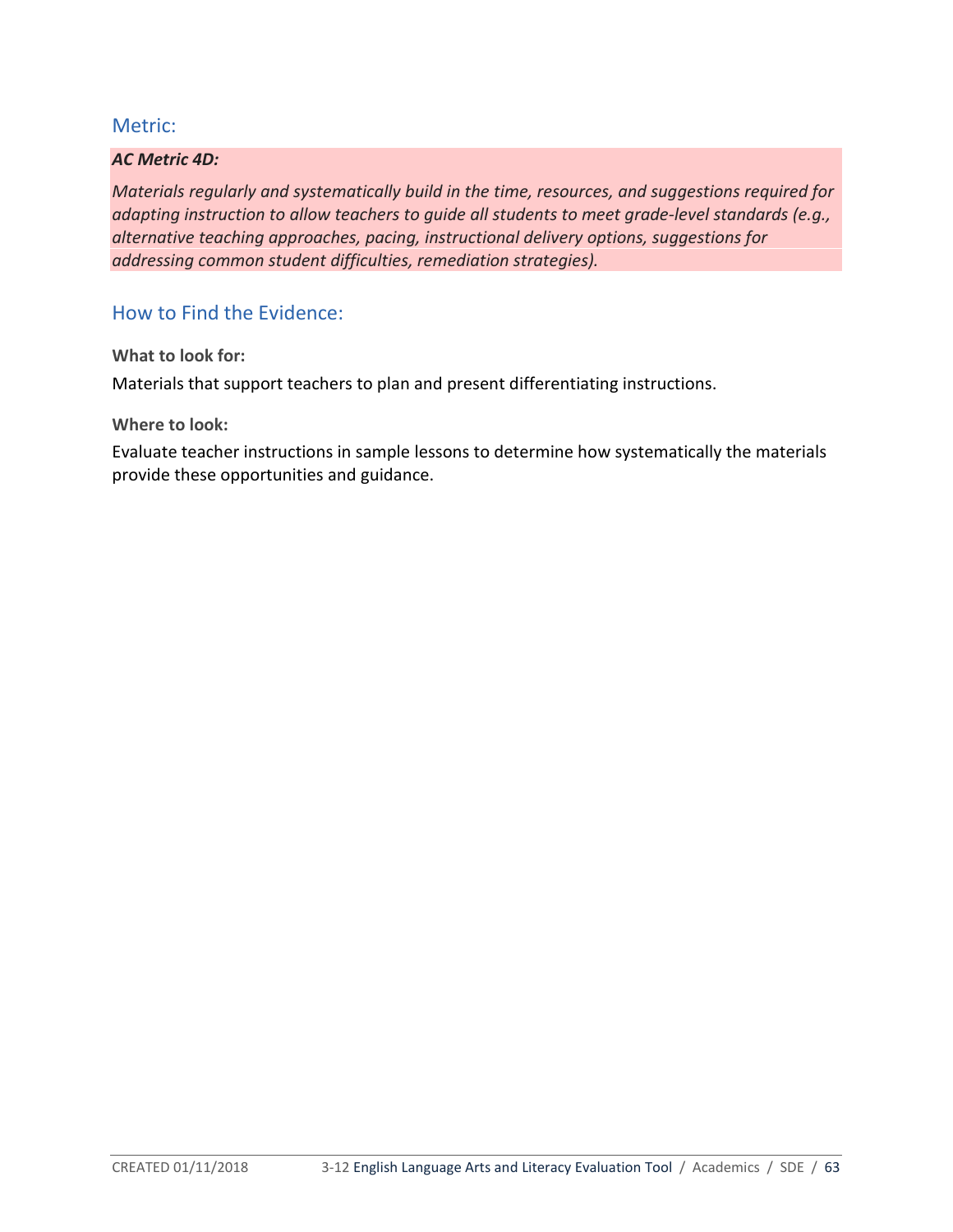*Alignment Criterion 4D* Access to the Standards for All Students

# Rating:

Meets (2)



Partially Meets (1)

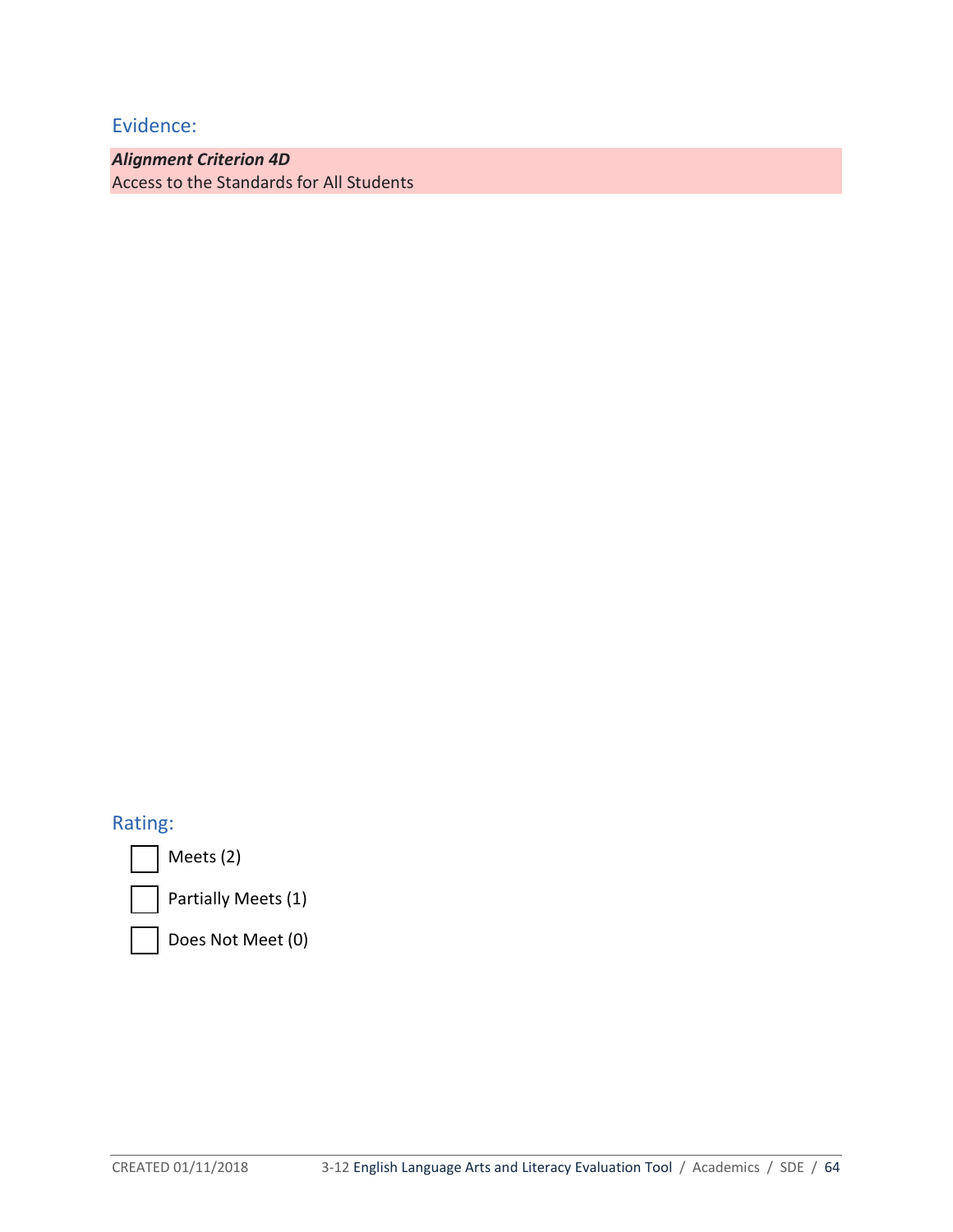#### *AC Metric 4E:*

*Materials regularly and systematically offer assessment opportunities that genuinely measure progress on reading comprehension and writing proficiency as well as on mastery of grade-level standards. This progress includes gradual release of supporting scaffolds for students to measure their independent abilities.*

How to Find the Evidence:

**What to look for:** Formative and interim assessments.

**Where to look:**

Examine the table of contents to see how assessment of student progress is handled. If there are supplemental materials that provide assessments, evaluate how closely linked they are to lessons and instruction in at least 5 samplings from across the year.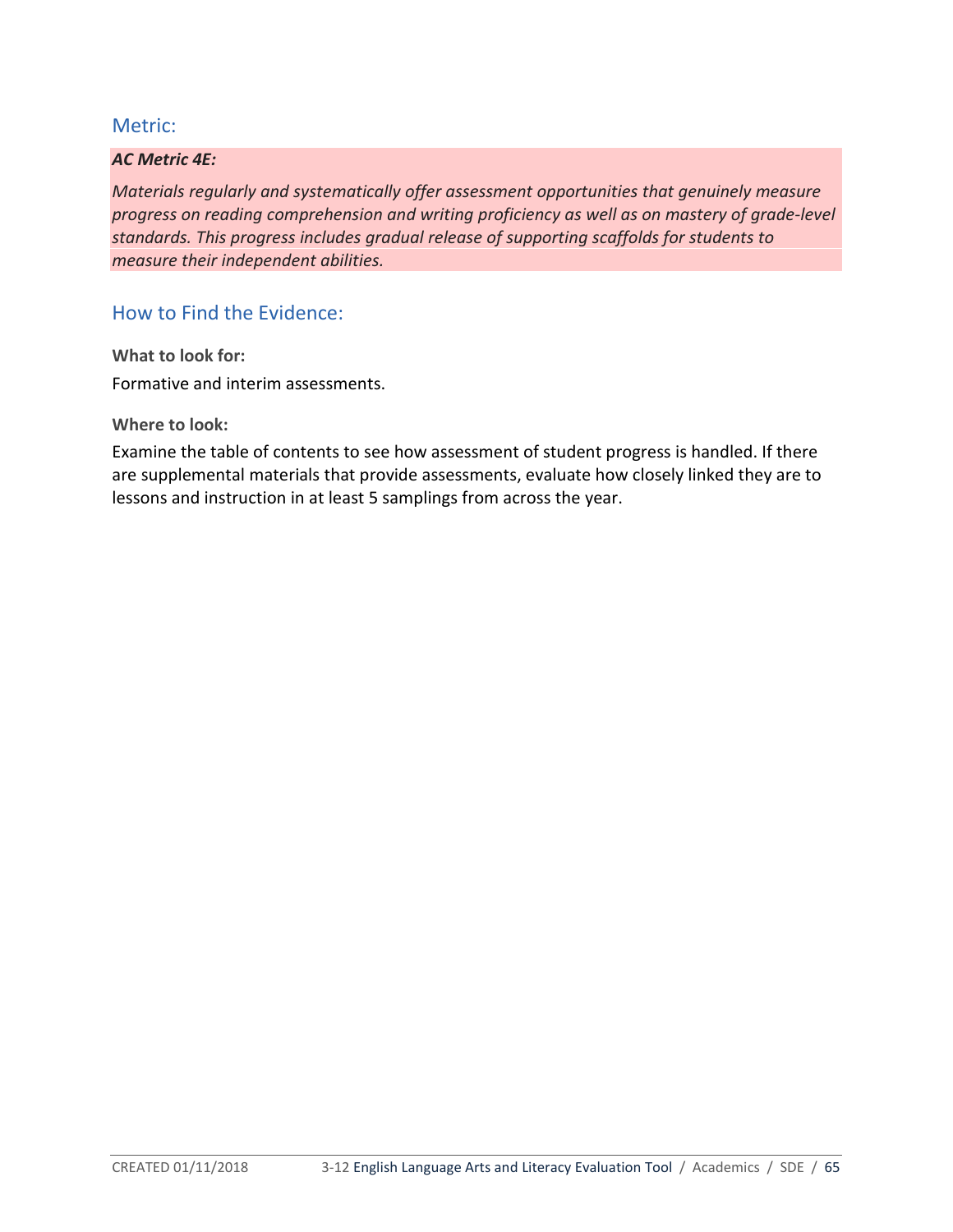*Alignment Criterion 4E* Access to the Standards for All Students

Rating:

Meets (2)

Partially Meets (1)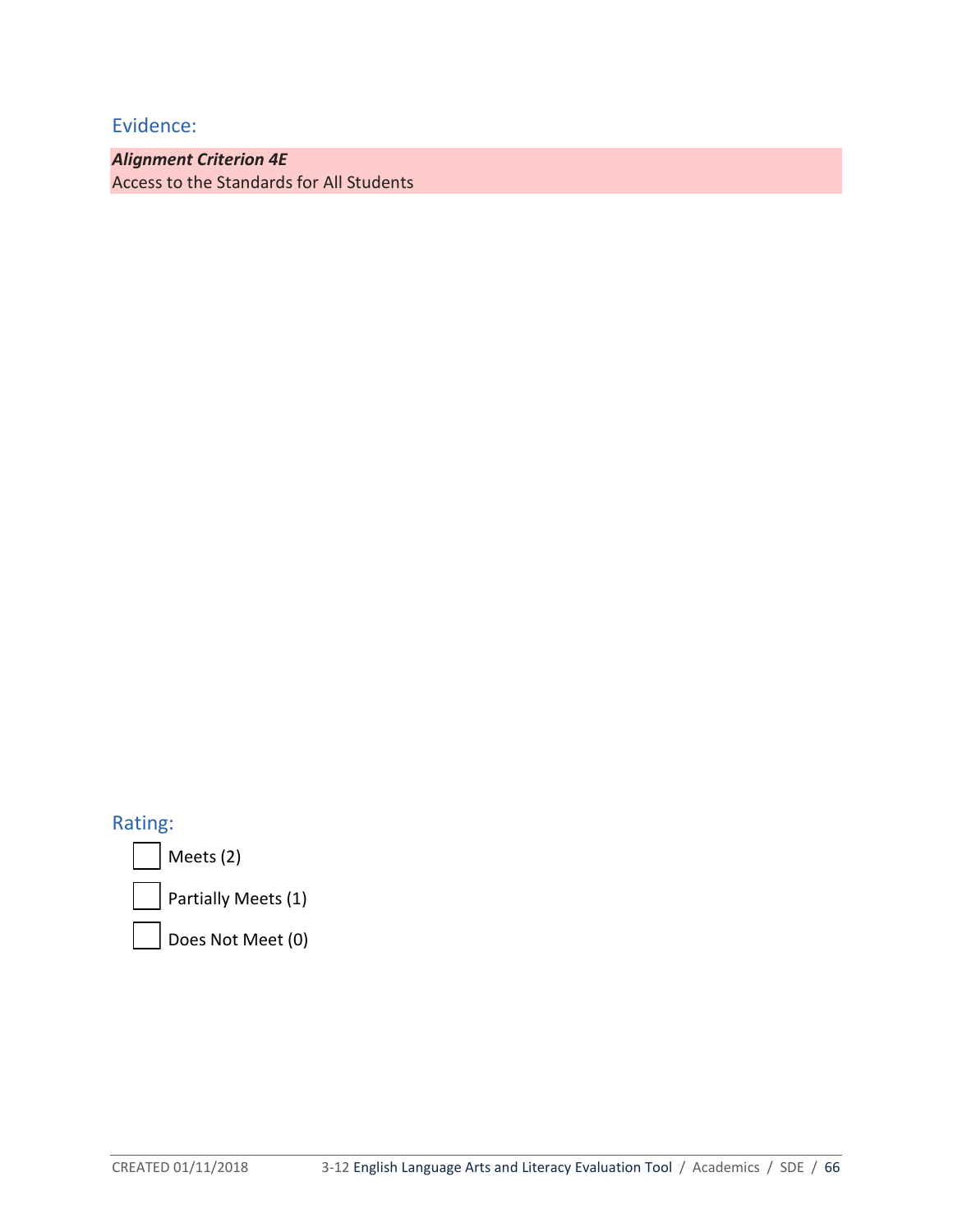# **ALIGNMENT CRITERION 4: ACCESS TO THE STANDARDS FOR ALL STUDENTS**

*Alignment Criterion 4: Materials are designed to provide thoughtful supports/scaffolds to support all students in access the Idaho Content Standards.*

## Points Assigned for Alignment Criterion 4:

Materials must earn at least 7 out of 10 points to meet Alignment Criterion 4. If materials earn fewer than 7 points, the Criterion has not been met.

**Total (10 points possible)**

Check the final rating.

Then, briefly describe the strengths and weaknesses of these materials in light of this Criterion.

Rating:

| <b>IVIPP</b><br>٦ς. |
|---------------------|
|                     |

**Does Not Meet**

Strengths/Weaknesses:

*\* Move to the Evaluation Summary on the following page to record the final Meets or Does Not Meet rating.*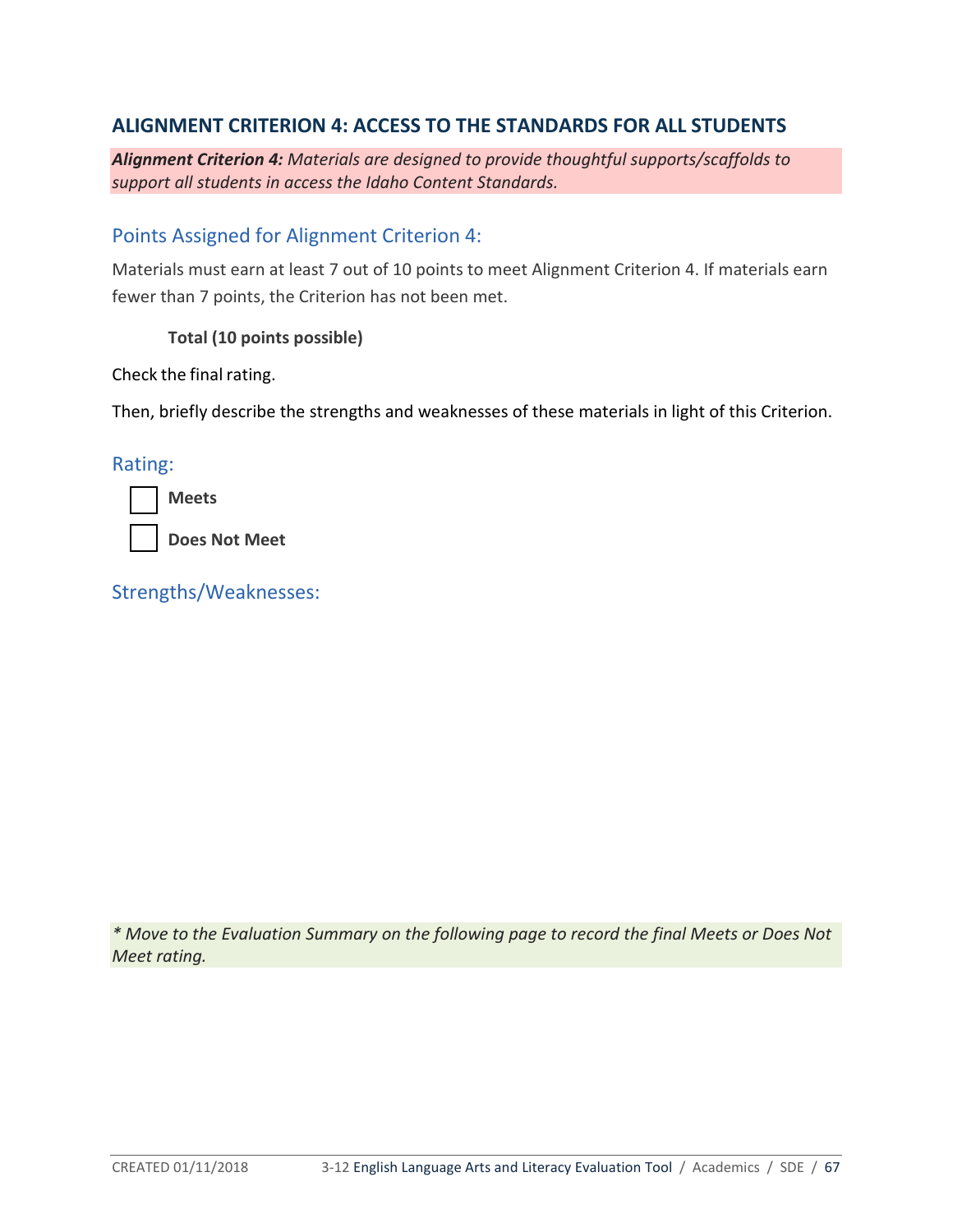# **IMET EVALUATION SUMMARY 1 OF 2**

Title of Submission:

Publisher:

Date of Publication:

Initials of Evaluator(s):

Date of Evaluation:

# Non-Negotiable Criteria:

Each Non-Negotiable must be met in order for the Non-Negotiable Alignment Criteria to meet overall.

**Non-Negotiable 1: High-quality Text**

Meets

Does Not Meet

**Non-Negotiable 2: Evidence-based Discussion and Writing**



Meets

Does Not Meet

**Non-Negotiable 3: Building Knowledge**



Meets

Does Not Meet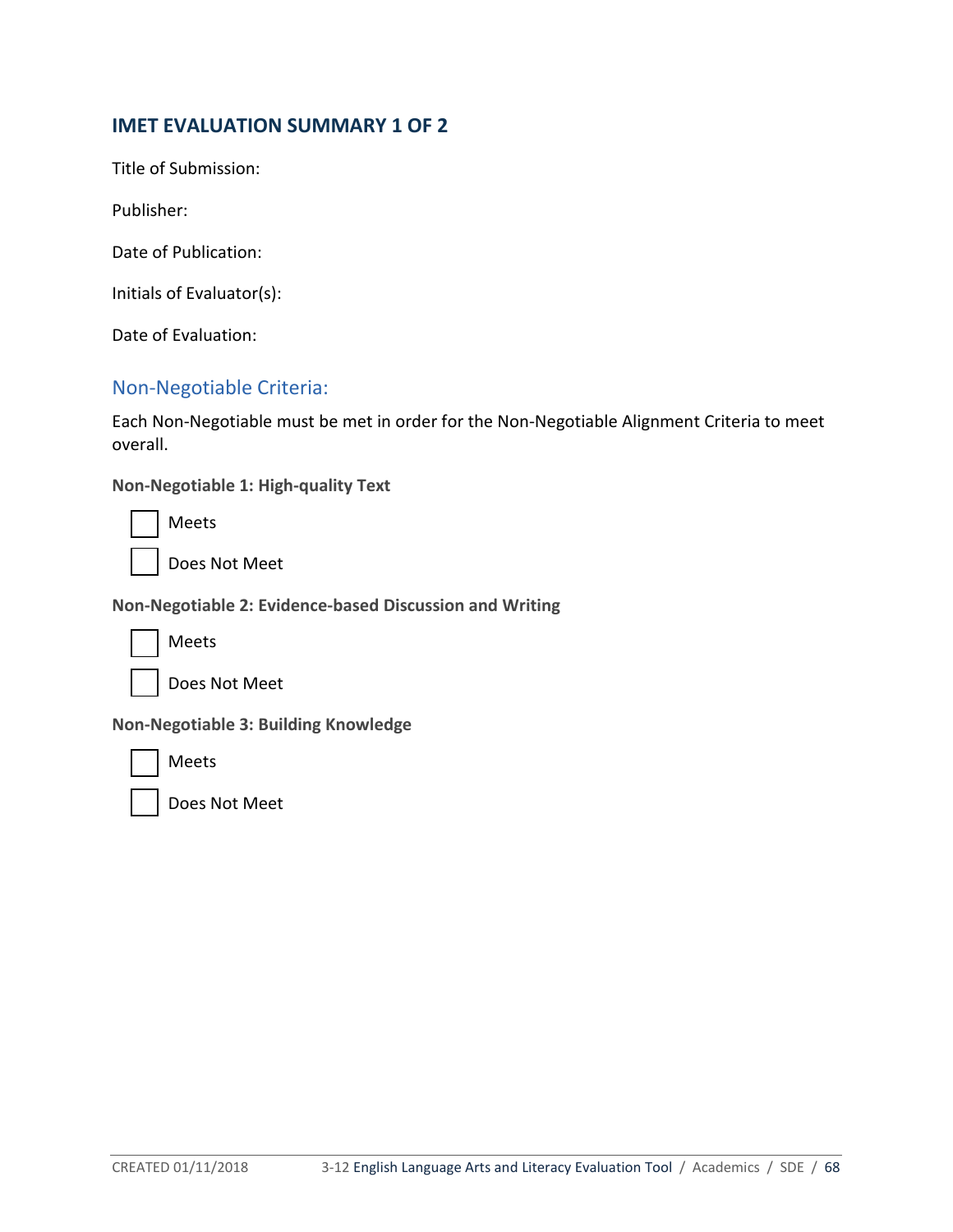# Alignment Criteria:

Each Alignment Criterion must be met with a sufficient number of points in order Alignment Criteria to be labeled as "Meets" overall. The more points the materials receive on the Alignment Criteria, the better they are aligned.

**Alignment Criterion 1: Range of Quality of Texts**

Points: of 6 possible (Materials must receive at least 4 of 6 points to align.)

| Meets  |  |
|--------|--|
| Does N |  |

es Not Meet

N/A

**Alignment Criterion 2: Questions, Tasks, and Assignments** 

Points: \_\_\_\_\_\_\_ of 14 possible (Materials must receive at least 11 of 14 points to align.)

Meets

| Does Not Meet |  |
|---------------|--|
|               |  |



**Alignment Criterion 3: Building Knowledge with Texts, Vocabulary, and Tasks**

Points: of 6 possible (Materials must receive at least 4 of 6 points to align.)



Does Not Meet

N/A

**Alignment Criterion 4: Access to the Standards for All Students** 

Points: \_\_\_\_\_\_\_ of 10 possible (Materials must receive at least 7 of 10 points to align.)

Meets



N/A